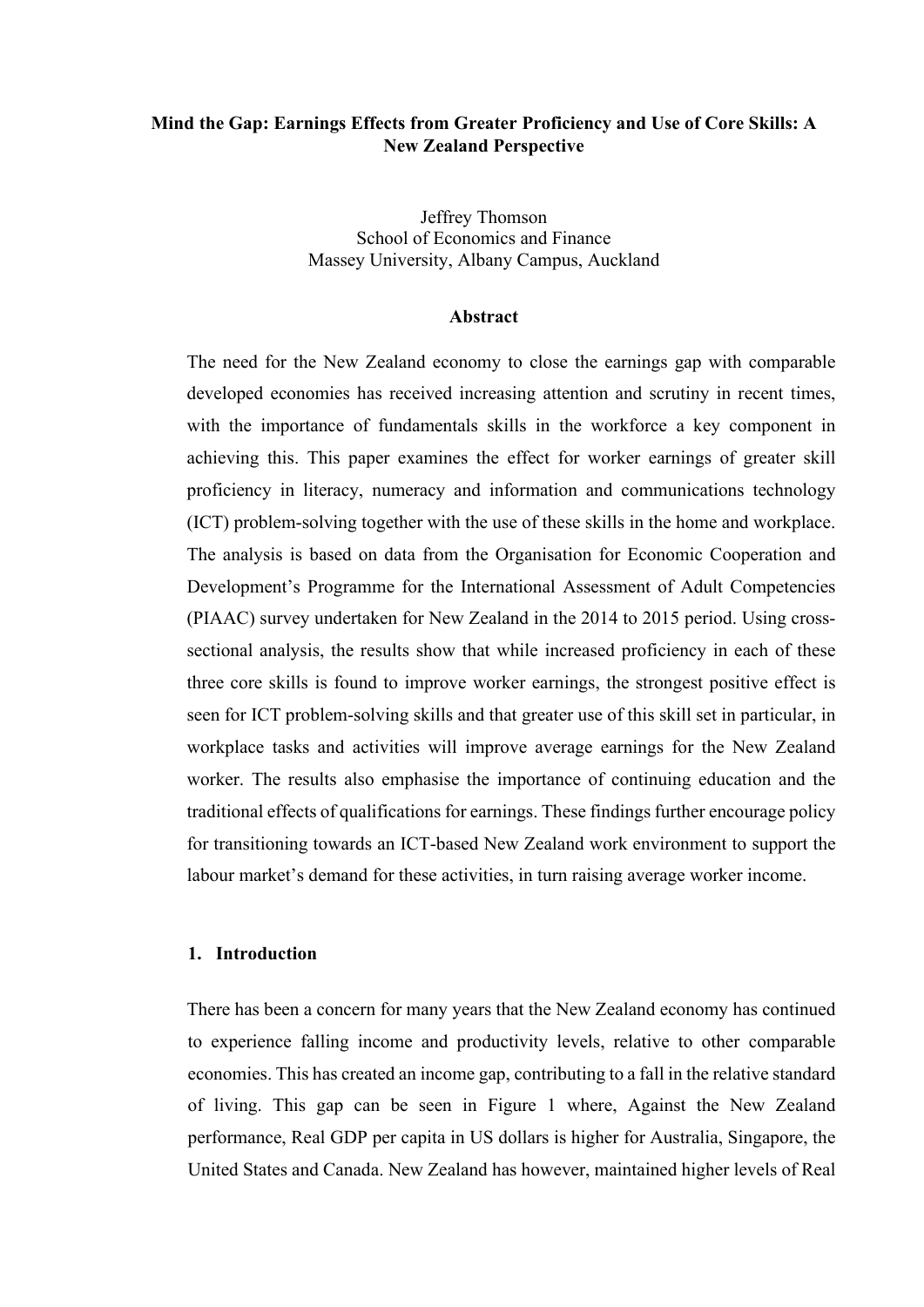GDP per capita than the OECD average and Japan. Real GDP per capita levels are lower for the developing economy of Chile, but improving.



Figure 1. Real GDP per Capita Comparisons, 2015 US\$. Selected Countries

\_\_\_\_\_\_\_\_\_\_\_\_\_\_\_\_\_\_\_\_\_

A key driver of longer-term income growth is productivity. As Paul Krugman (1997, p.11) famously noted, "Productivity isn't everything, but in the long run it is almost everything". Kidd (2008), in studying factors underlying New Zealand's productivity performance identified skill levels as a key driver. Supporting this, the 2015 report of the New Zealand Tertiary Education Commission considers that approximately 40 per cent of individuals in the New Zealand workforce do not have sufficient literacy and numeracy skills to function well in a knowledge society and information economy  $1$ . These factors provide the motivation for this paper in developing greater understanding of the potential for improving skill levels to lift New Zealand's productivity and income performance.

The traditional measures of skills, or human capital, of schooling or qualifications are well established in the literature, starting from the foundational work of Mincer (1974). The availability of recent data, principally through the OECD's Programme for

Source: https://www.data.worldbank.org/indicator/NY.GDP

<sup>&</sup>lt;sup>1</sup> The Tertiary Education Commission is a New Zealand Government Crown Agency with responsibility to lead the Government's relationship with the tertiary education sector and to provide career services from education to employment.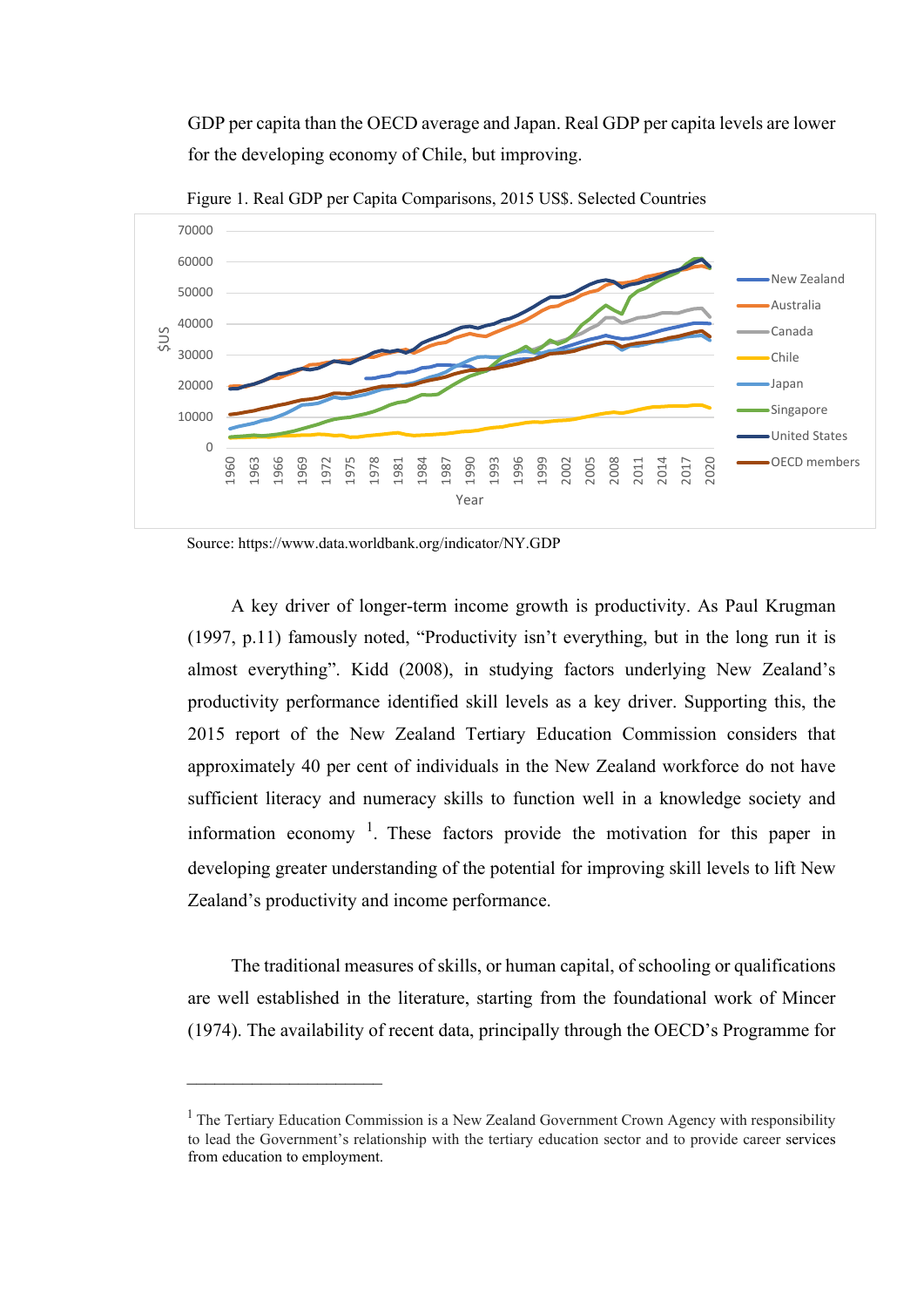the International Assessment of Adult Competencies (PIAAC) survey of adult skills  $2$ allows for further narrowing down into the effects of the core educational skills of literacy and numeracy. These are skills essential for everyday productive life and a wellfunctioning workforce. This survey data also provides for study of the effects of proficiency and usage of problem-solving skills in information communication and technology (ICT) for average earnings. This rich data set will allow a comprehensive study of the impact of human capital factors in the New Zealand labour market on worker income. Average occupational skill level and demographic factors are also studied as important determinants for differences in income.

Using New Zealand population survey data for the 2014 to 2015 period, this study uses a novel approach to examining earnings effects for the core skills by employing a rate of change interpretation for earnings using continuous skill level variables. This approach diverges from the skills matching probability approach that is prevalent in the literature through the work of Adalet et al (2015), McGowan and Andrews (2015, 2017) and others.

For the main findings of this paper, I find that an increase in proficiency in the core skills of literacy, numeracy, and ICT problem-solving will improve earnings for New Zealand workers, with the largest positive effect from improved ICT problem-solving skills. Increases to numeracy skill proficiency has the second-largest positive effect, followed by literacy skills. Workplace tasks and practice that allow for greater use of the core skills are also positive for improving worker earnings. In particular, an increase in the frequency of use of ICT problem-solving in work tasks is significant for lifting worker income. My study also finds evidence for increased earnings from tasks involving greater use of numeracy and reading skills in the workplace. It would be expected that this increase in earnings does not automatically happen but reflects improvements to productivity and business growth that may come from a higher skilled workforce. These improvements in turn increase the derived demand for workers with higher ability in these core skills in the New Zealand labour market.

 $\mathcal{L}=\mathcal{L}^{\text{max}}$ 

<sup>2</sup> Source:<https://www.oecd.org/skills/piaac/>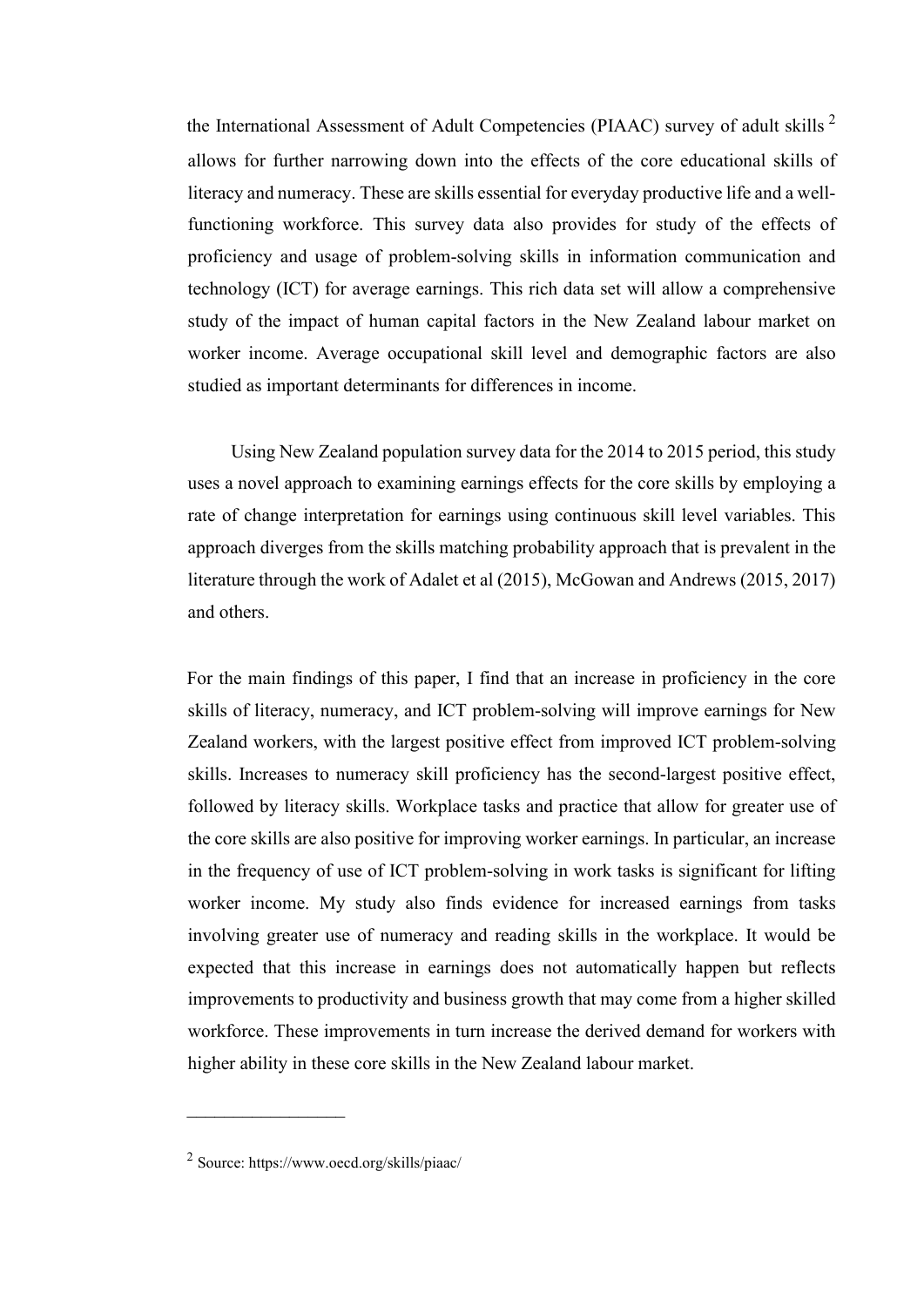The rich survey data available from the PIAAC programme allows the inclusion of the traditional measures of years of schooling and experience for this study of skill effects on earnings for the New Zealand economy. There is a positive and significant effect on earnings from these measures, consistent with the expectation from previous research. An important contributed result is the finding of improvements for individual earnings as a result of further adult education and job-related training. This reinforces the benefits from access to further education programmes beyond the foundation schooling system. This education needs to be related to occupations, however, to be of monetary value.

Average worker earnings are found to rise with increases to average industry skill level and occupational skill level. The results show an earnings differential by occupational skill level with the largest difference in earnings predicted between elementary skilled and skilled occupations. White collared workers see a larger earnings gap than do blue collared workers. This may allude to the 'hollowing out' effect of middle-range and white collar tasks as discussed by Levy and Murnane (2004) and others. There is argument for improving the skill and value for workers in each occupational skill category to improve earnings. The earnings gap for female workers is very much evident in this study. Females earn less than males on average and in each occupational category.

In examining the relationship between industry skill level and worker earnings, industries are grouped into broad skill categories using the ANZSCO skill classification methodology<sup>3</sup>. A rising skill and income trend is observed with the lowest earnings in the lower skilled industries of retail and hospitality. These two sectors are significant contributors to employment with a combined 17 per cent share. (Employment shares for New Zealand industries are set out as Appendix 1). Additionally, there is a greater representation of female workers in the lower skilled retail and hospitality sectors.

<sup>&</sup>lt;sup>3</sup> The Australian and New Zealand Standard Classification of Occupations (ANZSCO) is the product of a development program undertaken jointly by the Australian Bureau of Statistics, Statistics New Zealand and the Australian Government Department of Employment and Workplace Relations. The program sets out to classify all occupations and jobs in the Australian and New Zealand labour markets on the basis of required average skill level.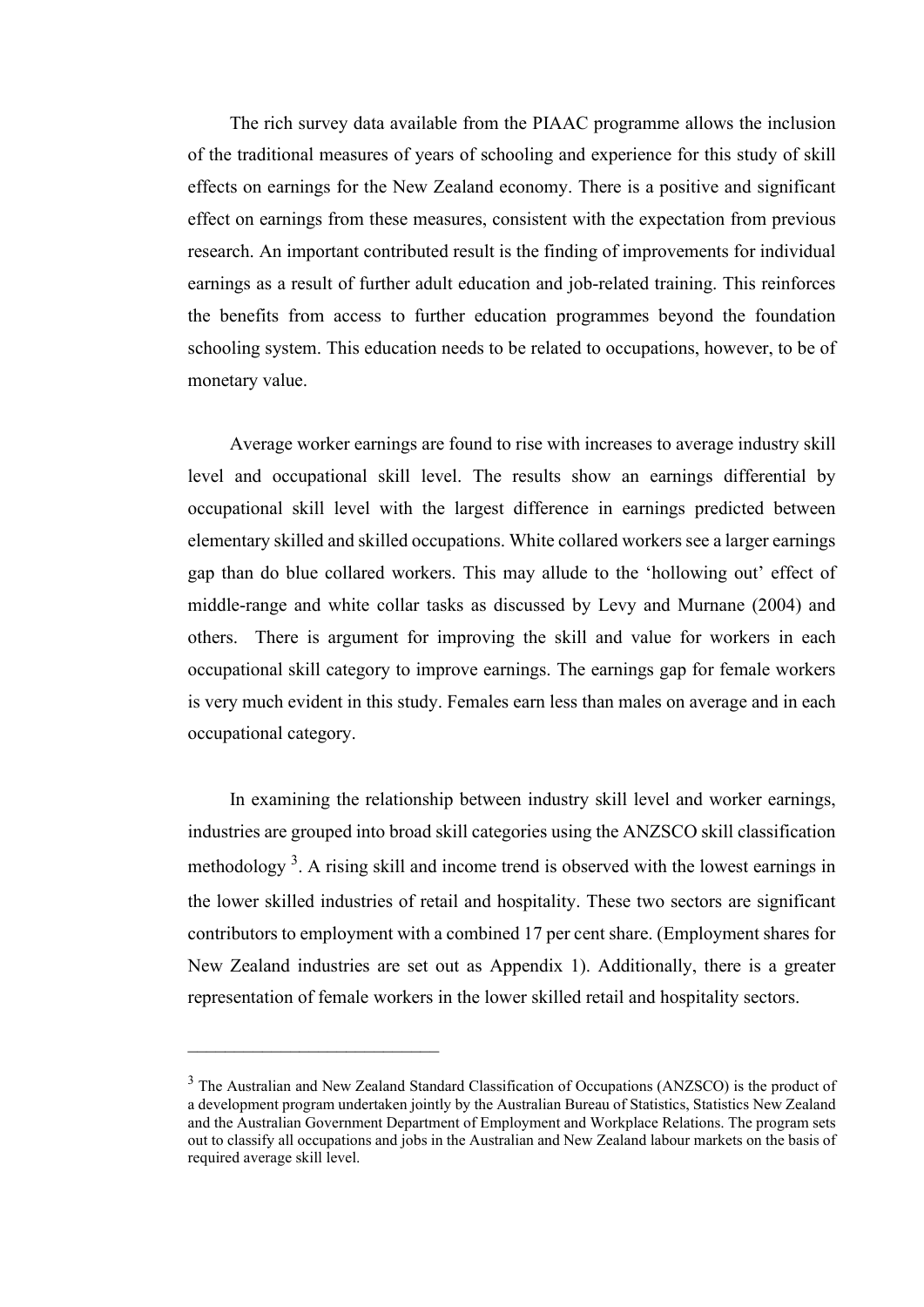(Appendix 4 shows industry employment shares for each New Zealand industry by gender and employment status). Female workers also have greater part-time involvement in each of the industries studied. These findings indicate the need for policy to help lift earnings for workers particularly in these lower skilled occupations and particularly of female workers. This will be important in raising the earnings and standard of living for individuals, their households, and for the overall economy.

In studying earnings differences by age category, the familiar U-shaped earnings profile experienced in other labour markets occurs (Thornton, Rodgers and Brookshire, 1997), as the importance of worker experience begins to taper off, but a surprise effect is observed for peak earnings. This study contributes further to the literature in showing that these occur for those in the 35 to 44-year age group rather than the 45 to 55-year indicate a loss of potential earnings through a possible devaluing of both younger and older workers. It may also point to possible age discrimination in the New Zealand workforce. The earnings gap for female workers is again evident with female workers experiencing lower average earnings for each age category. The results show the need to lift overall skill levels and improve the value of certain skills for raising earnings, particularly female workers' earnings, in order to close New Zealand's income gap.

#### **2. Related Literature**

The literature underscores the importance of human capital factors for lifting earnings and productivity levels. Early research into the positive impact of these factors for income is found in the descriptive statistical work of Denison (1962) in calculating the contribution of years of schooling, as a measure of the quality of the labour force, to the growth rate of U.S. national income. Chiswick and Mincer (1972) established the econometric framework for studying human capital effects on earnings in a relatively simple model measuring the impacts of years of schooling and age for worker income. Mincer's (1974) prominent work further developed the key human capital-earnings econometric model through the inclusion of years of work experience and post-school investments in human capital in establishing individual earnings as the common dependent measure for schooling effects. In contrast to earlier work, Mincer demonstrated that years of work experience, rather than age, is the more important factor for earnings. Other measures that have variously been used to measure human capital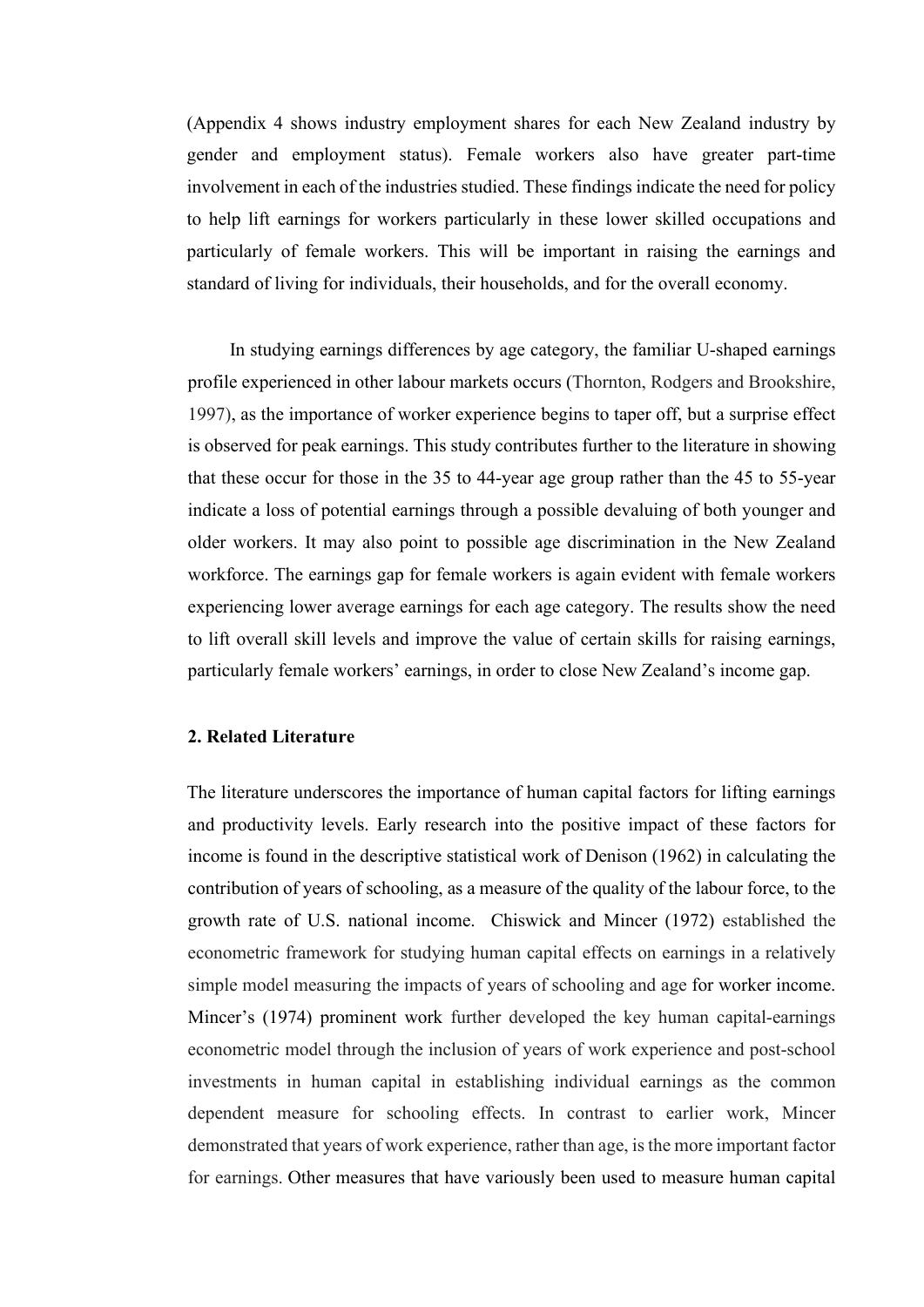and skills include occupational skill level (Carbonaro, (2006), labour compensation (Oxley, Le and Gibson, 2008), and cross-classification of measures by sex, age, and employment status (Jorgenson, Gollop and Fraumeni, 1987).

While schooling and experience variables will be used in this study as important measures of human capital, there are some limitations in their use. Card (2000) notes that education tends to be a "one-time" thing, essentially unchanging after a worker reaches twenty-five. Many workers, though, do receive additional training for their existing jobs and for new jobs, sometimes without changing employers. Bartel (1995) and Lowenstein and Spletzer (1996) argue that much of the increase in wages associated with job tenure may be attributable to employer-provided training, which is unmeasured by years of formal education. Both findings suggest that a multidimensional view of skills might be useful in understanding earnings patterns, a consideration which this study will recognise in the inclusion of further job-training explanatory variables.

In understanding the impact of schooling and qualifications for earnings, it is important to drill down further for the skills that are most demanded by firms and to determine if there are mismatches occurring in the labour market. Much research work has examined the effects for earnings of the education levels expected or required for occupations and those provided by workers and whether there are under or overeducation effects occurring. Earlier work in this area includes that of Duncan and Hoffman (1981). Using panel income data for the U.S. workforce they find that nearly 40 per cent of workers have more education than their jobs require but also that 'surplus' education does have economic value.

More recent studies such as that of Pellizzari and Fichen (2013) have made use of the Organisation for Economic Co-operation and Development (OECD)'s Programme for the International Assessment of Adult Competencies (PIAAC) survey data. This is the data on which this study will draw. Pellizzari and Fichen (2013) include the skill domains of literacy and numeracy as measures of skills mismatch. They find overlap between the measures is substantial where 94 per cent of workers who are well-matched in literacy are also well-matched in numeracy. The authors contend that a better match of workers' skills to the requirements of their jobs can reduce the waste of skills among the over-skilled and improve the efficiency of the under-skilled at the same time. The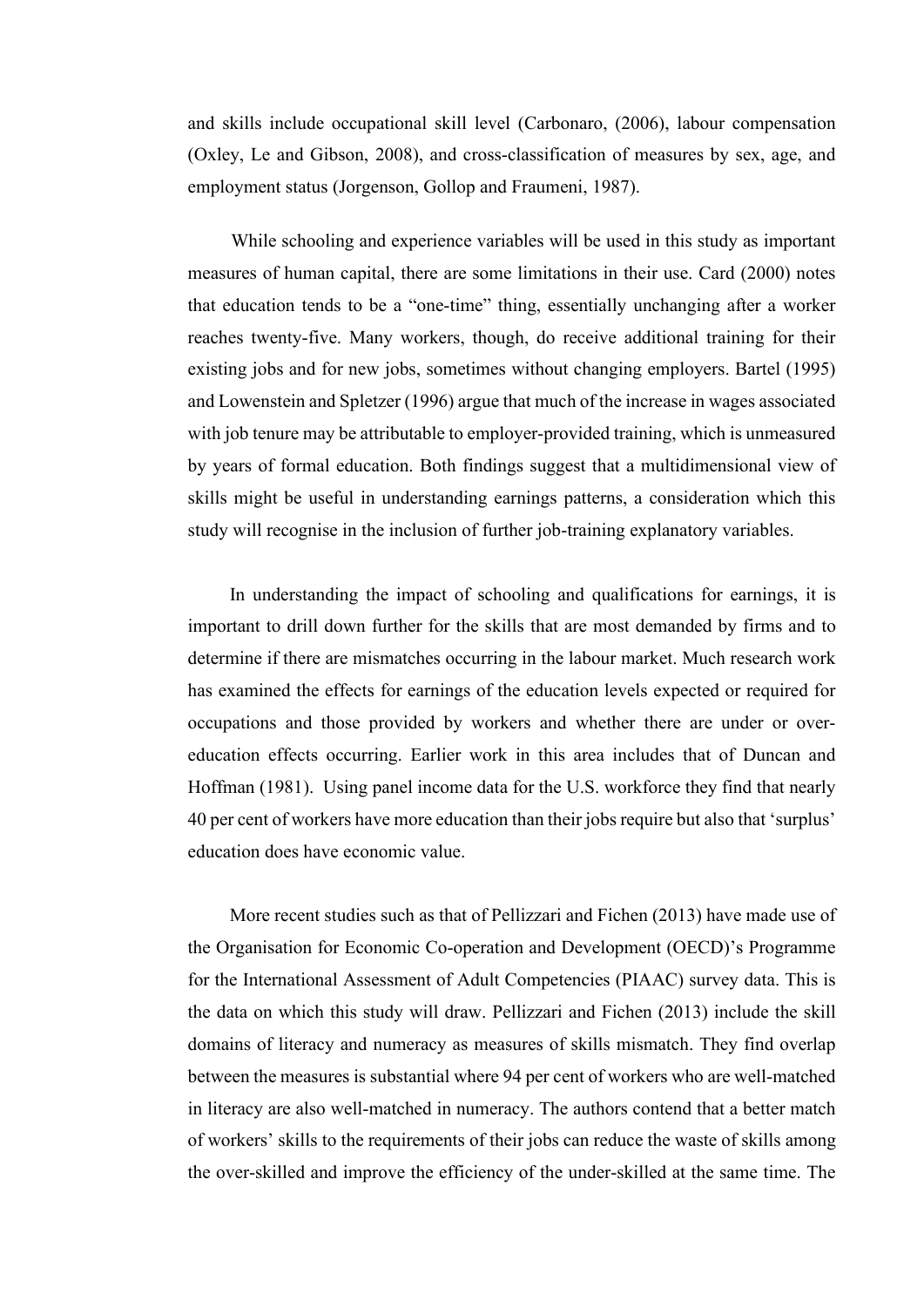expectation is that this should lead to important improvements in the overall productivity of the economy and lift the well-being of individuals. Little evidence is found in the existing literature for the effects of changes in the proficiency and use of the core skills of literacy and numeracy for earnings. This serves as motivation in this study in addressing this key gap in the literature, particularly as it pertains to the New Zealand earnings gap that is a central issue for this research.

The literature also highlights the key role that technology plays for lifting income and productivity in both its complementary and substitution relationships with human capital. The theory of skill-biased technical change centres around the expectation that changes in technology have caused increased demand for workers with higher skills at the expense of those with lower skills, contributing to wage inequality and labour employment effects. Acemoglu and Autor (2011) refer to this as the canonical model, where the labour force is considered to comprise of two distinct skill level groups, or occupations, performing imperfectly substitutable tasks. Technology is assumed to take a factor-augmenting form, complementing either high or low skilled workers to generate skill-biased demand shifts. The impact of technology and its effects on skills for earnings in the New Zealand economy will form an important component of this study.

### **3. Hypotheses and Rationales**

The existing literature shows a positive relationship between years of schooling and qualifications, as the traditional measures of human capital, and earnings. Yet these are relatively broad measures with no identification of the skills that underlie schooling progress. These skills include core achievement in literacy and numeracy skills. Additionally, in an era of progress digital technology, the broader schooling variables do not recognise the contribution to worker productivity and earnings potential from ability in the use of technology. Recent data has allowed for the inclusion of these core skills of literacy, numeracy, and also ability in the use of information communication technology (ICT) in the course of performing workplace tasks. The latter largely involves the ability to use and solve problems workplace computer equipment. These are core skills that underly basic worker competency which makes it important to understand the effects of demand for proficiency and use of these skills for potential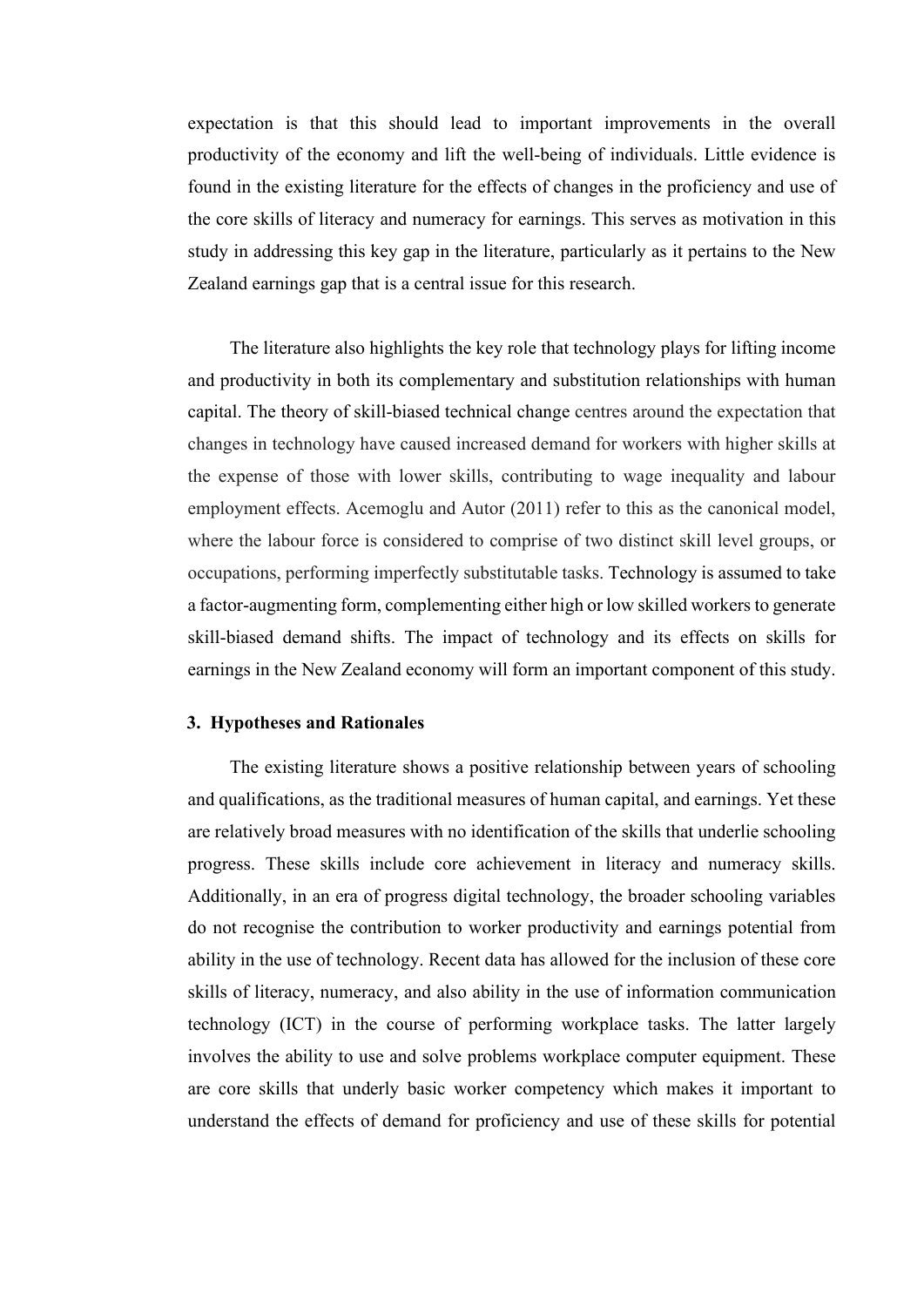worker earnings. This need coupled with the availability of the rich PIAAC data set provides the rationale for the main hypothesis of this study:

*Hypothesis One:* Increases in proficiency and in the frequency of use of the core skills of literacy, numeracy, and ICT problem-solving will increase average hourly earnings

in the New Zealand labour market.

This main hypothesis will be broken into two sub-hypothesis due to collinearity issues in combined testing:

*Sub-hypothesis One:* An increase in proficiency in the core skills of literacy, numeracy and ICT problem-solving will increase average hourly earnings in the New Zealand labour market.

*Sub-hypothesis Two:* An increase in the frequency of use of the core skills of literacy, numeracy and ICT-problem solving will increase average hourly earnings in the New Zealand labour market.

This study will seek to examine the impact of industry skill for income in two ways: First, by broad occupational skill impacts for worker earnings, and secondly, in a statistical setting, by examining the effects of skill for average earnings attributable to the individual industry sectors individuals are employed in. In a U.S. study, Carbonaro (2006) finds that occupational sorting accounts for over half of the difference in worker earnings. Levy and Murnane (2004) find a 'hollowing out' effect for those in the middle skilled occupations. It will be important to test these findings for the New Zealand labour market. This research will contribute to the literature in so doing. The two skill dimensions of occupational and individual industry effects for worker income will be examined in the following two hypotheses:

*Hypothesis Two:* An increase in average occupational skill level will increase average hourly earnings in the New Zealand labour market.

*Hypothesis Three:* Individual earnings will rise with increases to average industry skill level in the New Zealand labour market.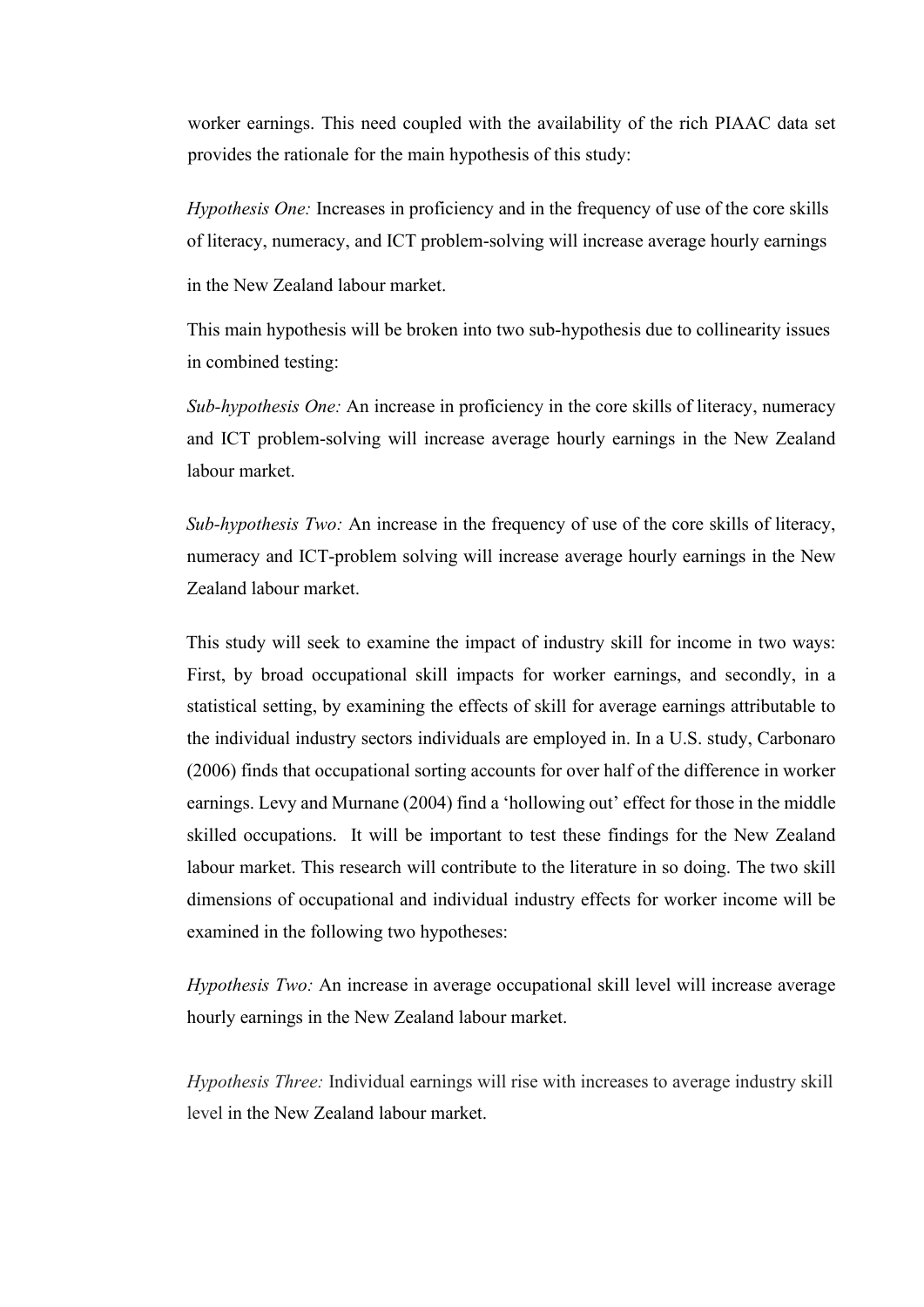The effects on earnings of two additional factors are examined in this paper: those of age and gender. Although focused primarily on the effects of skills, for a study on factors affecting income it is essential to understand the effect that age and gender may have for income levels. For age effects, the work of Mincer (1974) and Thornton, Rodgers and Brookshire (1997) show the typical U-shaped age-earnings profile with peak earnings occurring for the 50 and above age groups. This reflects the impact of key factors including years of work experience and seniority on earnings. Conversely, Murphy and Welch (1990) contend that this profile may not be as clearly defined as often depicted where differences in human capital effects such as qualifications attained or quality of schooling between generational groups may affect the age-earnings profile. This consideration motivates this study for examining the current earnings profiles in the New Zealand labour market and implications that may arise from the findings.

It is widely reported in international governmental labour force data and the literature of the gap in earnings of female workers relative to males. In their study of gender lifetime earnings for the German workforce, Boll, Jahn and Lagemann (2017) find that for individuals born in the period 1950 to 1964, at the end of their employment career, women accumulate average earnings that are 49.8 per cent lower than for men. This gender lifetime gap is more than twice as high as the German gender pay gap at the time of the study in 2017. This study will contribute to the literature in examining impacts of the two key factors of age and gender on worker earnings. The effects are tested in the following two hypothesis:

*Hypothesis Four:* Individual earnings will rise with increases to age in the New Zealand labour market.

*Hypothesis Five:* Male workers earn higher wages than female workers in the New Zealand labour market.

# **4. Data and Methodology**

## **4.1 Data and Variables**

The data used for this analysis is the skill and occupation data developed from the first cycle of the OECD's Programme for the International Assessment of Adult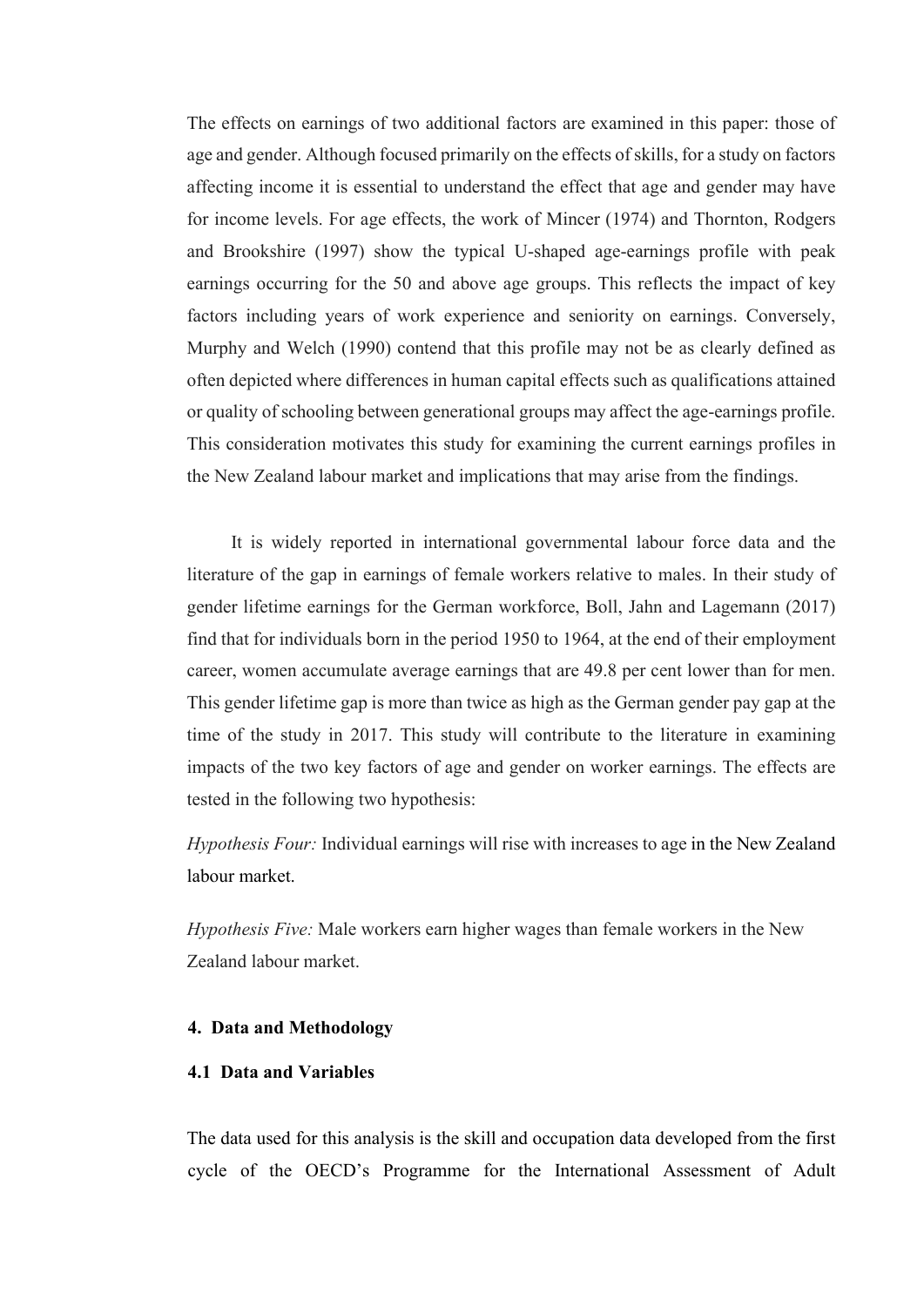Competencies (PIAAC)<sup>3</sup>. This programme involved a comprehensive questionnaire survey completed for a representative sample of each participating country's population. The survey measures adult proficiency in the key information-processing skills of literacy, numeracy and ICT problem-solving, gathering data and information on how adults use these skills at home, at work, and in the wider community. New Zealand was included in the second round of countries which took place in the 2014 to 2015 period, for the first cycle of the survey programme. 6,176 New Zealanders were surveyed and asked a wide range of questions on subjects including their use of literacy, numeracy and ICT skills, further skill and occupation-related questions, and demographic information.

In order to test the main hypothesis that greater core skill proficiency and use will increase earnings, the following variables are included in regression equations:

The dependent variable is average hourly earnings *learnhr*. This variable is used in logarithmic form to provide for percentage change interpretations for the effect of the explanatory variables on earnings (Wooldridge, 2013). The core explanatory skill variables include measures for proficiency in literacy, numeracy and problem-solving using ICT, in logarithmic form:

- average literacy proficiency *lavelitprof*
- average numeracy proficiency *lavgnumprof*
- average problem solving with ICT proficiency *lavgprobslvictprof*

The ICT proficiency variable is developed from a survey question asking for opinion on the respondent's ICT proficiency for their work tasks. Variables are developed for frequency of use of the core skills at home and at work, again in logarithmic form to allow for percentage change interpretations:

- reading at home *lreadhome*
- reading at work *lreadwork*
- writing at home *lwritehome*

 $3$  The first cycle of this international survey was conducted for 36 participating countries over three rounds with the intention to measure the key cognitive and workplace skills needed for individuals to participate in society and for economies to prosper. www.oecd.org/skills/piaac.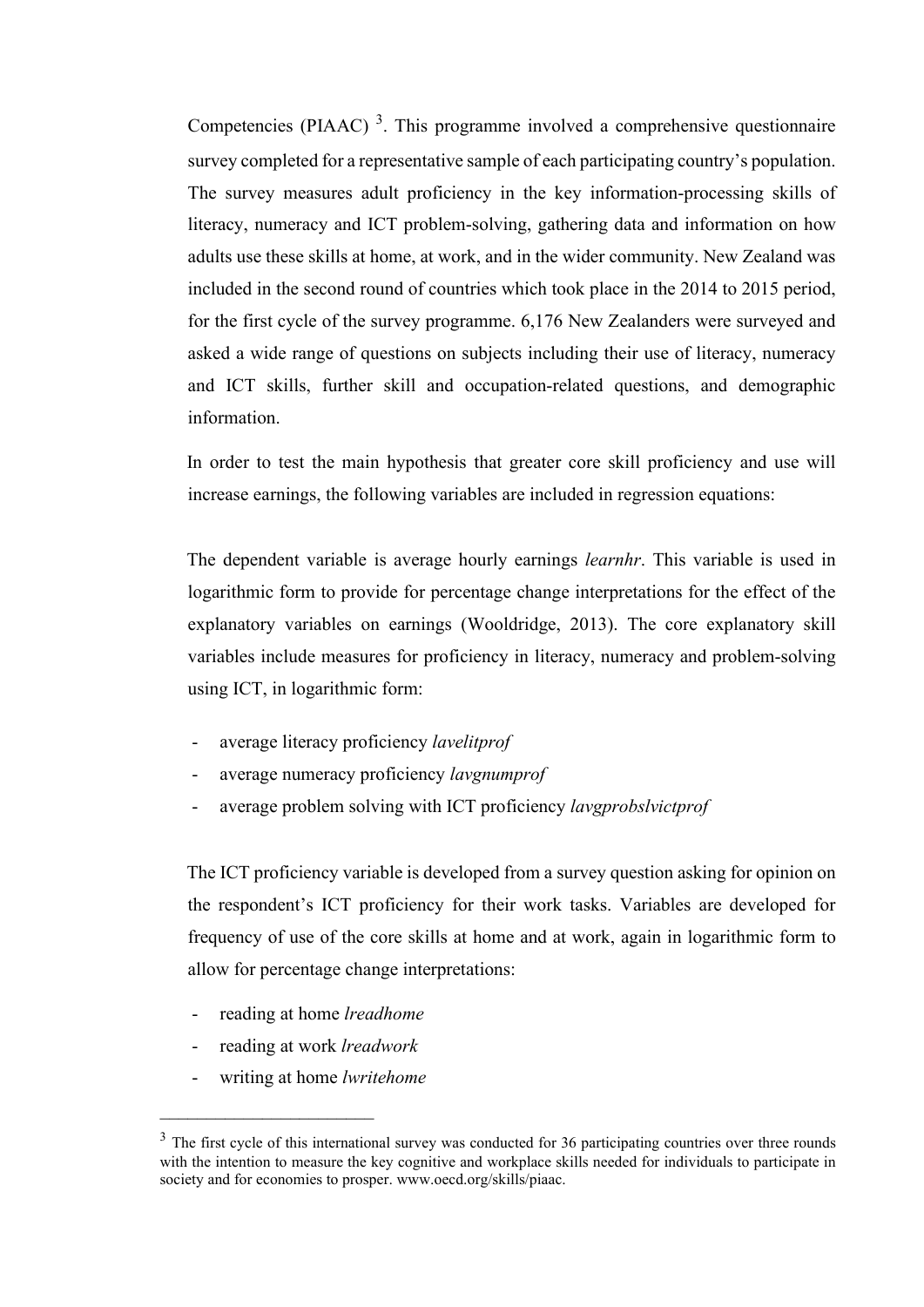- use of numeracy at work *lnumwork*
- use of ICT at home *licthome*
- use of ICT at work *lictwork*

Occupational skill variables are employed to understand differences in earnings by broad occupational skill groups. These are:

- elementary occupations *elementocc,*
- semi-skilled blue collared occupations *semiskillbluecoll,*
- semi-skilled white collared occupations *semiskillwhitecoll,*
- skilled occupations *skilledocc*

Control variables and further variables of interest in X in regression equation (1) below include:

- qualifications imputed into years *yrsqual*
- years of work experience *yrswrkexp* and a quadratic version *yrswrkexp<sup>2</sup>* to capture non-linear effects.
- formal and informal adult education and training in the last twelve months that is job-related *fnfaet12jr*
- a variable *llearnatwork* for whether an individual is provided with training at work, and a variable measuring an individual's readiness to work *lreadytolearn*, both in logarithmic form.
- language variables to understand any communication effects for earnings in the New Zealand workforce:
	- English as the individual's native language *engnativelang*
	- bilingual including English *bilingualwitheng*
	- English is the language most commonly spoken in the home *homelangeng*
- a variable to capture gender effects, *female*, using males as the base group.

# **4.2 Models and Methodology**

This study will estimate a number of wage regressions to test the hypotheses set out above. The basic regression equation takes the following form: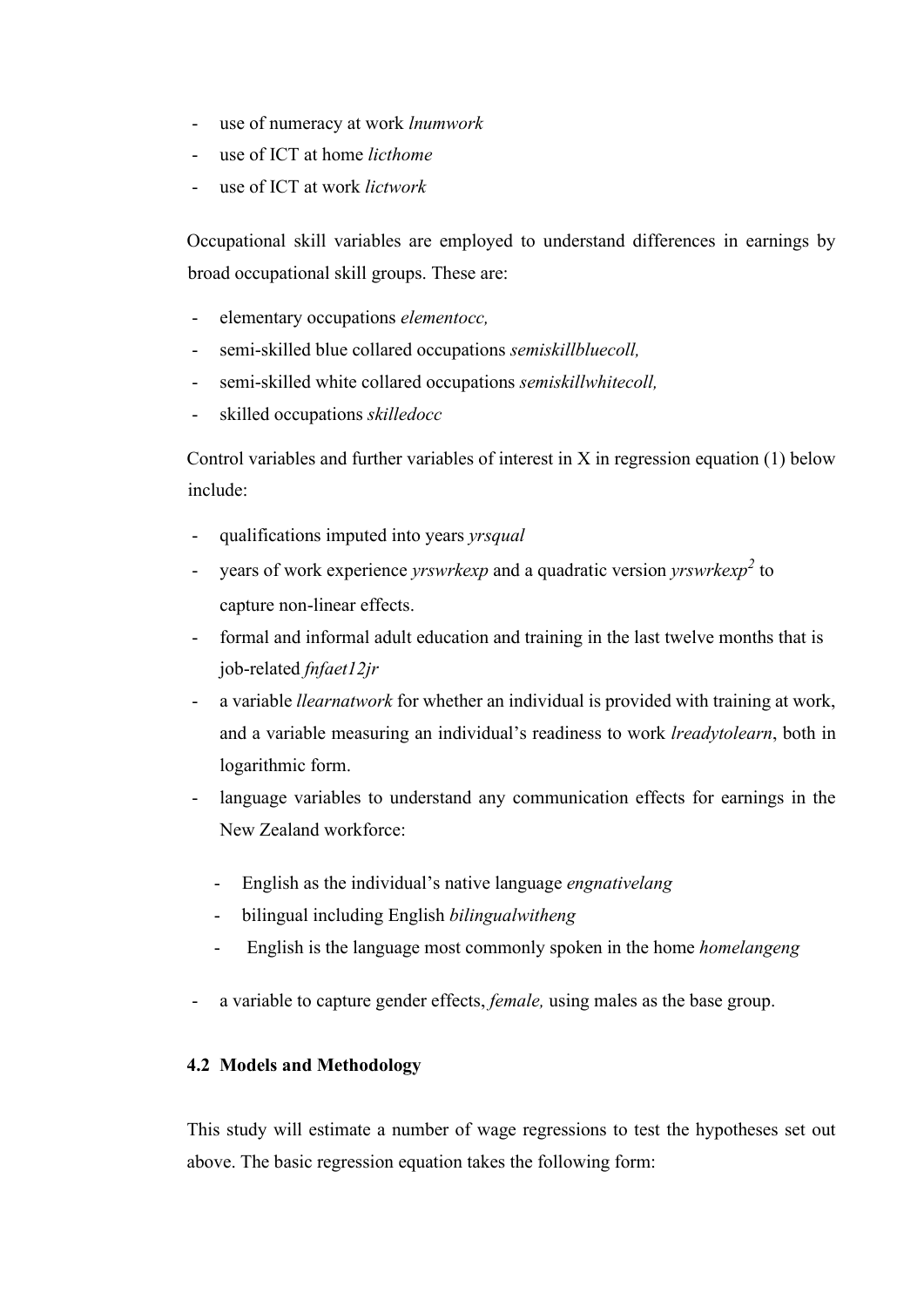$$
\ln(w)_i = \alpha + \beta 1CS_i + \beta 2X_i + \beta 3Z + \mu_i \tag{1}
$$

where

 $ln(w)_i$  is the logarithim of average hourly wages

 $CS_i$  includes the variables for proficiency and frequency of use of the core skills of literacy, numeracy and ICT problem-solving, in logarithmic form

 $X_i$  is a vector of control variables

 $Z_i$  is a vector of further variables of interest

 $\mu_i$  is the error term.

The modelling methodology employed in this study is cross-sectional regression. Crosssectional modelling is used as the survey provides data for one time period. A second cycle of the survey is planned for the 2022 – 2024 period for which New Zealand is a participating country <sup>4</sup>. This will allow for future panel data modelling of skill effects. Stata is used as the modelling software.

### **4.3 Tests for Robustness**

 $\mathcal{L}=\{1,2,3,4,5\}$ 

Measures undertaken to improve the robustness of the results include model variation tests with equations incorporating different combinations of variables of interest and control variables. This has allowed examination of the consistency of results for the same variable in different equation combinations. Alternative base groups were used in the category variable regressions to test for variation in results. These have provided similar regression results.

The Breusch-Pagan / Cook-Weisberg and Cameron & Trivedi's decomposition tests were undertaken which indicated a presence of heteroskedasticity in some of the modelling work undertaken. To correct for this, models presented use robust standard errors which produce lower overall standard errors. Variance inflation factor (VIF) tests

<sup>&</sup>lt;sup>4</sup> Because of the Covid pandemic, the data collection for the 2<sup>nd</sup> cycle of the survey will take place in the 2022-2024 period with the results to be published in 2024. [https://www.oecd.org/skills/piaac/about/piaac2ndcycle/.](https://www.oecd.org/skills/piaac/about/piaac2ndcycle/)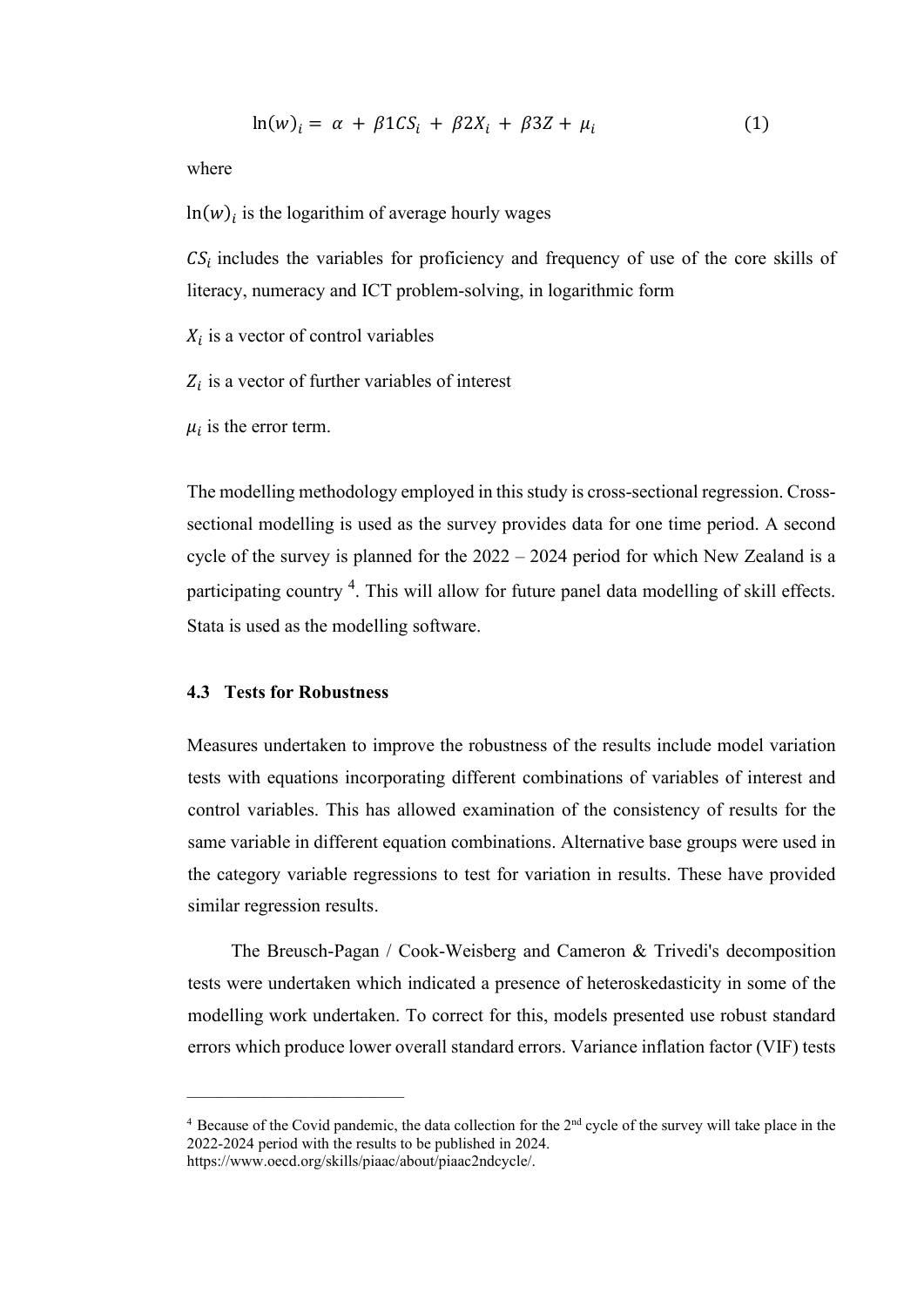were undertaken to test for multi-collinearity between variables. For most of the modelling the test results recorded VIF scores less than 2.0. This study utilises the approach taken by Green et al, 2017 and others that a score of 1 indicates no correlation and between 1 and 5 indicates some to moderate correlation. VIF scores above 10 indicate high correlation and accordingly models with such higher average scores were rejected.

### **5. Empirical Results**

 $\mathcal{L}_\text{max}$ 

This section presents empirical results. The results show the effects of the core skills, average occupational skills, gender and age on average earnings growth for the representative sample of New Zealanders surveyed. These are discussed in detail below.

## **5.1. The Effects of Proficiency in the Core Skills on Average Hourly Earnings**

This section will test sub-hypothesis one, that an increase in proficiency in the core skills of literacy, numeracy and ICT problem-solving will increase average hourly earnings. Modelling for these skills involved consideration of the degree of correlation that may exist between them. ICT problem-solving, for example, will require an existing level of proficiency in the core skills of literacy and numeracy. When combined in one regression, variance inflation factor (VIF) tests for collinearity for the three skills approached 10, indicating moderate to strong collinearity between the skills. Including just the literacy and numeracy variables together produced VIF scores of 5 to 6. Based on these results, two separate regressions were run as shown in Table 1. Column 1 shows literacy and numeracy proficiency skill effects on average hourly earnings, and Column 2 presents ICT problem-solving effects separately <sup>5</sup>.

 $<sup>5</sup>$  Additionally, when the three skill proficiency variables are included in the same regression, the co-</sup> efficient on the ICT problem-solving variable (*lavgprobslvictprof*) displays a negative sign. This goes against the intuition or expectation of the effects of problem-solving skills for earnings*.* This variable is then regressed on the other skill proficiency variables and also the frequency of skill use variables. The residual was then used for the ICT problem-solving variable in the original regression. Similar results to those for the original ICT problem-solving variable were obtained. The skills proficiency variables were also standardised. This approach again yielded similar results.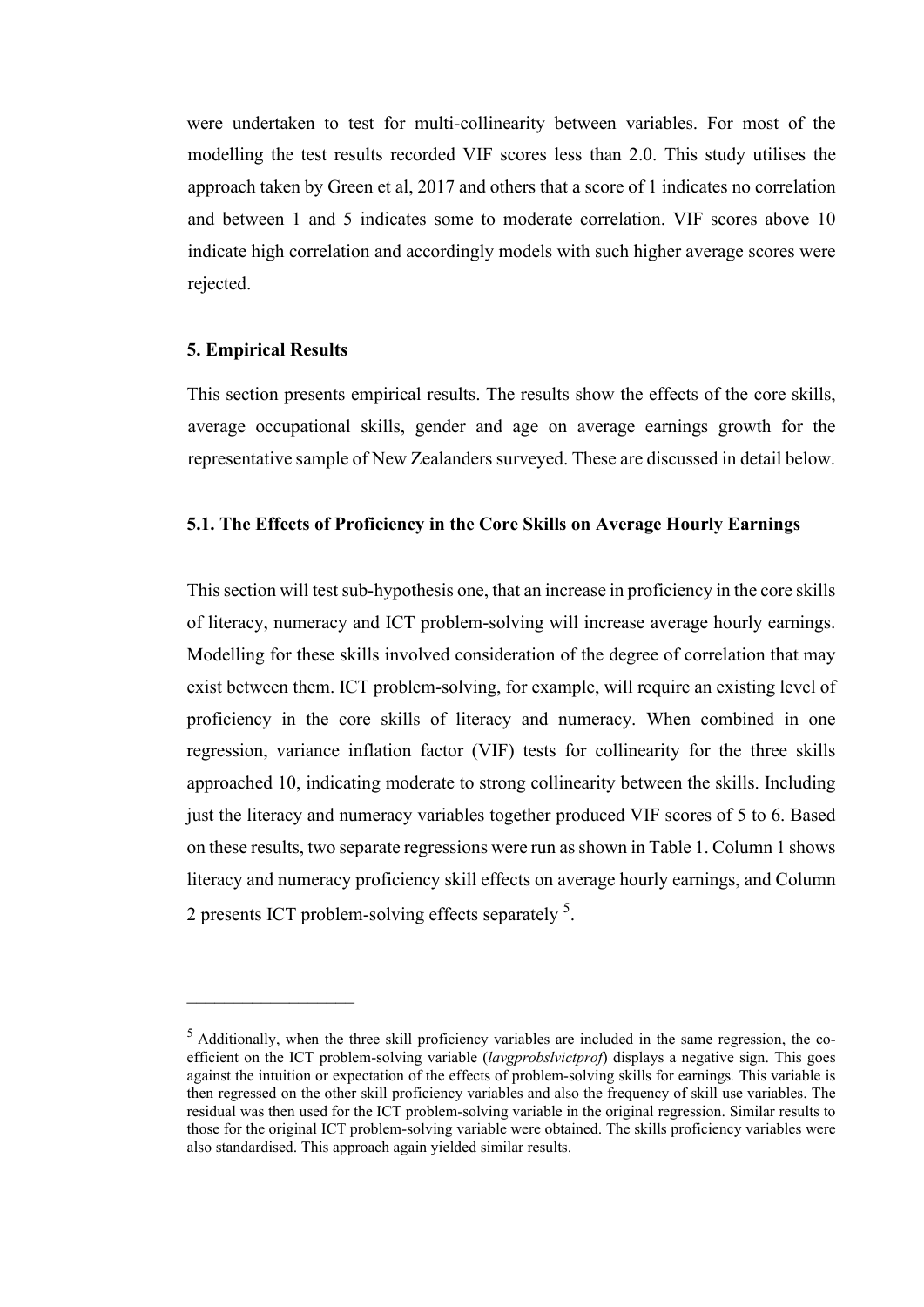The results support the hypothesis that an increase in skill proficiency will increase average hourly earnings, with positive earnings effects observed for each of the core skills. Variables in logs will be interpreted as the effect of a 10 per cent increase in their frequency or attainment level. The largest effect is seen for increased proficiency in ICT-problem solving skills (*lavgprobslvictprof)* in Column 2. An improvement in proficiency in ICT skills increases average hourly earnings by 5.1 per cent, at the 1 per cent significance level. Column 1 shows that numeracy skills (*lavgnumprof)* has the second-largest effect where an increase in this skill increases average earnings by 4.1 per cent. Greater literacy proficiency (*lavglitprof)* increases earnings by 2.5 per cent, at the 5 per cent significance level.

The control variables qualifications (*yrsqual),* as measured in years of schooling, and years of work experience (*yrswrkexp)* show positive and statistically significant effects, consistent with the findings of Mincer (1974) and Barro and Lee (1996). Column 1 shows that an additional year of schooling *yrsqual* increases average hourly earnings by 4.8 per cent and by 2.4 per cent for a year of work experience *yrswrkexp*, both at the 1 per cent significance level. While important, work experience has half the quantitative effect for average earnings that an additional year of education does.

Now, turn to the results for further variables of interest. I find a positive relationship between job-related formal and informal adult education and training in the last 12 months (*fnfaet12jr)* and real average hourly earnings in the New Zealand workforce. Column 1 shows a 6.2 per cent increase in average earnings in Equation 1 and a 7 per cent increase in Column 2. This indicates the importance of continuing education for furthering an individual's earnings potential. These findings are consistent with those of Bartel (1995) and Lowenstein and Spletzer (1996). A variable to indicate a person's readiness to learn (*lreadytolearn)* is included, but no statistically or economically significant result is observed. This may be expected as simply being ready to learn is not likely to generate additional worker earnings in of itself. The variable workplace training (*llearnatwork)* shows some significance for earnings, where an increase in on-the-job training increases earnings by 0.4 per cent at the 1 per cent significance level in Column 1 and in Column 3, when further variables are added. This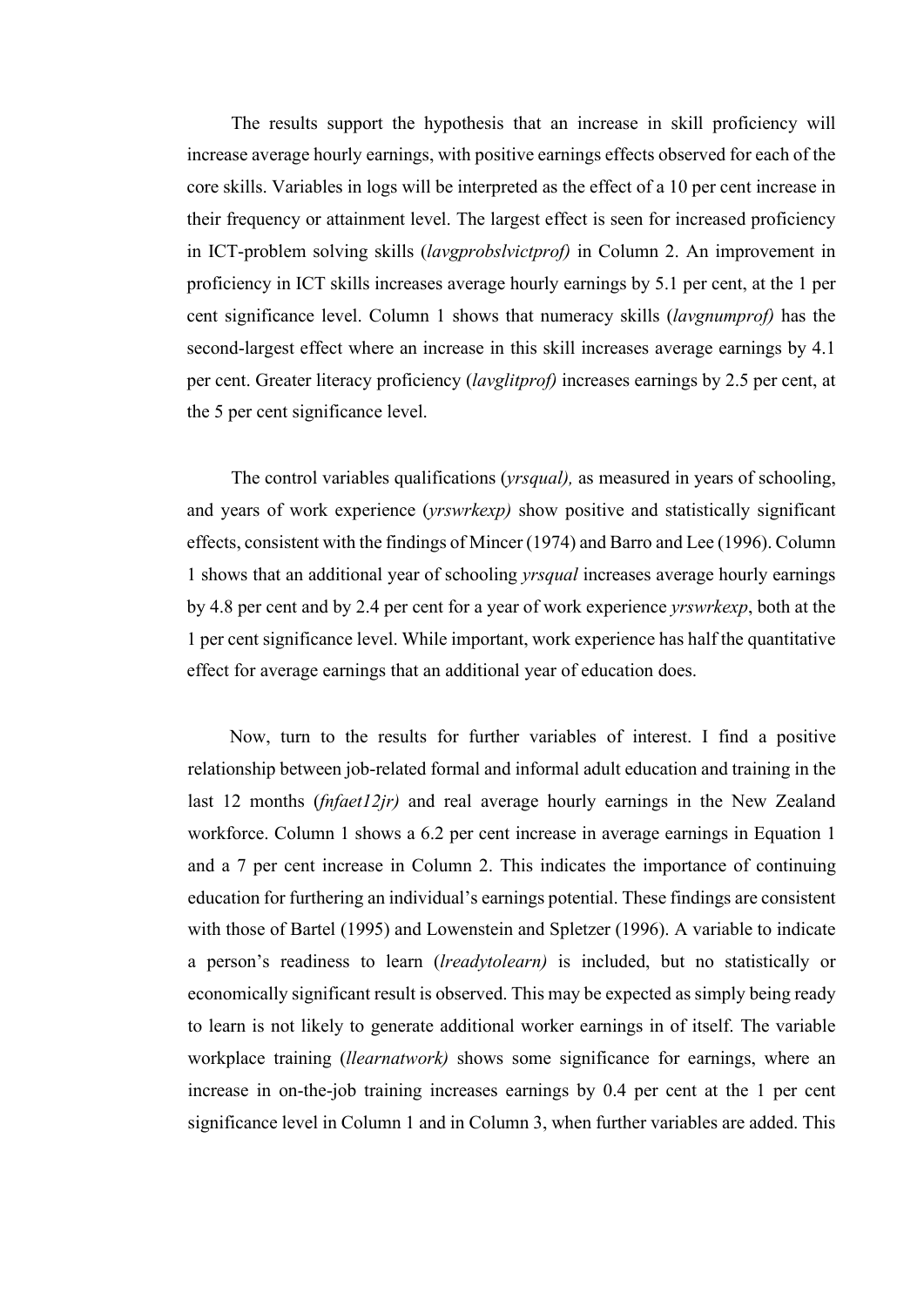reduces to 0.3 percent in Columns 2 and 4 at the 5 per cent significance level in regressions with the ICT skill proficiency variable.

Variables are added to measure language effects for earnings in the New Zealand labour market. This is principally to assess whether the use of the common language of English is important for earnings and also whether language effects may affect the core skill results. The results are shown in Columns 3 and 4 in Table 1. The variables are English as a person's native language (*engnativelang),* bilingual with English (*bilingualwitheng),* and if English is the main language spoken in the individual's home *(homelangeng).* Only being bilingual with English has significant effects for earnings, and here the effect is negative. The ability to speak English would generally be considered positive in the New Zealand labour market. However, the results show no discernible impact on worker's income. Additionally, it appears that ability in the use of more than one language is not a skill that will tend to increase earnings. There is also only a small decrease in literacy proficiency earnings effects observed when language variables are included, with no verification of causation.

A variable is also included to estimate gender effects (*female*) with males as the base group. Average female earnings are less than males in the range of 14 to 16 per cent across the columns. This shows significant difference in earnings by gender in the New Zealand workforce.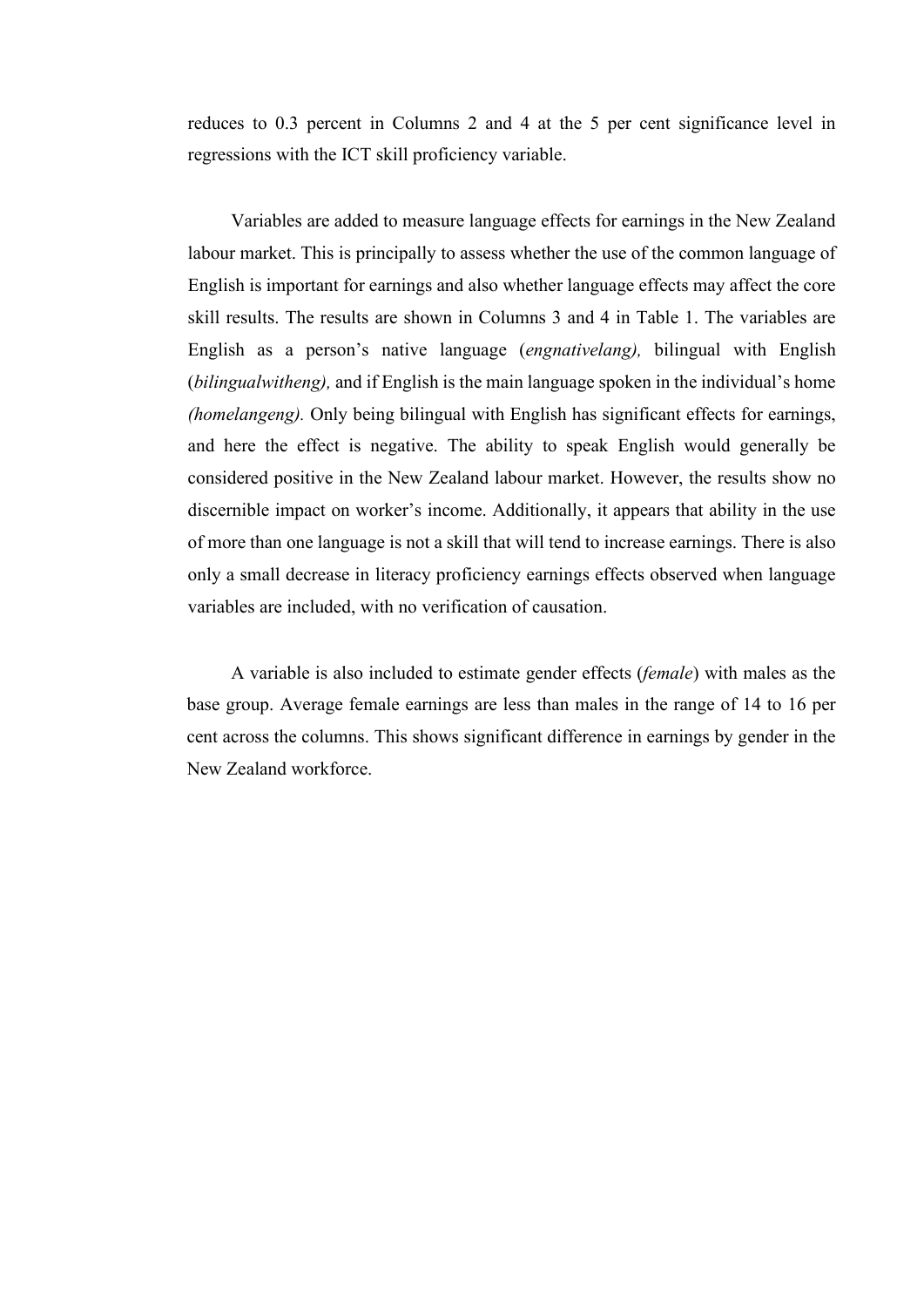|                    | Literacy and   | ICT Problem- | Literacy and | ICT Problem- |
|--------------------|----------------|--------------|--------------|--------------|
|                    | Numeracy       | Solving      | Numeracy     | Solving      |
|                    | Proficiency    | Proficiency  | Proficiency  | Proficiency  |
|                    | Effects for    | Effects for  | Effects for  | Effects for  |
|                    | Average Hourly | Average      | Earnings     | Earnings     |
|                    | Earnings       | Hourly       | Including    | Including    |
|                    | (1)            | Earnings     | Language     | Language     |
|                    |                | (2)          | Effects      | Effects      |
|                    |                |              | (3)          | (4)          |
| lavglitprof        | $0.252**$      |              | $0.231**$    |              |
|                    | (0.102)        |              | (0.104)      |              |
| lavgnumprof        | $0.408***$     |              | $0.404***$   |              |
|                    | (0.091)        |              | (0.091)      |              |
| lavgprobslvictprof |                | $0.507***$   |              | $0.507***$   |
|                    |                | (0.052)      |              | (0.052)      |
| yrsqual            | $0.048***$     | $0.058***$   | $0.50***$    | $0.058***$   |
|                    | (0.003)        | (0.003)      | (0.003)      | (0.003)      |
| yrswrkexp          | $0.024***$     | $0.027***$   | $0.024***$   | $0.027***$   |
|                    | (0.002)        | (0.002)      | (0.002)      | (0.002)      |
| $y$ rswrkex $p^2$  | $-0.000***$    | $-0.000***$  | $-0.000***$  | $-0.000***$  |
|                    | (0.000)        | (0.000)      | (0.000)      | (0.000)      |
| fnfaet12jr         | $0.062***$     | $0.070***$   | $0.062***$   | $0.070***$   |
|                    | (0.015)        | (0.016)      | (0.015)      | (0.016)      |
| lreadytolearn      | 0.008          | 0.015        | 0.009        | 0.015        |
|                    | (0.014)        | (0.015)      | (0.014)      | (0.015)      |
| llearnatwork       | $0.037***$     | $0.029**$    | $0.037***$   | $0.029**$    |
|                    | (0.013)        | (0.014)      | (0.013)      | (0.014)      |
| engnatlang         |                |              | $-0.007$     | 0.020        |
|                    |                |              | (0.027)      | (0.027)      |
| bilingeng          |                |              | $-0.058*$    | $-0.099***$  |
|                    |                |              | (0.030)      | (0.029)      |
| homelangeng        |                |              | 0.046        | 0.034        |
|                    |                |              | (0.029)      | (0.030)      |
| female             | $-0.138***$    | $-0.160***$  | $-0.138***$  | $-0.160***$  |
|                    | (0.014)        | (0.014)      | (0.014)      | (0.014)      |
| cons               | $-1.52***$     | $-0.882***$  | $-1.42***$   | $-0.882***$  |
|                    | (0.471)        | (0.275)      | (0.254)      | (0.275)      |
| Number of obs.     | 3,071          | 2,870        | 3,071        | 2,870        |
|                    |                |              |              |              |
| R-squared          | 0.32           | 0.31         | 0.33         | 0.31         |
| Mean VIF           | 5.37           | 3.72         | 4.46         | 3.72         |

**Table 1.** Proficiency in Core Skills Effects for Average Hourly Earnings in the New Zealand Labour Market. Dependent variable: Log Average Hourly Earnings

Notes: Dependent variable is average hourly earnings; *lavglitprof* is average literacy proficiency; *lavgnumprof*  is average numeracy proficiency; *lavgprobslvictprof* is average ICT problem-solving proficiency; *yrsqual* is years of schooling; *yrswrkexp* is years of work experience; *yrswrkexp*<sup>2</sup> is a quadratic for years of work experience*; fnfaet12jr* is job-related formal and informal adult education and training in the last 12 months; *lreadytolearn* measures an individual's readiness to work; *llearnatwork* indicates workplace training; *engnatlang* is English as the individual's native language; *bilingeng* is bilingual with English; *homelangeng* indicates English is the language most commonly spoken in the home; *female* is a gender variable. Robust standard errors in parenthesis. Statistical significance: \*\*\* at the 1% level, \*\* 5% level, \* 10% level.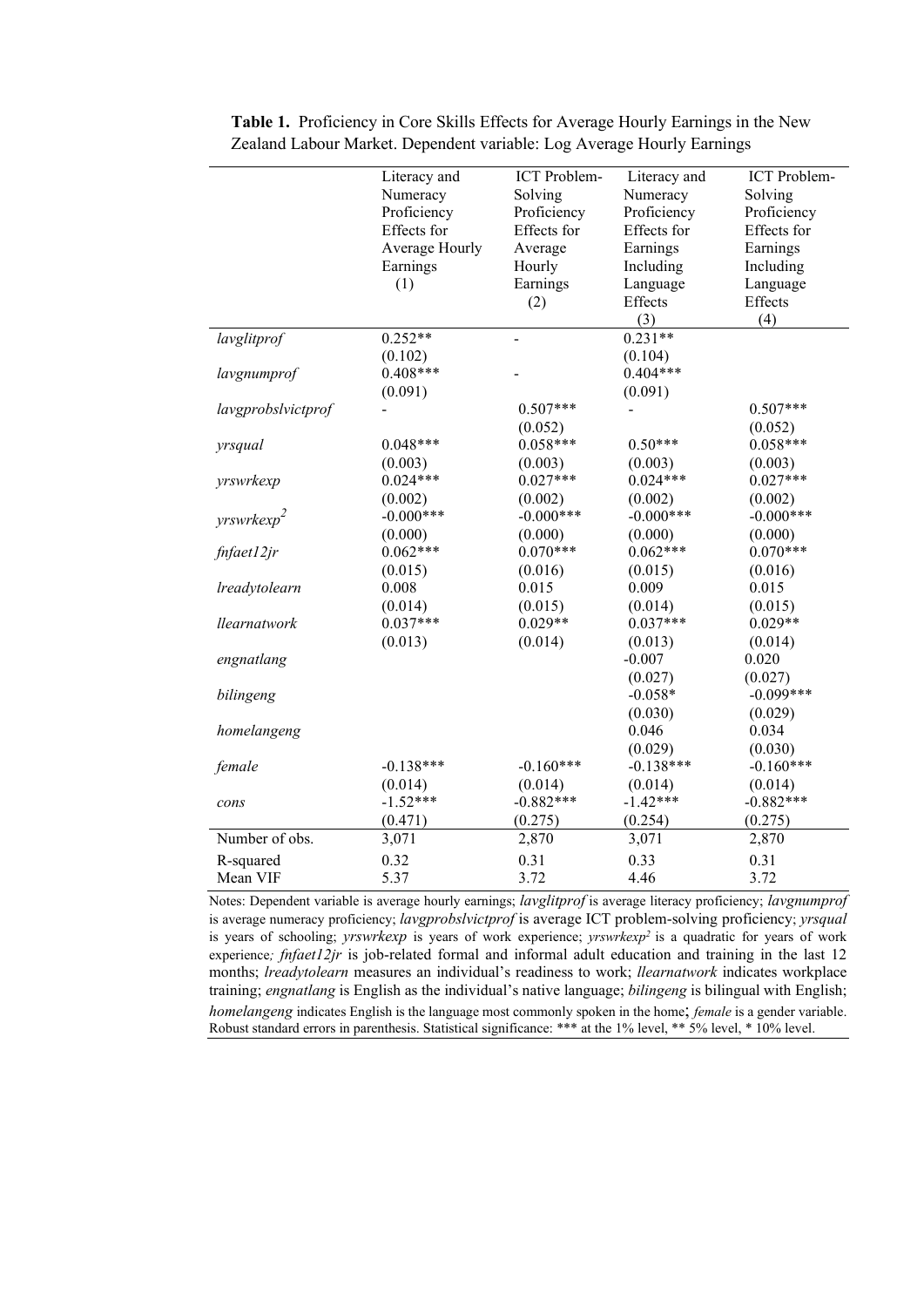#### **5.2. The Effects of Usage of the Core Skills on Average Hourly Earnings**

This section will test the second important sub-hypothesis, that an increase in the frequency of use of the core skills of literacy, numeracy and ICT-problem solving will increase average hourly earnings in the New Zealand workforce. The examination of the effects of these variables for earnings is relatively new research, with a greater focus on the existing literature, particularly on using PIAAC data, under topics including the effect of skills mismatch for earnings. This latter research includes important works by McGowan and Andrews (2015), and Yeo and Maani (2017) for the New Zealand labour market. I examine the use of these core skills in the home and workplace and the results, together with control variables, are shown in Table 2. Column 1 presents the results on earnings for the frequency of skill use variables alone. Column 2 includes control variables. Column 3 adds the three proficiency variables to the results, and Column 4 includes language effects. The degree of skill proficiency is likely to influence the use of the core skills. I have included skill proficiency variables in Column 3 to evaluate where proficiency may impact on earnings from skill usage. VIF collinearity scores for the three skill proficiency measures reduce from the Table 1 results, so the addition of the frequency of use variables allow the inclusion of all three measures in the same regression in Columns 3 and 4 (however, a negative sign is still observed for the ICT problem-solving proficiency variable (*lavgprobslvictprof)*.

The results provide partial support for the hypothesis, where an increase in the use of ICT problem-solving skills in the workplace (*lictwork)* in particular, increases average hourly earnings in each of the regression results presented. Again, variables in logs are interpreted as the effect on average earnings from a 10 per cent increase to these variables. An increase to the frequency of use of ICT problem-solving skills improves average hourly earnings by 14 per cent, in Column 1, with no control variables added. This reduces to 0.7 to 0.9 per cent when control variables are added in Columns 2 to 4. The results are all significant at the 1 per cent level. Workplace tasks that involve reading (*lreadwork)* also lift workers' earnings for three of the regression: by 2.1 per cent in column 1, with no control variables, and by 10 per cent in Columns 3 and 4, where skill proficiency and language variables are added. For numeracy (*lnumwork*), increased usage in the workplace increases average hourly earnings by 0.4 per cent at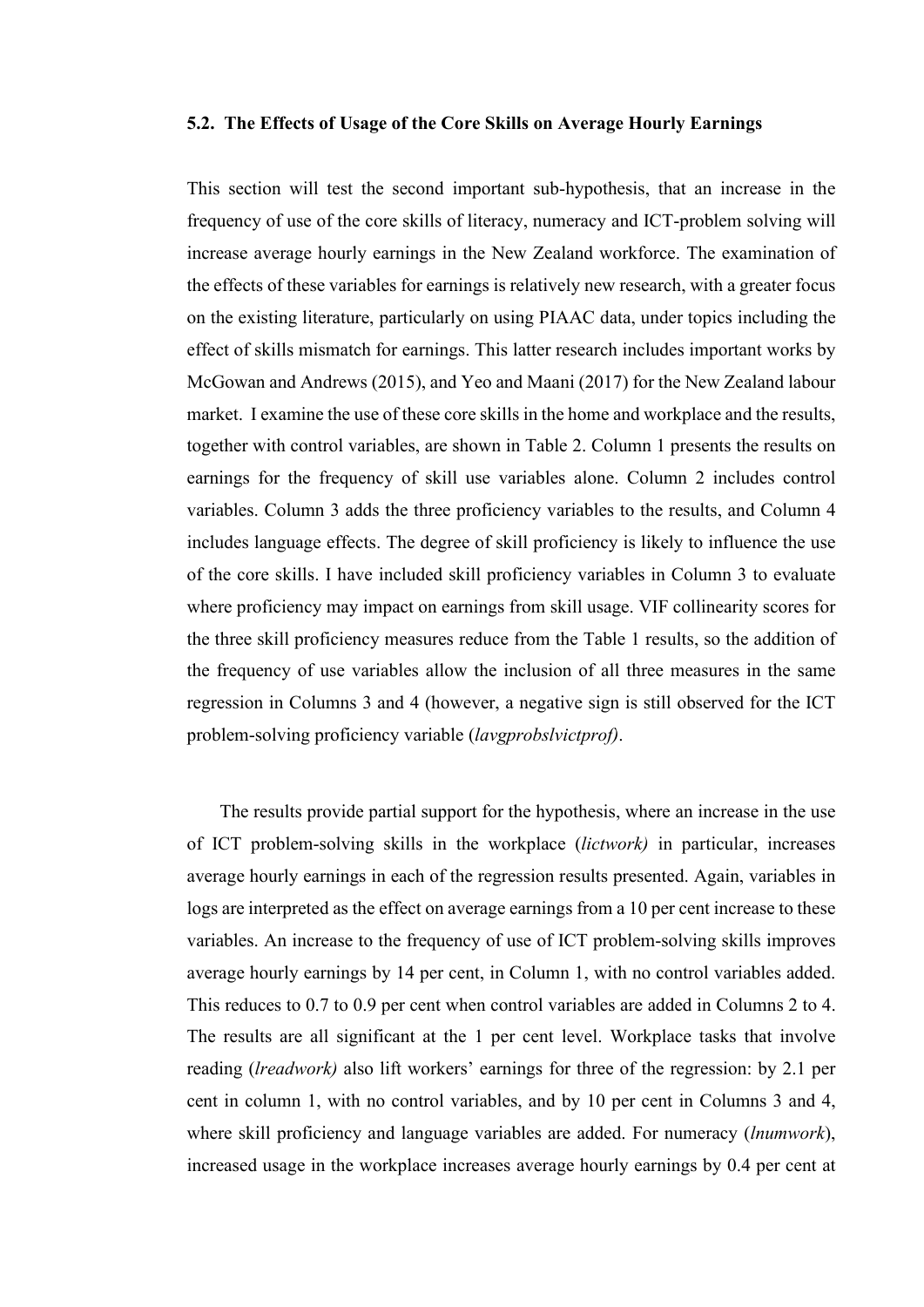the 1 per cent significance level in Column 2 alone, when control variables are added. The effects are generally more pronounced for work usage of these skills than for home use. The insignificant results for home use (apart from reading at home (*lreadhome)*, with an unexpected negative sign) are expected, as individuals are generally paid for their use of the skills in the workplace without recognition of use in the home. In this regard, those surveyed are asked to make a clear distinction between workplace and home usage of the core skills.

There are similar findings for the skill proficiency variables shown in Columns 3 and 4 of Table 2 as for the findings in Table 1. I find that numeracy proficiency (*lavgnumprof)* increases average hourly earnings by a range of 4.4 to 6.1 per cent. Literacy skill proficiency increases average earnings between 3.3 to 4.2 per cent, respectively. ICT problem-solving proficiency *(lavgprobslvictprof)* is included in this regression as the VIF multi-collinearity scores are lower with the additional skill use variables included. However, the coefficient is negative which is against intuition or expectation for earnings effects from problem-solving skills. This may indicate a confounding variable effect when ICT is included with literacy and proficiency variables. Beyond a certain level of proficiency, it may be that it is usage of ICT, rather than proficiency, that has the most significant impact for the value placed on workers, reflected in their earnings. An individual will also need a certain level of core literacy and numeracy skill to allow for proficiency and usage of ICT. Considering the control variables, similar results are found for years of schooling (*yrsqual)* and years of experience (*yrswrkexp)* as for the regression results shown in Table 1. In contrast, learning at work (*llearnatwork)*, though positive, is not statistically significant.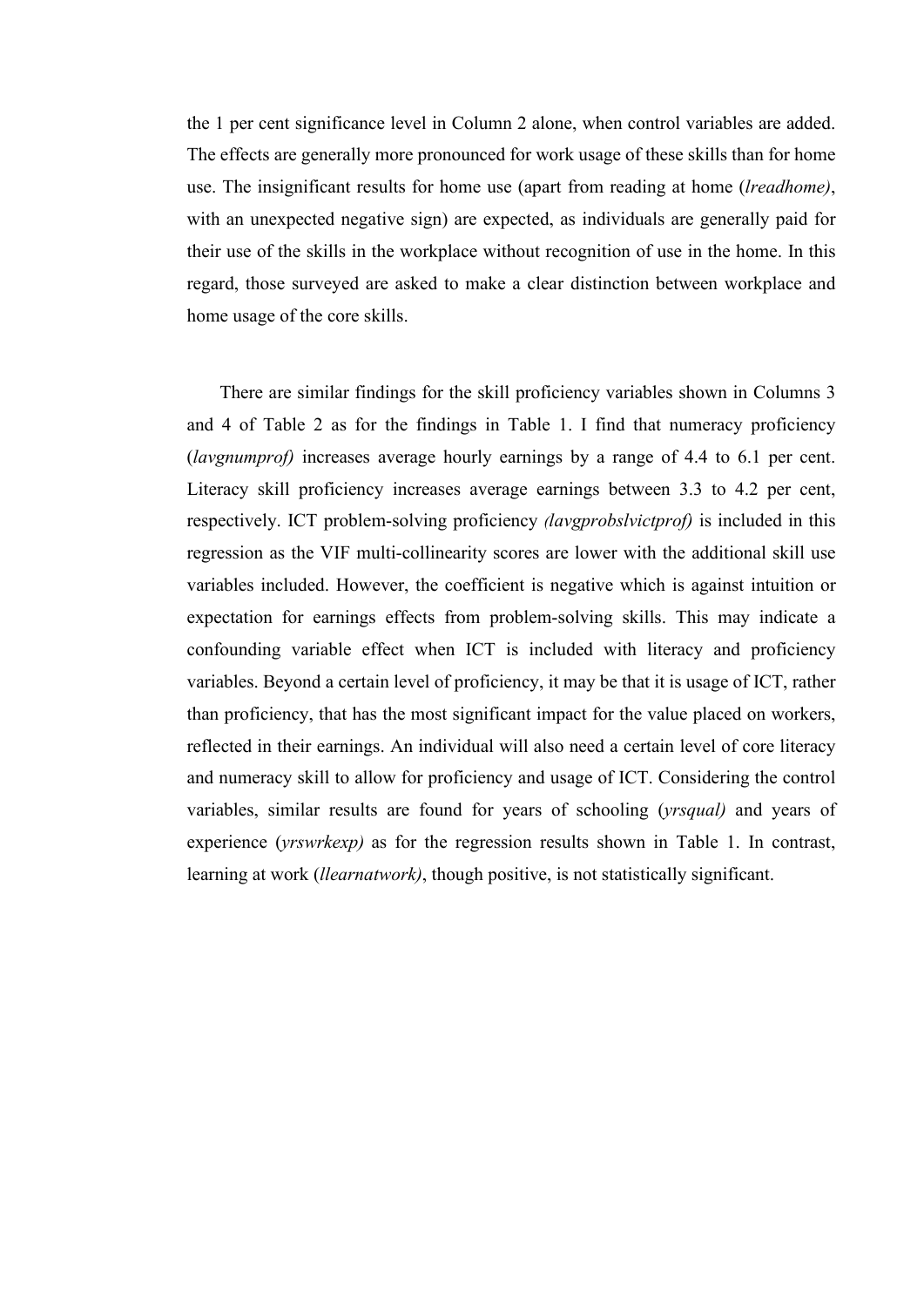|                    | 20 martii 2000 martii Dependent variable. 20g Teverage Hourry 20 mings |                    |                    |                    |
|--------------------|------------------------------------------------------------------------|--------------------|--------------------|--------------------|
|                    | Frequency of Skill                                                     | Frequency of Skill | Frequency of Skill | Including Language |
|                    | Use                                                                    | Use with Control   | Use including      | Effects            |
|                    | (1)                                                                    | Variables          | Proficiency Scales | (4)                |
|                    |                                                                        | (2)                | (3)                |                    |
| lreadhome          | $-0.085**$                                                             | $-0.162***$        | $-0.169***$        | $-0.168***$        |
|                    | (0.042)                                                                | (0.041)            | (0.039)            | (0.041)            |
| lreadwork          | $0.209***$                                                             | 0.042              | $0.101**$          | $0.100**$          |
|                    | 90.035)                                                                | (0.039)            | (0.040)            | (0.039)            |
| lwritehome         | $-0.030$                                                               | $-0.012$           | $-0.008$           | $-0.011$           |
|                    | (0.029)                                                                | (0.027)            | (0.026)            | (0.028)            |
| lwritework         | $0.074***$                                                             | 0.026              | 0.028              | 0.029              |
|                    | (0.020)                                                                | (0.023)            | (0.024)            | (0.023)            |
| <i>lnumhome</i>    | $0.037*$                                                               | 0.031              | 0.007              | 0.009              |
|                    | (0.020)                                                                | (0.023)            | (0.023)            | (0.020)            |
| <i>lnumwork</i>    | 0.020                                                                  | $0.039***$         | 0.018              | 0.018              |
|                    | (0.015)                                                                | (0.015)            | (0.015)            | (0.017)            |
| licthome           | $-0.013$                                                               | 0.021              | 0.007              | 0.013              |
|                    | (0.025)                                                                | (0.025)            | (0.025)            | (0.027)            |
| lictwork           | $0.139***$                                                             | $0.087***$         | $0.069***$         | $0.072***$         |
|                    | (0.019)                                                                | (0.018)            | (0.019)            | (0.020)            |
| yrsqual            |                                                                        | $0.062***$         | $0.047***$         | $0.048***$         |
|                    |                                                                        | (0.004)            | (0.004)            | (0.004)            |
| yrswrkexp          |                                                                        | $0.030***$         | $0.025***$         | $0.025***$         |
|                    |                                                                        | (0.002)            | (0.003)            | (0.003)            |
| $y$ rswrkex $p^2$  |                                                                        | $-0.000***$        | $-0.000***$        | $-0.000***$        |
|                    |                                                                        | (0.000)            | (0.000)            | (0.000)            |
| fnfaet12jr         |                                                                        | $0.061***$         | $0.043**$          | $0.044**$          |
|                    |                                                                        | (0.022)            | (0.022)            | (0.021)            |
| lreadytolearn      |                                                                        | 0.002              | $-0.009$           | $-0.005$           |
|                    |                                                                        | (0.015)            | (0.021)            | (0.023)            |
|                    |                                                                        | $-0.016$           | 0.018              | 0.016              |
| llearnatwork       |                                                                        | (0.021)            |                    |                    |
|                    |                                                                        |                    | (0.021)            | (0.020)            |
| engnatlang         |                                                                        |                    |                    | 0.031              |
|                    |                                                                        |                    |                    | (0.034)            |
| bilingeng          |                                                                        |                    |                    | $-0.079*$          |
|                    |                                                                        |                    |                    | (0.042)            |
| homelangeng        |                                                                        |                    |                    | 0.007              |
|                    |                                                                        |                    |                    | (0.039)            |
| female             |                                                                        | $-0.152***$        | $-0.126***$        | $-0.127***$        |
|                    |                                                                        | (0.018)            | (0.018)            | (0.018)            |
| lavglitprof        |                                                                        |                    | $0.423***$         | $0.330*$           |
|                    |                                                                        |                    | (0.133)            | (0.018)            |
| lavgnumprof        |                                                                        |                    | $0.437***$         | $0.612***$         |
|                    |                                                                        |                    | (0.102)            | (0.143)            |
| lavgprobslvictprof |                                                                        |                    | $-0.202**$         | $-0.318**$         |
|                    |                                                                        |                    | (0.097)            | (0.129)            |
| cons               |                                                                        | $2.02***$          | $1.55***$          | $-1.297***$        |
|                    |                                                                        | (0.061)            | (0.425)            | (0.447)            |
| Number of obs.     | 2,111                                                                  | 1,925              | 1,889              | 1,889              |
| R-squared          | 0.11                                                                   | 0.30               | 0.34               | 0.34               |
| Mean VIF           | 1.45                                                                   | 3.23               | 3.79               | 3.50               |

**Table 2.** Frequency of Use of the Core Skills Effects for Average Hourly Earnings in the New Zealand Labour Market. Dependent variable: Log Average Hourly Earnings

Notes: Dependent variable is average hourly earnings; variables included for frequency of use of core skills, in the home and workplace, together with skill proficiency variables*; yrsqual* is years of schooling; *yrswrkexp* is years of work experience, plus a quadratic: *yrswrkexp2; fnfaet12jr* is job-related formal and informal adult education and training in last 12 months; *lreadytolearn* measures individual's readiness to work; *llearnatwork* indicates workplace training; *engnatlang* is English as the individual's native language; *bilingeng* is bilingual with English; *homelangeng* indicates English is the language most commonly spoken in the home; *female* is a gender variable. Robust standard errors in parenthesis. Statistical significance: \*\*\* at the 1% level, \*\* 5% level, \* 10% level.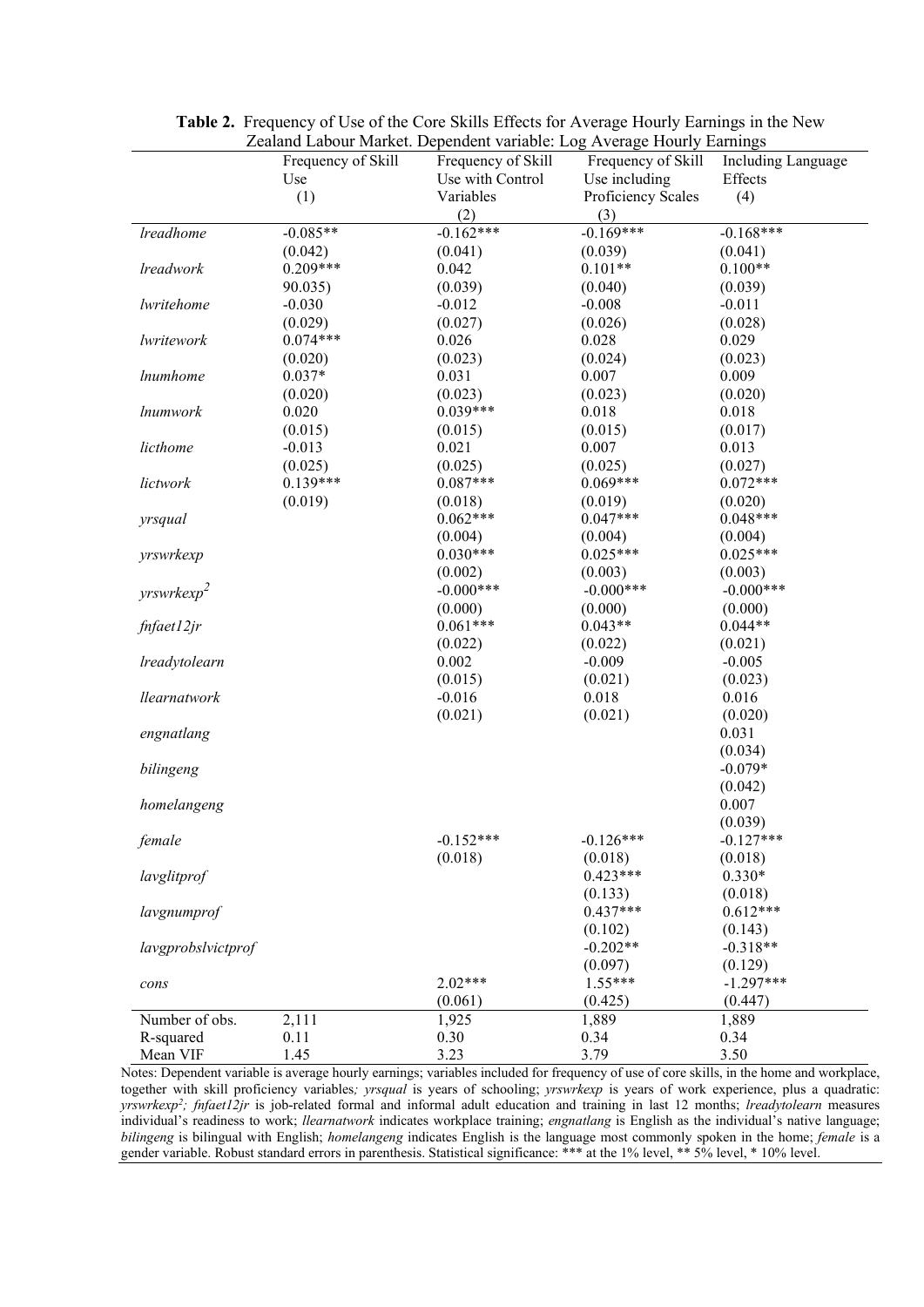#### **5.3.The Effects of Occupational Skill Level for Average Hourly Earnings**

To examine broader skill level effects for earnings, this section tests hypothesis two, that an increase in occupational skill level will increase average hourly earnings in the New Zealand workforce. Previous studies find support for a positive relationship between occupational skill and earnings. Carbonaro (2006) finds, using data from the U.S. National Adult Literacy Study, that while less than half of the education and skill effects on earnings are reflected in occupational sorting, they remain positively related to earnings among workers within narrowly defined occupations. A greater earnings value is placed on the cognitive skills of workers employed in the more skill intensive occupations. Such a result makes it important also to control for other factors that influence earnings, which this research will do. This study will contribute to the literature in finding differences in the expected impacts of occupational skill categories for earnings.

From the OECD PIAAC survey, I include four occupation/skill categories. These are: elementary skilled occupations (*elementaryocc)*, semi-skilled blue collar occupations (*semiskillbluecoll)*, semi-skilled white collar occupations *(semiskillwhitecoll)*, and skilled occupations. Skilled occupations are used as the base category. Elementary skilled occupations were used as the base group but resulted in multicollinearity effects that were judged as too high using variance inflation factor (VIF) test score results. Control variables included are years of schooling (*yrsqual)*, total years of work experience (*totyrswrkexp),* and job-related formal and informal adult education and training (*fnfaet12jr).* Column 1 in Table 3 shows the results for occupation skill groupings.

The results presented in Column 1 support the hypothesis that an increase in occupational skill level will increase average hourly earnings. The three skill categories of elementary, blue collar and white collar occupations earn average hourly wage rates that are less than that of the base group of skilled workers in the New Zealand workforce. This is consistent with expected earnings differences between occupational skill levels. The results are statistically significant at the 1 per cent level. As is expected, the largest difference in earnings occurs between elementary skilled and skilled occupations where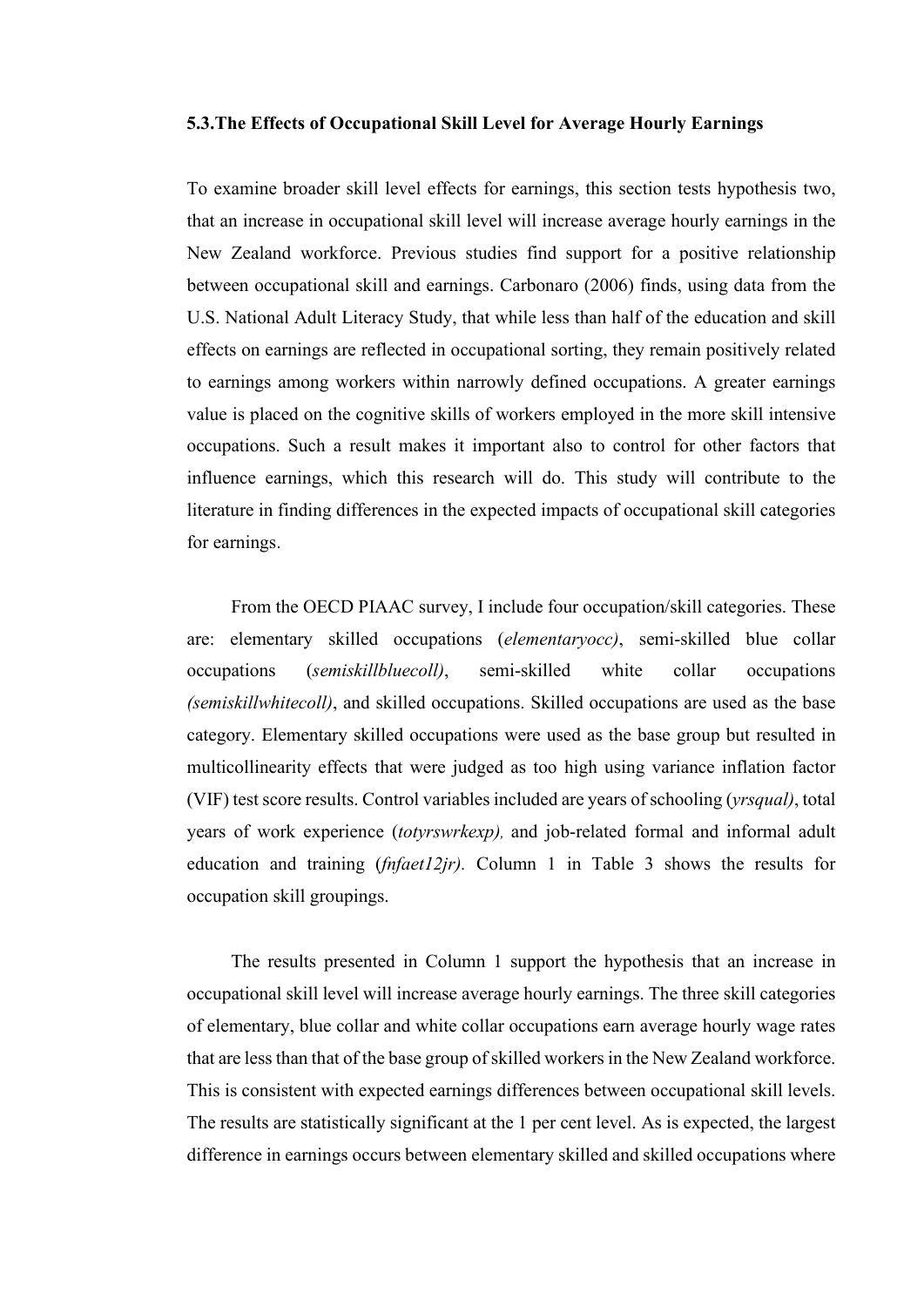elementary skilled workers (*elementaryocc)* earn average wages that are 37 percent lower than those in skilled categories.

A surprising result is that there is no uniform gradient effect between the occupational skill levels. The smallest wage differential with skilled occupations is found for semi-skilled blue collar workers (*semiskillbluecoll)*. This occupation group earn average hourly wage rates that are 21 per cent lower than skilled workers. In comparison, semi-skilled white collar workers (*semiskillwhitecoll)* earn average hourly wages that are 31 per cent lower than skilled workers. This may indicate the influence for income of factors other than skill level. This may include conditions payments for blue collar workers, whose occupations are typically in industry with a greater level of work environment considerations. Such industries include manufacturing, construction and the transport and storage sectors. The lower relative wages for white collared workers may also point to the possibility of an 'hollowing out' effect occurring in the New Zealand work force. This is the trend discussed by Levy and Murnane (2004) and Guo (2022) of the loss to automation of substitutable and 'middle-range' tasks typically found in white-collared positions such as clerical work and data-processing. The results suggest a lower value being placed on white collared workers, in turn constraining their income. The findings also indicate the potential to raise income for workers across the occupational skill groupings, relative to skilled workers, and particularly for the elementary skilled occupations, through improving skill levels.

The results in Tables 1 and 2 have shown a significant effect of gender on earnings which leads to a need to examine gender and skill level effects for earnings in this study. Column 2, Table 3 yields the results of occupational skill level interacted with gender, with males in skilled occupations used as the base category. Each of the gender/occupation categories earn less than the base group of skilled male workers, and each at the 1 percent significance level. The earnings differentials are more pronounced for females compared to males in each of the occupational skill groups. Female elementary occupation workers (*femelementaryocc)* earn average hourly wage rates that are 0.4 per cent less than males in elementary skilled roles (*maleelementaryocc)*. Females in blue collared occupations (*femalesemiskillbluecoll)* earn average wage rates that are 21 per cent less than blue collar male workers (*malesemiskillbluecoll)*, and white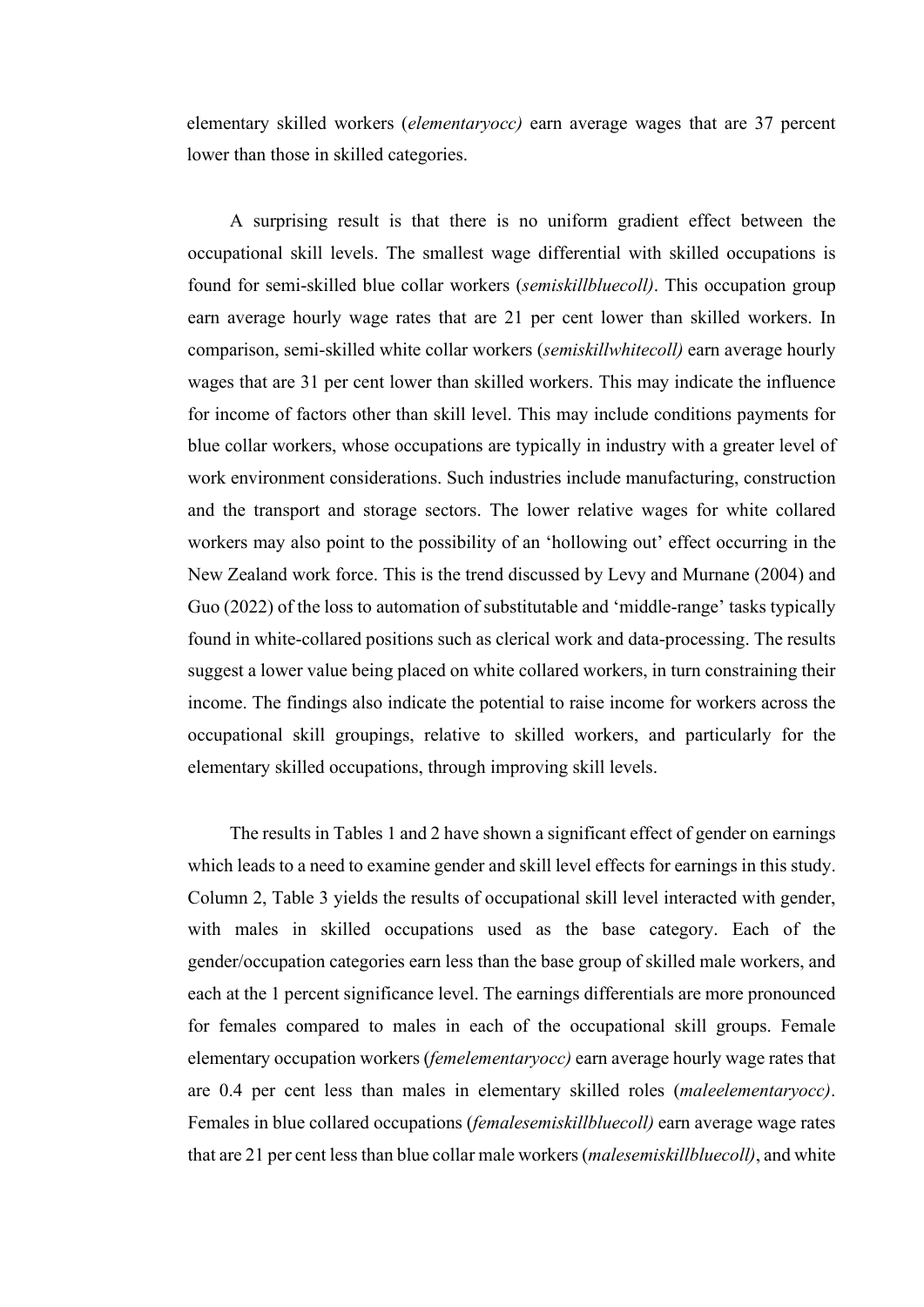collar female workers (*femalesemiskillwhitecoll)* earn 8 per cent less per hour on average than male white collar workers (*malesemiskillwhitecol)l*. Female skilled occupation workers *femaleskilledocc* earn 17 per cent less per hour than male skilled workers.

These results show the significant disadvantage for female workers compared to males in the New Zealand workforce relative to male skilled workers and when compared to males in similar occupational skill level groupings. More positively, they also show the significant potential gains to income for both females and households from policy designed to lift female earnings. Additionally, the consistent gains to worker earnings identified in previous regressions from further adult education and training is also observed, with a 6 per cent improvement to average hourly earnings. This highlights the positive earnings effects that may result from policy aimed at increasing adult training opportunities, particularly where these are job related.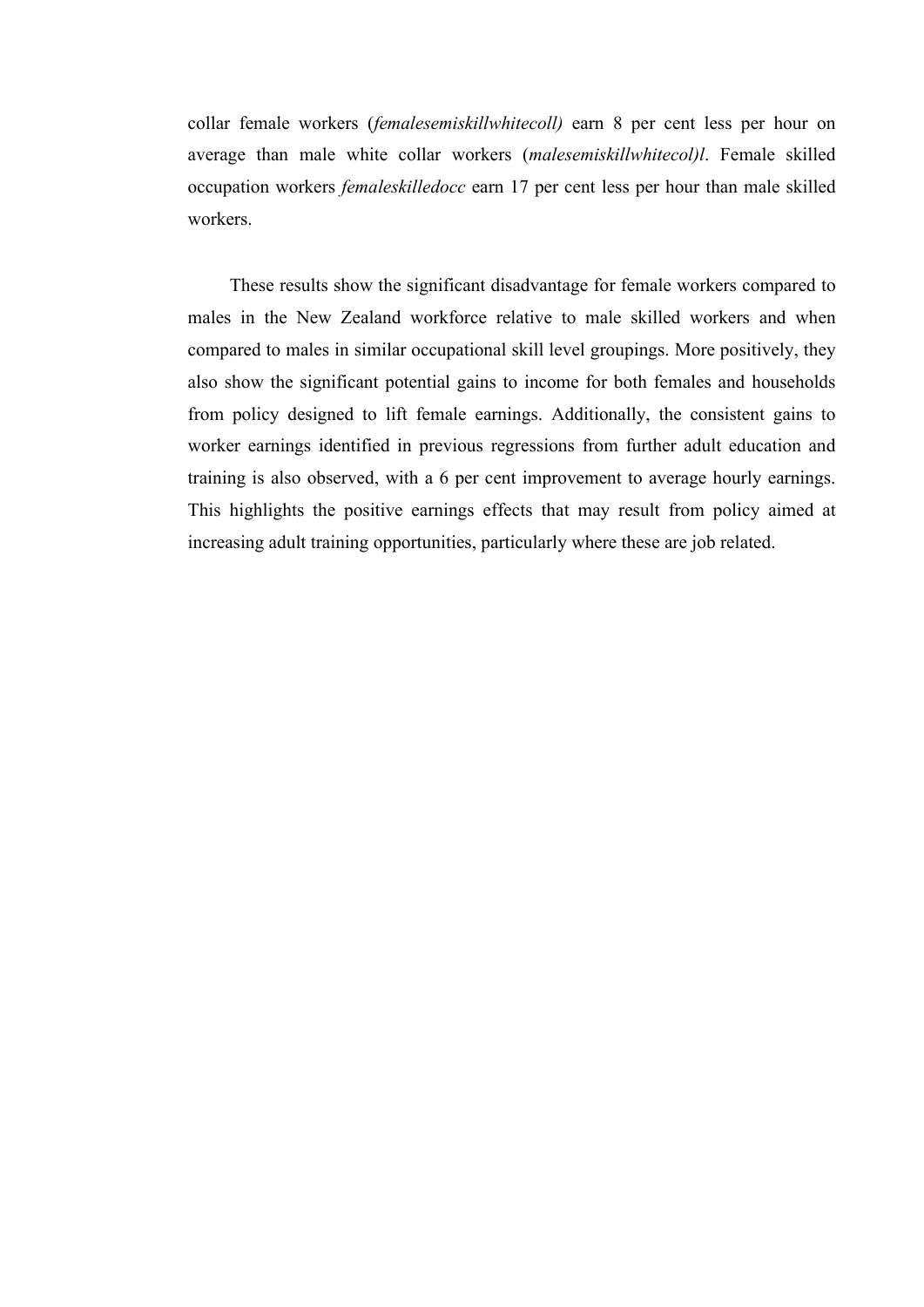|                          | Occupational Skill Level         | Occupational Skill Level         |
|--------------------------|----------------------------------|----------------------------------|
|                          | <b>Effects on Average Hourly</b> | <b>Effects on Average Hourly</b> |
|                          | Earnings                         | Earnings by Gender               |
|                          | (1)                              | (2)                              |
| elementaryocc            | $-0.367***$                      |                                  |
|                          | (0.030)                          |                                  |
| semiskillbluecoll        | $-0.214***$                      |                                  |
|                          | (0.019)                          |                                  |
| semiskillwhitecoll       | $-0.309***$                      |                                  |
|                          | (0.016)                          |                                  |
| maleelementaryocc        |                                  | $-0.462***$                      |
|                          |                                  | (0.045)                          |
| malesemiskillbluecoll    |                                  | $-0.273***$                      |
|                          |                                  | (0.022)                          |
| malesemiskillwhitecoll   |                                  | $-0.345***$                      |
|                          |                                  | (0.028)                          |
| femelementaryocc         |                                  | $-0.466***$                      |
|                          |                                  | (0.039)                          |
| femalesemiskillbluecoll  |                                  | $-0.482***$                      |
|                          |                                  | (0.034)                          |
| femalesemiskillwhitecoll |                                  | $-0.424***$                      |
|                          |                                  | (0.021)                          |
| femaleskilledocc         |                                  | $-0.174***$                      |
|                          |                                  | (0.021)                          |
| yrsqual                  | $0.043***$                       | $0.044***$                       |
|                          | (0.003)                          | (0.003)                          |
| yrswrkexp                | $0.022***$                       | $0.023***$                       |
|                          | (0.002)                          | (0.002)                          |
|                          | $-0.000***$                      | $-0.000***$                      |
| $y$ rswrkex $p^2$        | (0.000)                          | (0.000)                          |
| fnfaet12jr               | $0.058***$                       | $0.057***$                       |
|                          | (0.015)                          | (0.015)                          |
|                          | 2.39                             | 2.47                             |
| cons                     | (0.052)                          | (0.052)                          |
| Number of observations   | 3,139                            | 3,139                            |
| R-squared                | 0.32                             | 0.35                             |
|                          |                                  |                                  |

**Table 3.** Occupational Skill Level Effects, including Gender Effects, on Average Hourly Earnings. Dependent variable: Log Average Hourly Earnings

Notes: Dependent variable is average hourly earnings. For the average occupation skill levels for Column 1: *elementaryocc* is elementary occupations; *semiskillbluecoll* is semi-skilled blue collar occupations; *semiskillwhitecoll* is semi-skilled white collar occupations; skilled occupations is the base group. Each average occupation skill level is interacted with gender in Column 2, skilled male occupations is the base group. For the variables of interest and control variables: *yrsqual* is years of schooling; *yrswrkexp* is years of work experience; *yrswrkexp2* is quadratic years of work experience*; fnfaet12jr* is job-related formal and informal adult education and training in the last 12 months. Robust standard errors are shown in parenthesis. Statistical significance: \*\*\* at the 1% level, \*\* 5% level, \* 10% level.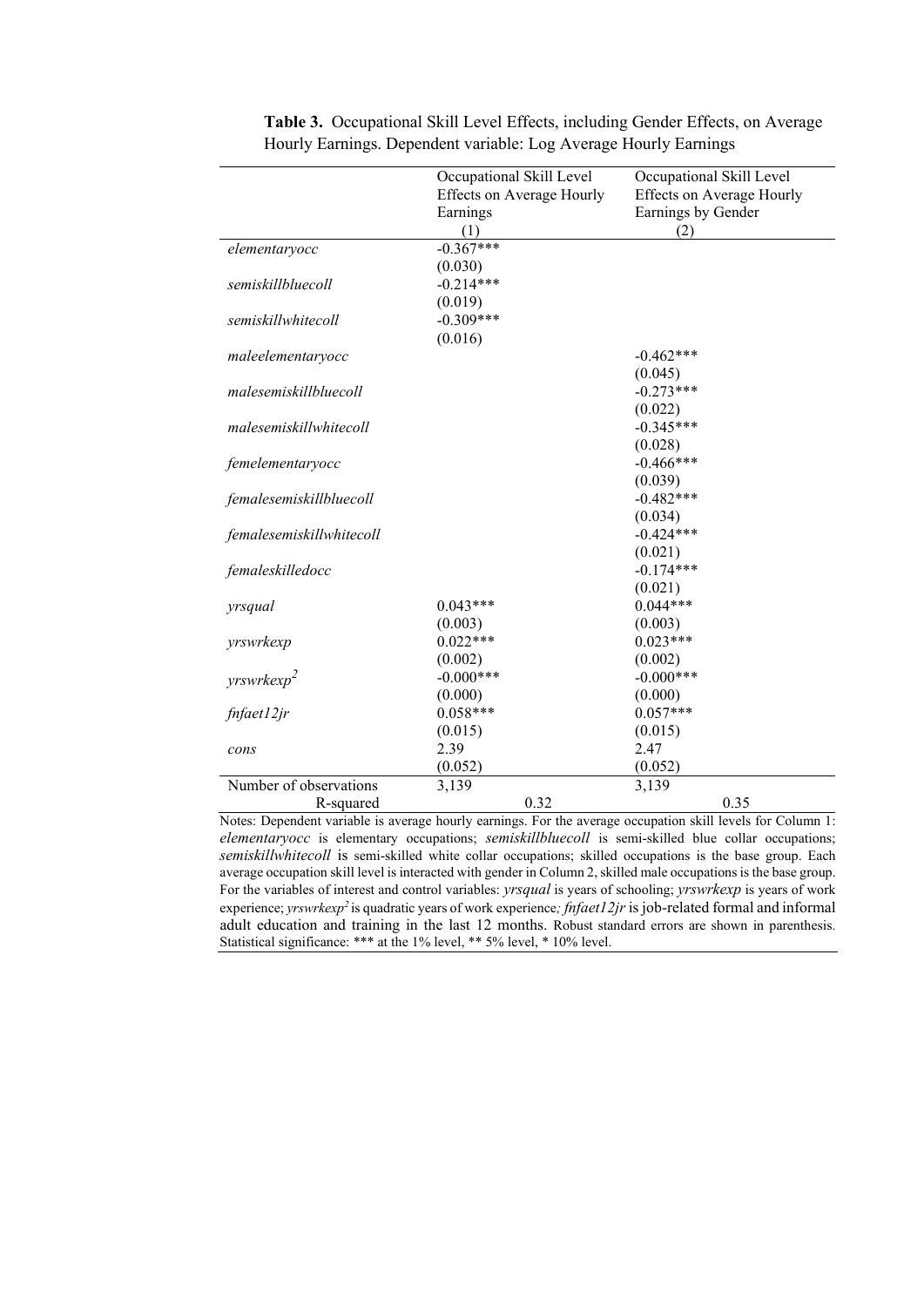### **5.4. Industry Earning Differences Grouped by Average Skill Level**

Continuing to examine the effects of occupational skill level for earnings, this section examines the effects for average hourly earnings for individual industries when grouped by average skill level. This work will test hypothesis three, that individual earnings will rise with increases to average industry skill level in the New Zealand labour market.

Table 4 shows differences in earnings for New Zealand industry compared with the retail and wholesale trade sectors, used as the base group. This sector grouping was chosen as the base group because it has the largest number of observations in the survey, at 605 (as detailed in Appendix 3), provides the lowest and most stable multi-collinearity results, and allows earnings comparisons to lower skilled sectors. Industries are grouped by average skill level as determined by the Australia New Zealand Standard Classification of Occupations (ANZSCO) and then into four broad skill categories. The categories are lower skilled, lower to medium skilled, medium to higher skilled, and higher skilled industries. The effects of years of schooling (*yrsqual*) and experience (*total years of work experience*) are controlled for in the regressions. The results show that, although there is variation for some sectors, there is evidence of support for the hypothesis. Average hourly earnings rise as overall industry skill level increases, relative to the lower skilled retail and wholesale trade sectors base group. Figure 2 shows this result in graphical form. The average lower skilled mining sector is a notable exception to the trend, with higher worker earnings likely due to conditions payments in this industry. The only industry with statistically significant lower average earnings relative to the retail sector is the similarly lower skilled accommodation and food services sector (*hospitality*).

For the lower to medium skilled industries, average hourly earnings are 15 per cent higher in manufacturing compared to retail, and in real estate, wage rates are 20 per cent higher. For the medium skilled industries, public administration, defence and social services average hourly earnings are 30 per cent higher. Information and communication and the financial and insurance services are 25 and 44 per cent higher than the lower skilled retail sector, respectively. For the higher skilled industries, earnings are higher in the professional, scientific and technical services industries, as expected, with a 24 per cent earnings difference. Interestingly the education sector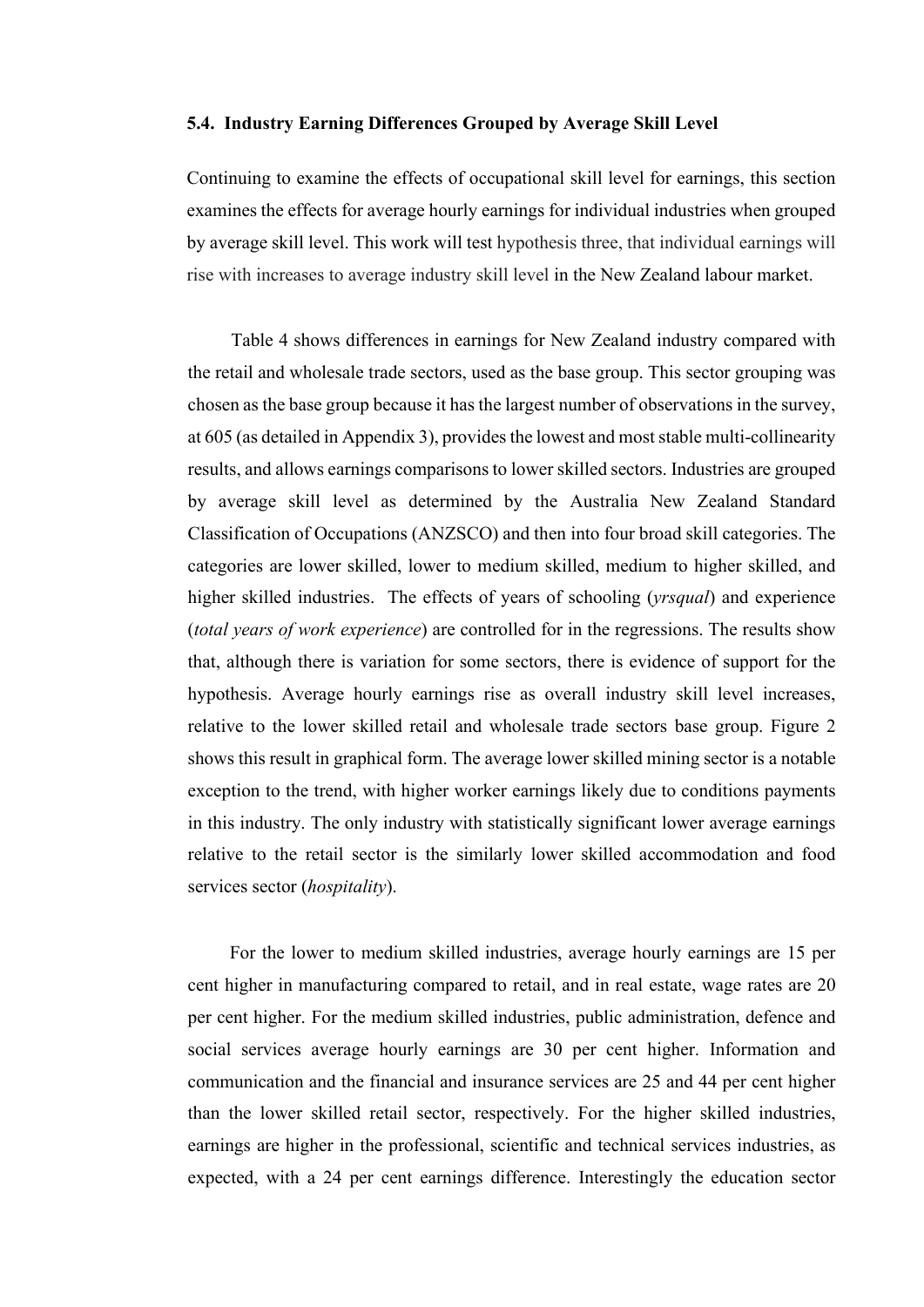shows only a 4 per cent earnings difference to the retail sector. This may perhaps reflect the public service nature of education together with the large size of this workforce.

As discussed, one of the only sectors in which earnings are lower than for the retail and wholesale trade sector is for the similarly lower skilled hospitality sector, where average hourly earnings are 11.7 percent lower. The finding may be of some concern as Appendix 1, Figure 1 shows the retail and hospitality sectors employ a combined 17 per cent of the New Zealand workforce, with the retail sector accounting for 10 per cent of this share. Additionally, Appendix 4 shows the retail and accommodation and food service (hospitality) sectors are particularly female-dominated industry. Policies to increase earnings for these industries in particular, may improve standards of living for many households.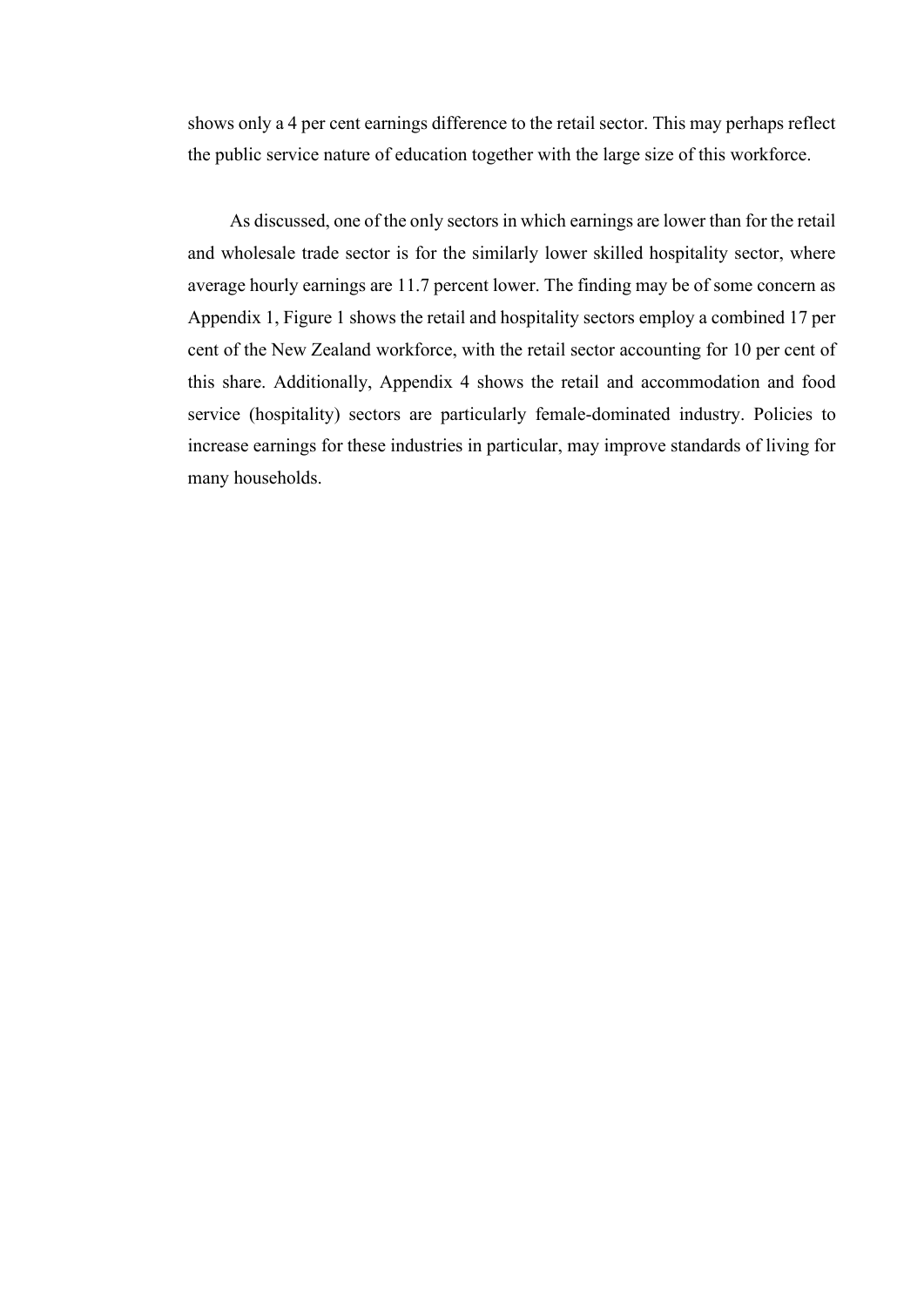| Average Industry Skill   | Industry                                        | Hourly Average        |
|--------------------------|-------------------------------------------------|-----------------------|
| Level                    |                                                 | Earnings              |
| Lower Skilled            | household activities                            | 0.163                 |
|                          |                                                 | (0.123)               |
|                          | mining and quarrying                            | $0.275***$            |
|                          |                                                 | (0.105)               |
|                          | construction                                    | $0.142***$            |
|                          |                                                 | (0.025)               |
|                          | hospitality (accommodation and food             | $-0.102***$           |
|                          | services)                                       | (0.020)               |
| Lower-to-Medium Skilled  | agriculture, forestry and fishing               | $-0.036$              |
|                          |                                                 | (0.030)               |
|                          | water, sewerage and waste                       | 0.042                 |
|                          |                                                 | (0.088)               |
|                          | transport and storage                           | $0.109***$            |
|                          |                                                 | (0.037)               |
|                          | manufacturing                                   | $0.145***$            |
|                          |                                                 |                       |
|                          | electricity, gas, steam and air conditioning    | (0.025)<br>$0.326***$ |
|                          |                                                 |                       |
|                          |                                                 | (0.096)<br>$0.195**$  |
|                          | real estate                                     |                       |
|                          |                                                 | (0.097)               |
| Medium Skilled           | administration and support services             | $-0.030$              |
|                          |                                                 | (0.033)               |
|                          | public administration, defence and social       | $0.298***$            |
|                          | services                                        | (0.026)               |
|                          | other service activities                        | $-0.035$              |
|                          |                                                 | (0.047)               |
| Medium-to-Higher Skilled | health and social services                      | 0.016                 |
|                          |                                                 | (0.025)               |
|                          | information and communication                   | $0.254***$            |
|                          |                                                 | (0.052)               |
|                          | financial and insurance services                | $0.439***$            |
|                          |                                                 | (0.050)               |
|                          | arts, entertainment and recreation              | 0.032                 |
|                          |                                                 | (0.055)               |
| Higher Skilled           | education                                       | $0.044*$              |
|                          |                                                 | (0.026)               |
|                          | professional, scientific and technical services | $0.240***$            |
|                          |                                                 | 0.034)                |
| Control variables:       | yrsqual                                         | $0.062***$            |
|                          |                                                 | (0.003)               |
|                          | years work experience                           | $0.025***$            |
|                          |                                                 | (0.002)               |
|                          | years work experience squared                   | $-0.000***$           |
|                          |                                                 | (0.000)               |
|                          | cons                                            | $1.90***$             |
|                          |                                                 | (0.000)               |
| Number of observations   |                                                 | 3,578                 |
|                          |                                                 |                       |
| R-squared                |                                                 | 0.35                  |
| Mean VIF                 |                                                 | 2.36                  |

**Table 4.** Industry Average Hourly Earnings Differences Grouped by Average Industry Skill Level. Dependent variable: Log Average Hourly Earnings

Notes: Dependent variable is average hourly earnings. Base group is wholesale and retail trade (highest number of industry observations of 605, and lowest VIF multicollinearity results). Robust standard errors in parenthesis. \*\*\* statistical significance at the 1% level, \*\* significance at the 5% level, \* significance at the 10% level.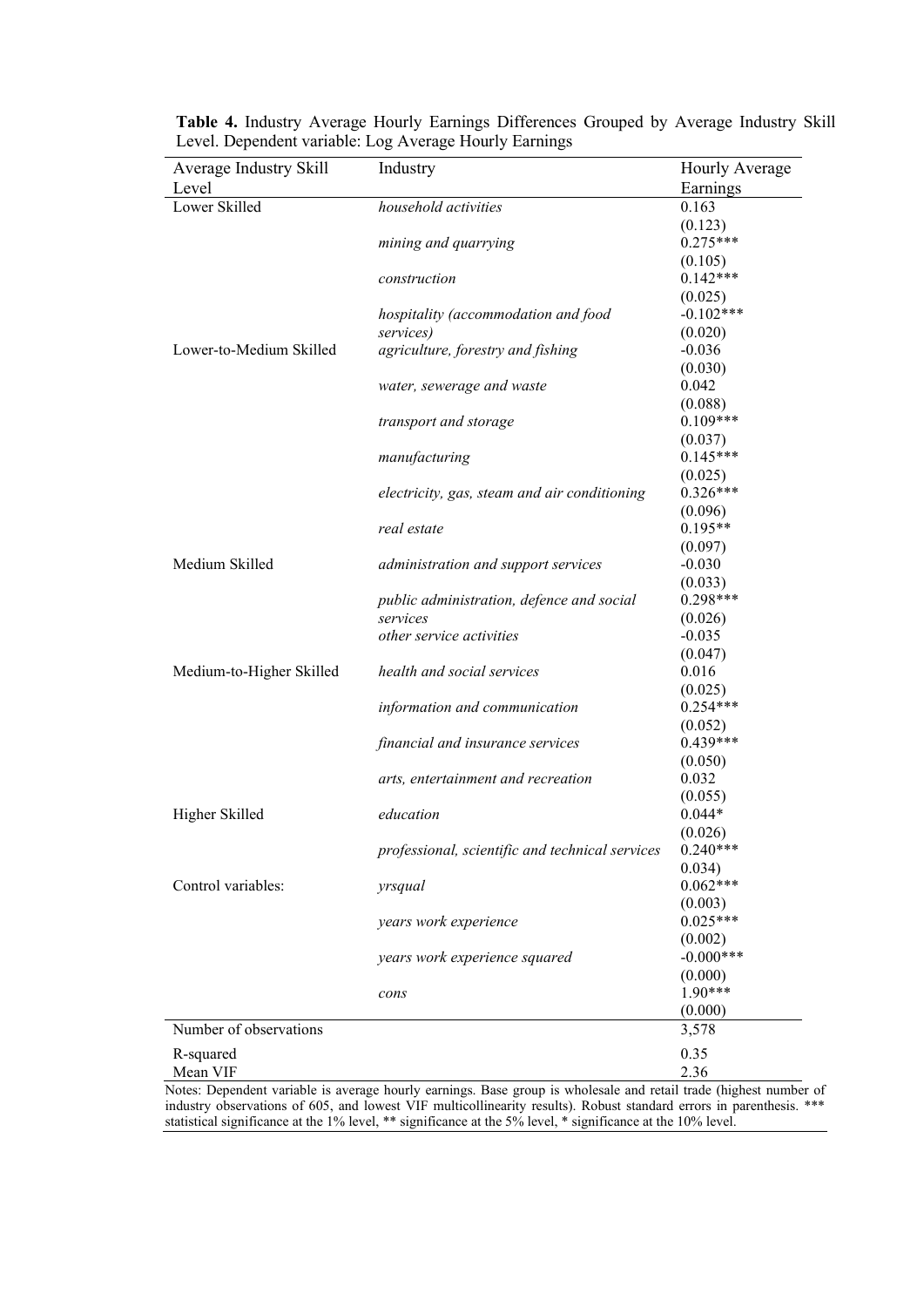

**Figure 2.** Percentage Differences in Average Hourly Earnings by New Zealand Industry, Relative to the Retail Sector

**Notes:** Figure 2 presents the statistically significant regression results from Table 4 in graphical form.

## **5.5. Age and Gender Effects on Average Hourly Earnings.**

It is important in this study also to examine the effects that age may have for earnings. This will be examined in hypothesis four, testing that individual earnings will rise with increases to age in the New Zealand labour market. Hypothesis five will also be tested through gender interactions with age groups where male workers are expected to earn higher wages than female workers in the New Zealand labour market. It is expected that workers will earn more as age increases, as factors including job-specific skills, responsibility level and experience improve worker earnings. Of these factors, only the effects of experience have been modelled for in the previous sections. This is principally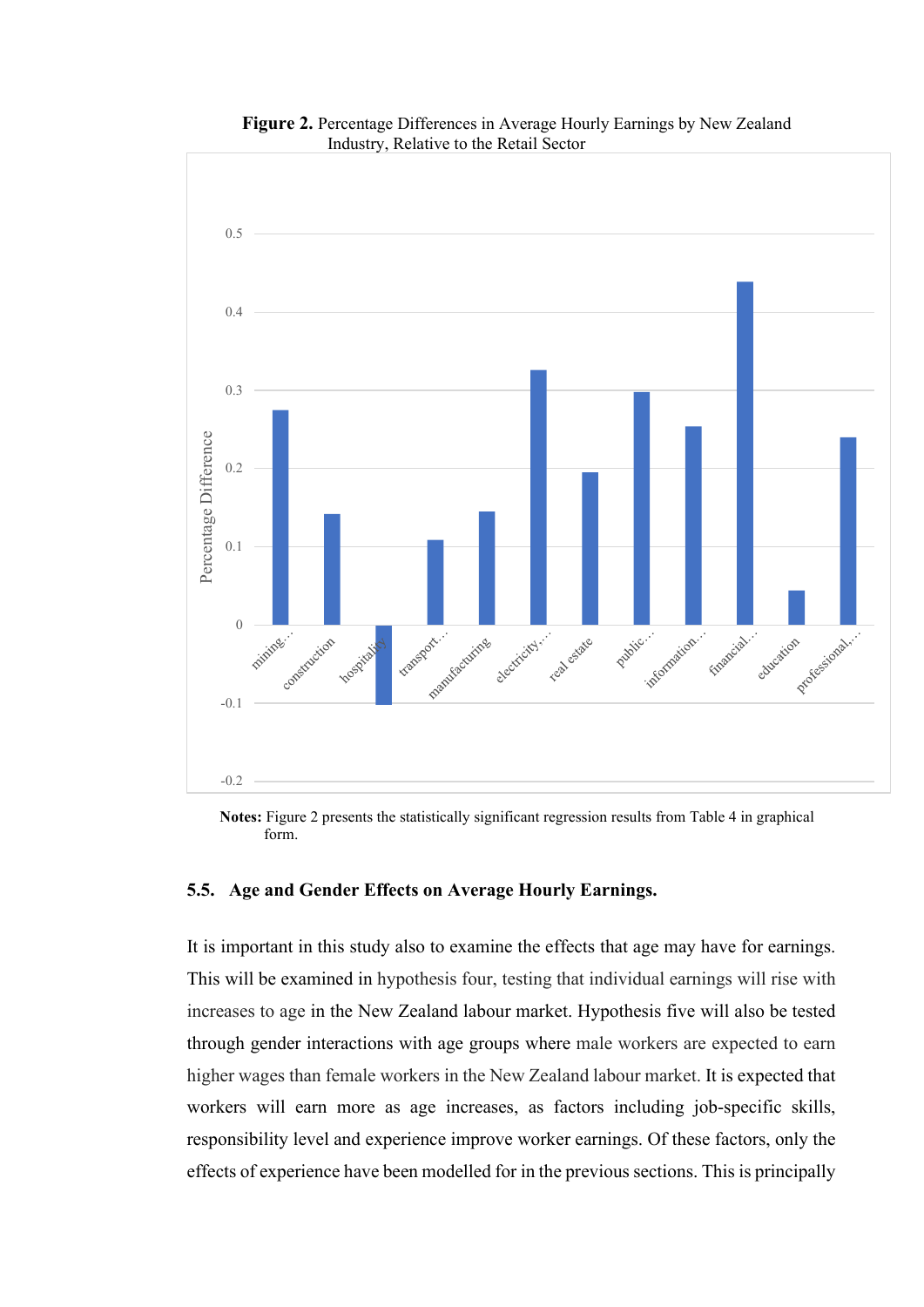through the explanatory variables of total years of work experience (*totyrswrkexp)* and its' polynomial (*totyrswrkexp2 ).* Including age as a variable assists in capturing these other factors, within a broader measure. This research will also contribute to the literature in identifying the age group representing peak earnings, both by overall age and by gender. This will allow analysis for why this particular age bracket may experience the highest average earnings. Table 5 shows the descriptive statistics for average hourly earnings by age and by gender for the New Zealand workforce as collected from the OECD's PIAAC survey in 2014 to 2015 period. The respondents were asked which of five age brackets they belonged to. These are: aged 24 or less, aged 25 to 34, aged 35 to 44, aged 45 to 54, and aged 55 plus. This same data is not available from Statistics New Zealand for comparative purposes.

The results support the hypothesis that earnings will increase with age. For rows 2 to 6 presenting hourly earnings by age bracket, Column 3 shows that while average hourly wage rates continue to rise up until the 55 plus age bracket, the most significant increase in earnings occurs for the 35 to 44 year age bracket. Here average wages reach \$28 per hour and only increase marginally in the higher age brackets. This result is clearer when considering median hourly wage rates in Column 4. The highest median wage is \$24.04, for those in the 35 to 44 year age bracket. Median average wage rates display the typical U-shaped profile observed in the literature, including in work by Mincer (1974) and Thornton, Rodgers and Brookshire (1997). This may provide some argument that, while a U-shaped profile is observed, peak earnings occur for perhaps a lower age bracket for the New Zealand labour market, rather than the more senior and experienced age categories the literature tends to indicate. Average earnings reach the \$28.00 range and a median wage rate of \$24 in the 35 to 44-year bracket and do not increase materially beyond these rates in the higher age groups.

Gender effects may be playing some part in this pull downwards towards a younger peak earnings age group. Rows 11 to 12 present wage rate information by age and gender. Average hourly earnings for male workers continue to grow throughout the age categories, from \$16.70 for those aged 24 or less, to an average of \$32.60 for those aged 55 and over. Female workers, in contrast, experience a plateauing of wage rates at the 35 year age bracket of \$26. Average rates fall to \$25.84 for those aged 55 and over.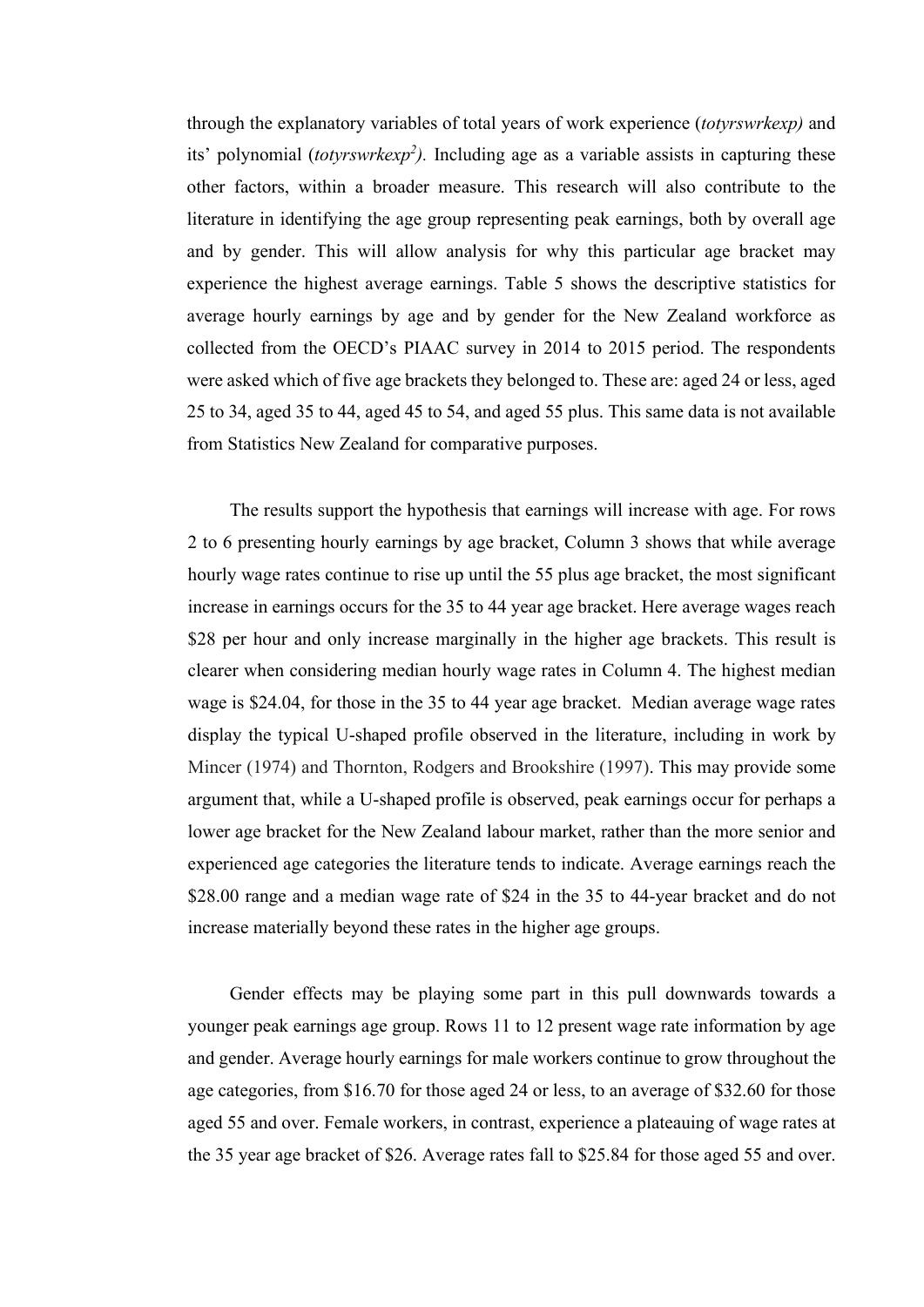Median hourly wage rates tell a similar story with a highest rate of \$22.50 for those in 35 year age bracket. Female wage rates display a pattern closer to the U-shaped wage profile than do male average wage rates. The results raise questions as to the importance of factors such as experience for earnings in the New Zealand labour market. Traditionally, experience is expected to raise worker earnings where the highest earnings occur for those in the 45 year and higher age brackets. Possible reasons for a lower peak earnings category may include less importance for experience, a greater value for the qualifications and skill of younger workers, or possibly age discrimination. These findings suggest avenues for further research.

The results fully support hypothesis five where male workers are expected to earn higher wages than female workers in the New Zealand labour market. Rows 8 and 9 show that female workers are paid \$3.05 per hour less than males, on average, in Column 3. The difference for the median wage is slightly less at \$2.23 per hour, in Column 4. Males earn more than females in each age group for both the average and median hourly rate, and this difference grows by age group. There is \$1 median wage difference between males and females aged 24 or less. This grows to a \$4.60 difference in the median rate for female and male workers aged 55 and over.

The results show a growing variance in, or dispersing of earnings by participants in the labour market for each age group. There is a range of \$3.92 for those aged 24 or less between the  $25<sup>th</sup>$  to the  $75<sup>th</sup>$  percentile presented in Column 5. This increases to \$15.60 for workers aged 45 to 54 years. The variance in wages falls slightly to \$13.70 for those aged 55 and over. By gender, the variance in wage rates grows for males from \$4.70 for the youngest cohort to \$16 per hour for those over 55 years of age. This is a difference in variance from the oldest to the youngest group of \$11.32. Female workers see arguably less variance in earnings with a difference in the youngest and oldest age groups of \$9.36. These results indicate that not all are sharing uniformly in the labour market. This arguably reflects the working of a flexible labour market but perhaps some greater homogeneity or equality in earnings would help lift overall income levels. These findings indicate a trend in the New Zealand labour market for a greater value for the skills of mid-age workers, with less acceptance of the value of younger and older workers, and particularly for female workers. This indicates a need for policy to promote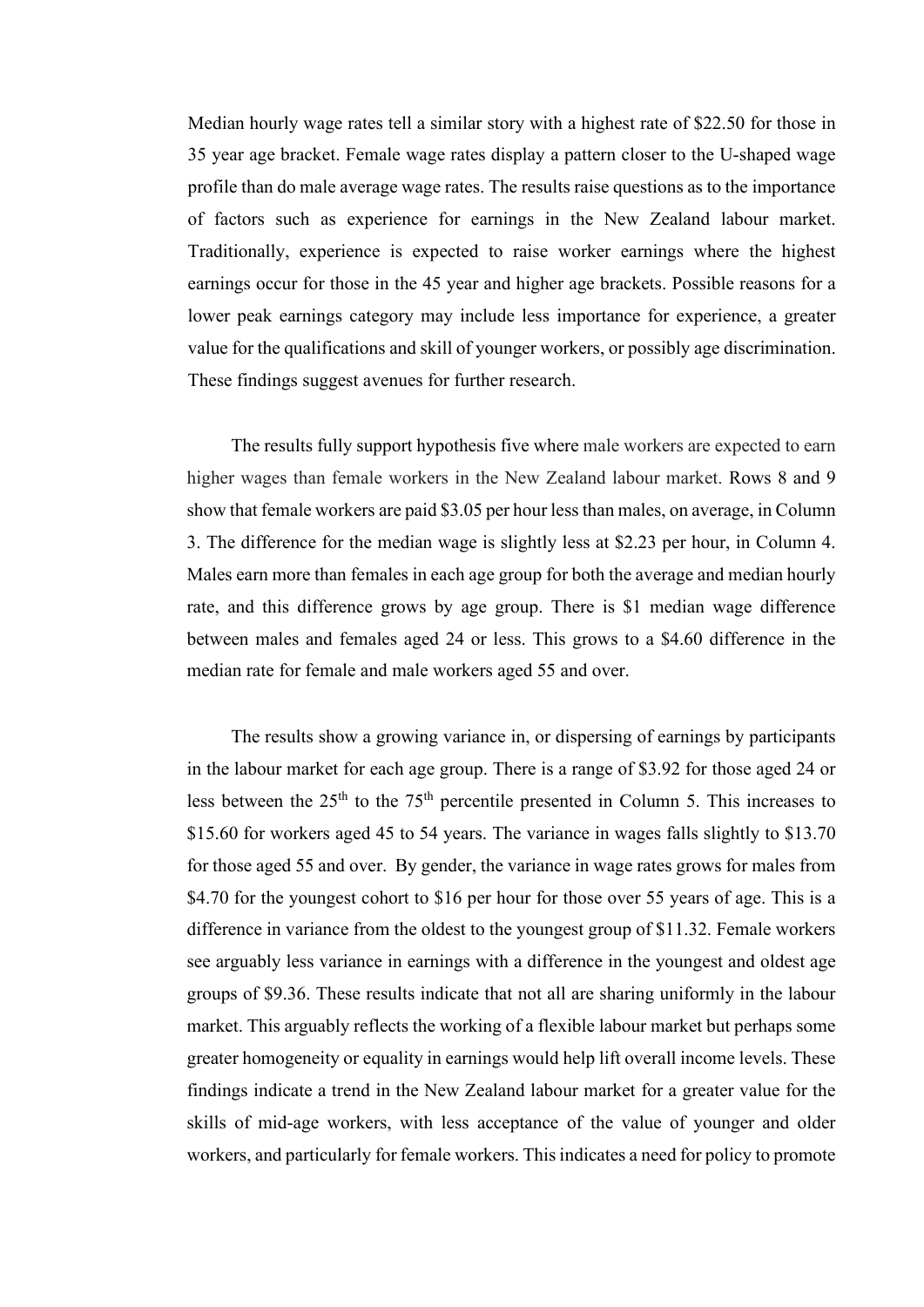the value of this large proportion of the workforce to raise overall earnings potential in the economy.

| Age<br>(1)                | No. of<br>observations | Average hourly<br>wage rates $(\$)$ | Median hourly wage<br>rates $(\$)$ | Interquartile Range<br>(5) |       |
|---------------------------|------------------------|-------------------------------------|------------------------------------|----------------------------|-------|
|                           | (2)                    | (3)                                 | (4)                                | 25%                        | 75%   |
| 24 years or               | 708                    | 16.79                               | 15.50                              | 14.25                      | 18.17 |
| less<br>25 to 34 years    | 719                    | 24.74                               | 21.63                              | 17.00                      | 28.13 |
| of age                    |                        |                                     |                                    |                            |       |
| 35 to 44 years            | 817                    | 28.09                               | 24.04                              | 18.00                      | 32.17 |
| of age                    |                        |                                     |                                    |                            |       |
| 45 to 54 years            | 736                    | 28.50018                            | 23.90                              | 17.50                      | 33.08 |
| of age                    | 603                    | 28.70                               | 23.50                              | 18.00                      | 31.70 |
| Aged 55 plus<br>By Gender |                        |                                     |                                    |                            |       |
| Males                     | 1,601                  | 27.06                               | 22.23                              | 17.21                      | 30.67 |
| Females                   | 1,982                  | 24.01                               | 20.00                              | 15.63                      | 27.40 |
| Age and Gender            |                        |                                     |                                    |                            |       |
| Interactions              |                        |                                     |                                    |                            |       |
| Males aged 24<br>or less  | 344                    | 16.70                               | 16.00                              | 14.27                      | 18.95 |
| Males aged 25             | 335                    | 25.65                               | 23.00                              | 18.03                      | 30.77 |
| to 34                     |                        |                                     |                                    |                            |       |
| Males aged 35             | 366                    | 30.36                               | 25.64                              | 20.00                      | 33.90 |
| to $44$                   |                        |                                     |                                    |                            |       |
| Males aged 45<br>to $54$  | 301                    | 31.47                               | 26.22                              | 20.00                      | 26.22 |
| Males aged 55             | 255                    | 32.59                               | 26.22                              | 20.00                      | 36.00 |
| plus                      |                        |                                     |                                    |                            |       |
| Females aged              | 364                    | 16.64                               | 15.00                              | 14.25                      | 17.89 |
| 24 or less                |                        |                                     |                                    |                            |       |
| Females aged<br>25 to 34  | 384                    | 23.95                               | 20.14                              | 16.34                      | 26.00 |
| Females aged              | 451                    | 26.25                               | 22.50                              | 16.76                      | 30.00 |
| 35 to 44                  |                        |                                     |                                    |                            |       |
| Females aged              | 435                    | 26.45                               | 22.50                              | 16.67                      | 31.25 |
| 45 to 54                  |                        |                                     |                                    |                            |       |
| Females aged              | 348                    | 25.84                               | 21.63                              | 17.00                      | 30.00 |
| 55 plus                   |                        |                                     |                                    |                            |       |

**Table 5.** Hourly Earnings by Age and Gender for the New Zealand Labour Market.

Notes: Dependent variable = Average Hourly Earnings. PIAAC Survey Descriptive Data. Comparable data for earnings by age and gender is not available from Statistics New Zealand.

# **6. Summary and Policy Implications**

Previous studies have applied years of schooling, or qualifications, as the dominant measures of the effects of human capital for earnings. This study builds on these findings and contributes to the literature in applying more recently available data to examine the effects of core skills for earnings, for the New Zealand labour market and economy. This research also takes a differing path from work in skills mismatch effects which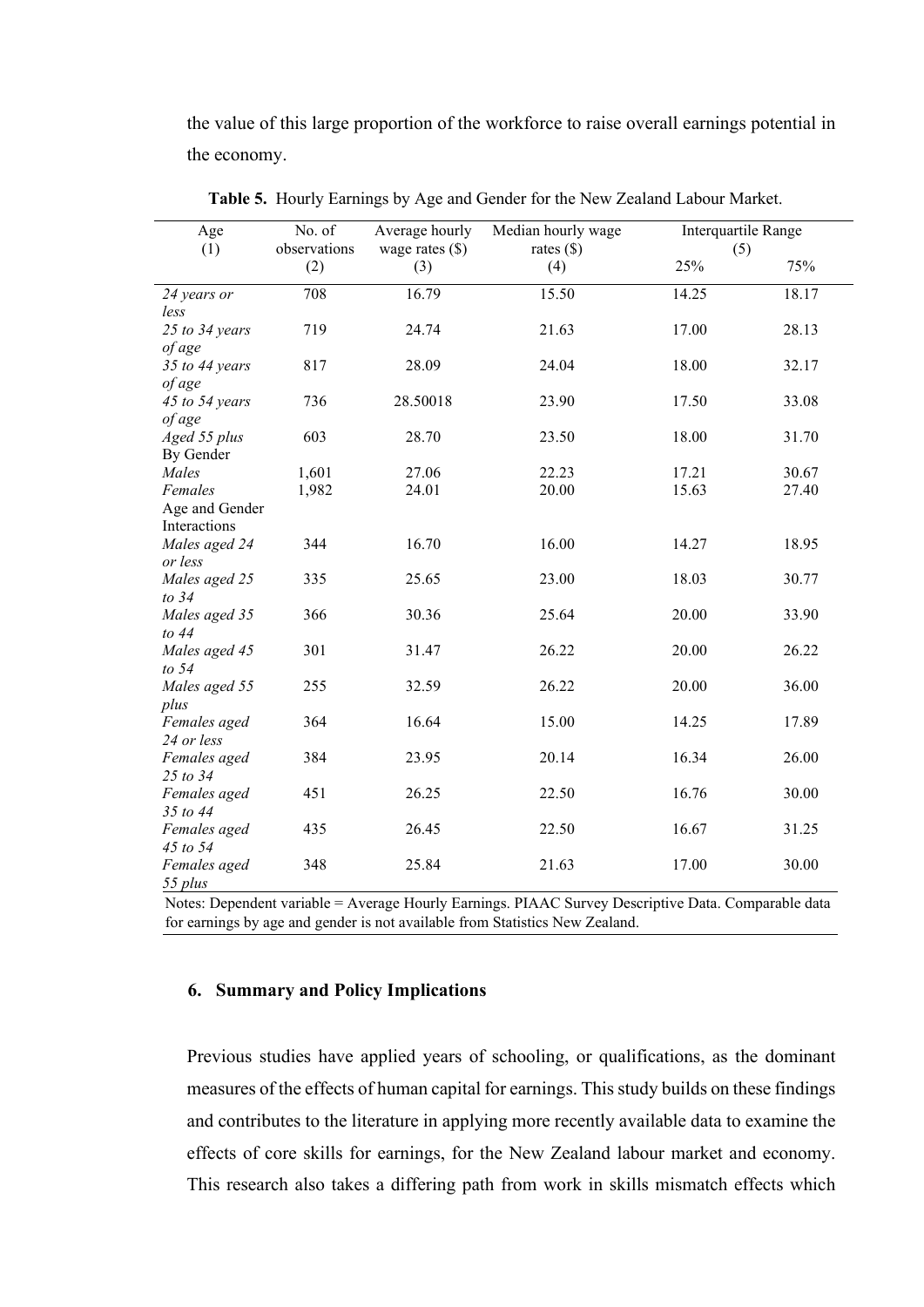applies skills proficiency data in predicting the effects of under or over-education for worker earnings. The principal human capital measures used in this research are the degree of skill proficiency and the use of the core skills of literacy, numeracy and ICT problem-solving for earnings for the New Zealand labour market.

The results obtained support the main hypothesis whereby an increase in proficiency of the core skills of literacy, numeracy, and ICT problem-solving improve earnings, with the largest positive effect from ICT problem-solving skill. Numeracy skill proficiency has the second-largest positive impact for worker earnings, followed by literacy. For the more novel element to this study of evaluating the impact of the frequency of use of the core skills for earnings, an increase in the frequency of use of ICT problem-solving in work tasks has a significant and positive effect for earnings. This result is consistent for each of the regressions in this chapter, supporting the robustness of results obtained. Some evidence is also found for improved worker earnings when there is greater use of numeracy and reading skills in the workplace. These earnings effects will not just occur and it would be expected that they reflect the level of demand for these skills and their use in tasks in the New Zealand labour market.

Important control variables and other variables of interest include the traditional years of schooling and experience variables which show consistently positive and significant effects for earnings, as expected from the literature. A very important result obtained is that further adult education and training that is job related increases worker earnings. This indicates an area for policy to consider the further development of programmes aimed at supporting workers' ongoing educational opportunities over and above foundational studies and workplace training, to improve their earnings potential. Evidence is also found for a positive relationship between learning at work, or training activities, and earnings. This finding supports the importance of these programmes within New Zealand workplaces for lifting productivity and the earnings potential for both firms and their workers.

The available data also allows for an evaluation of the differences in earnings by occupational skill category in this chapter. Expected earnings differentials are observed, relative to a base group of skilled workers. The largest difference in earnings is found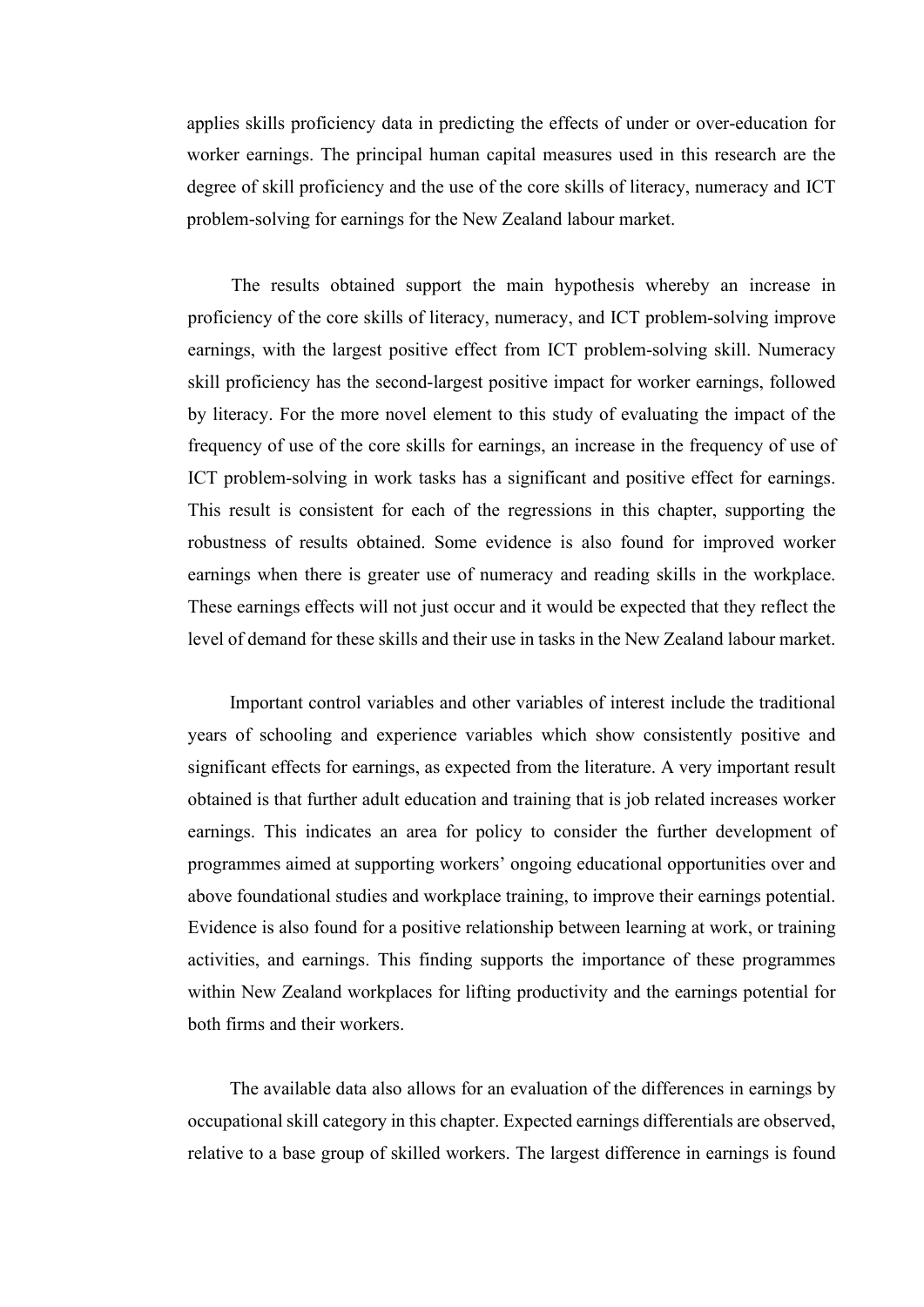between elementary skilled and skilled occupations. A point of interest and further contribution of this research is that a uniform gradient earnings effect is not observed between the occupational groups. A smaller earnings gap is found for blue collared workers than for white collared workers, relative to the base group. Reasons for this may include differences in compensation for working conditions for occupations in the blue collared industries, and also any possible 'hollowing out' effect that may be occurring in the New Zealand work force. This is in line with Levy and Murnane's (2004) observation of the loss to automation of substitutable and 'middle-range' tasks typically found in white collared positions such as clerical work and data-processing. There is argument for improving the skill and value for workers in each occupational skill category to not only improve earnings but also reduce any structural unemployment effects that may be occurring.

The effects of average industry skill level on worker earnings are next evaluated. The results support the hypothesis with a rise in earnings as industry skill level increases. The lowest relative earnings occur for the lower skilled sectors of retail and food and accommodation (hospitality). As evidenced, these two sectors employ a significant proportion of the workforce, and in particular female workers. These findings support the need for policy to lift earnings for workers particularly in these lower skilled occupations. A persistent and negative finding that prevails in the results for this chapter is the earnings gap that exists for female workers relative to males. This poses a significant constraint for raising income in the workforce, households and the economy in closing New Zealand's income gap to other countries. Female workers are particularly hard hit for earnings differences in the occupational skill categories in comparison with males. This is a reflection of factors other than skills impacting on gender earnings.

Finally, the differences in earnings by age are considered, together with interactions to capture gender effects. Overall, peak earnings are for those in the 35 to 44-year age group, with some influence from gender effects. For males, a tapering effect is observed with the strongest average hourly earnings increases for the 35 to 44-year group, followed by smaller increases through to the 55 plus year group. For female workers, the more traditional U-shaped age profile is observed, with a clear peak earnings level at the 35 to 44-year age bracket. These findings indicate a pulling down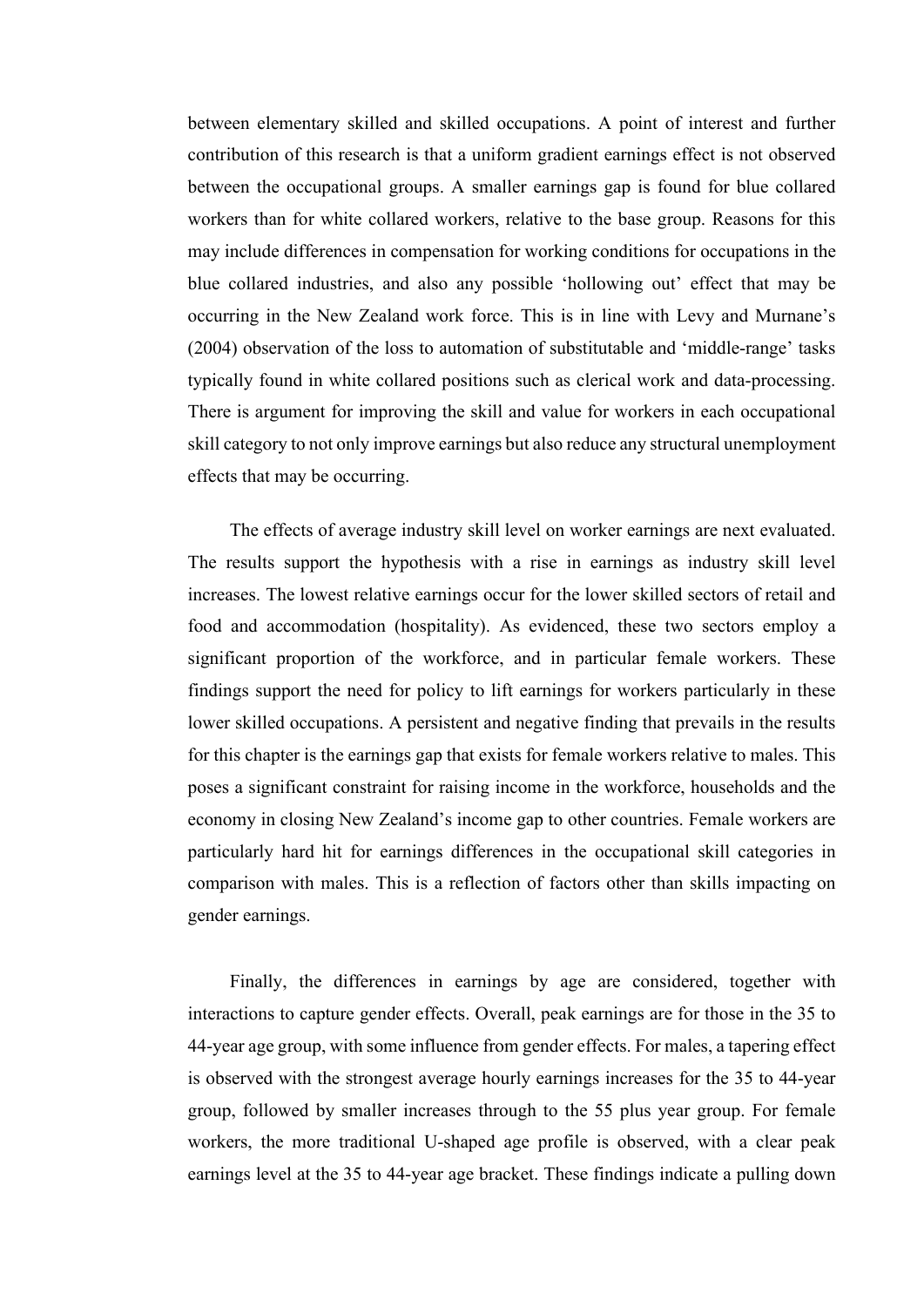of overall peak earnings by female earnings. As this level occurs at a relatively young age in the working life, and particularly for female workers, it indicates a loss of potential earnings for the New Zealand economy in undervaluing a significant section of the workforce. The results may also point to possible discrimination for older workers and for female workers.

The results in this study show the significant positive value that improvements in the core skills can have to the earnings potential for the New Zealand workplace. It also highlights the importance of technology through ICT problem-solving skills and the need for workers to develop and maintain proficiency in their use of these skills, together with improved numeracy skills. The identified relative gap in average earnings for lower skilled and white collared workers highlights the need for policy to address both skill deficits and for greater skill recognition, with the gap in female earnings being a paramount concern.

The findings support a set of policies required to enhance the proficiency in core skills of literacy, numeracy and ICT problem-solving skills in the New Zealand population. This will enable more workers to shift into roles with demand for these skills, supporting increases to individual earnings. The results suggest the greatest potential benefits may come from an increased numeracy and ICT skill proficiency, and reshaping of the workplace around more intensive ICT use. Policy should encourage participation in higher education. This will support an increase in the proportion of the workforce with higher level qualifications, helping to build the cognitive skills needed for problem-solving activities and tasks. Current New Zealand Government policy to support these aims include making tuition fees free for the first year of University study  $6$ . This policy should provide encouragement for those who face barriers to tertiary study by reducing financial constraints.

The fees free program also allows for up to two years' fees free study for those enrolling in industry-based training. A strong emphasis on vocational training is evident

 $\overline{\phantom{a}}$ 

 $<sup>6</sup>$  The New Zealand Government introduced Fees Free, targeted at first-time learners to tertiary education,</sup> in 2018.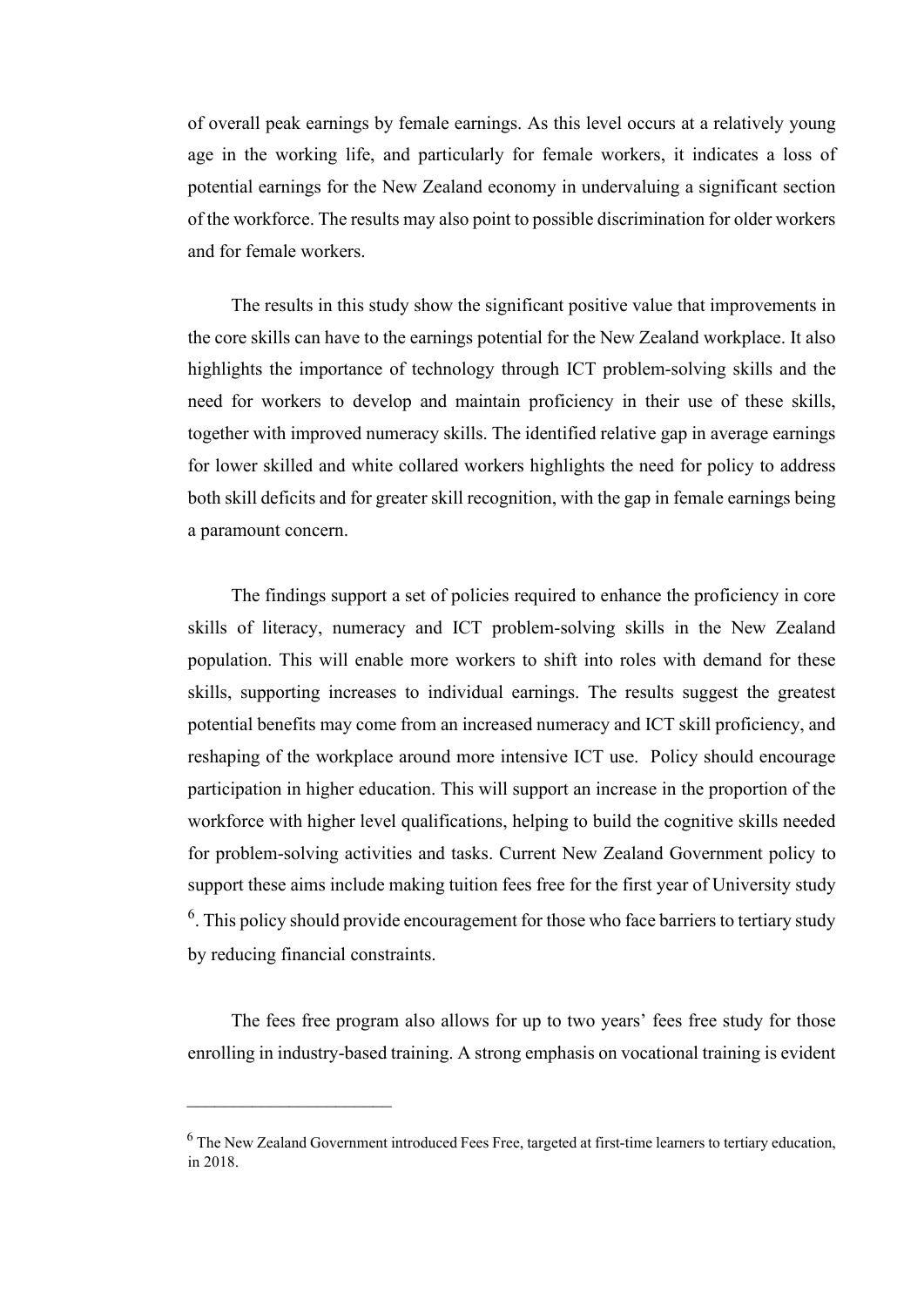in Government policy, as outlined by the New Zealand Ministry of Business, Innovation and Employment (MBIE, 2019), in setting out the Government's employment strategy. This will likely reduce industry skills shortages and provide further pathways for those whose skills and abilities are better suited to vocational careers. However, some consideration may be taken of the findings of Lavrijsen and Nicase (2017) in their study of thirteen OECD countries. Here, higher early labour market earnings benefits are experienced from vocational specialisation, but these are found to decrease over time. It will be important that individuals are equipped with the general knowledge, skills and competencies, including numeracy and literacy skills, considered to be foundational for lifelong learning. These skills are generally developed in a University setting and, as evidenced from the literature readings, are often supportive of higher earnings.

The strong results for earnings evidenced in the results for further formal and informal adult education and training supports the importance of policy to support lifelong learning. Government programs are being developed to provide for this and are being delivered through schools, communities, Te Pukenga  $^7$  and Te Wananga o Aotearoa<sup>8</sup>. These programmes are aimed at improved employability and include courses in financial literacy, languages, literacy, numeracy and digital literacy. These are important initiatives, and it is important they reach a sufficient cross-section of the community to support the needed up-skilling. The fees free and vocational programmes discussed should support younger members of society in particular in developing the skills they need for the modern New Zealand workforce, to improve their earnings potential. Support should also be provided for older citizens who seek to retrain and to gain University qualifications. This can often be difficult as the levels of other commitments increase with age.

To support the increased earnings observed from greater use of information communication technology it will be important that a well-developed connectivity

 $<sup>7</sup>$  Te Pukenga is the New Zealand Institute of Skills and Technology, a public tertiary education provider</sup> that aims to provide the opportunity for individuals to learn and train through their lifetimes, supporting the needs of firms and industries in providing vocational learning opportunity. https:www.tepukenga.ac.nz. <sup>8</sup> Te Wananga o Aotearoa is a uniquely Maori learning environment available for all New Zealanders that aims to provide training and learning opportunities for those who have experienced difficulty with the mainstream education system.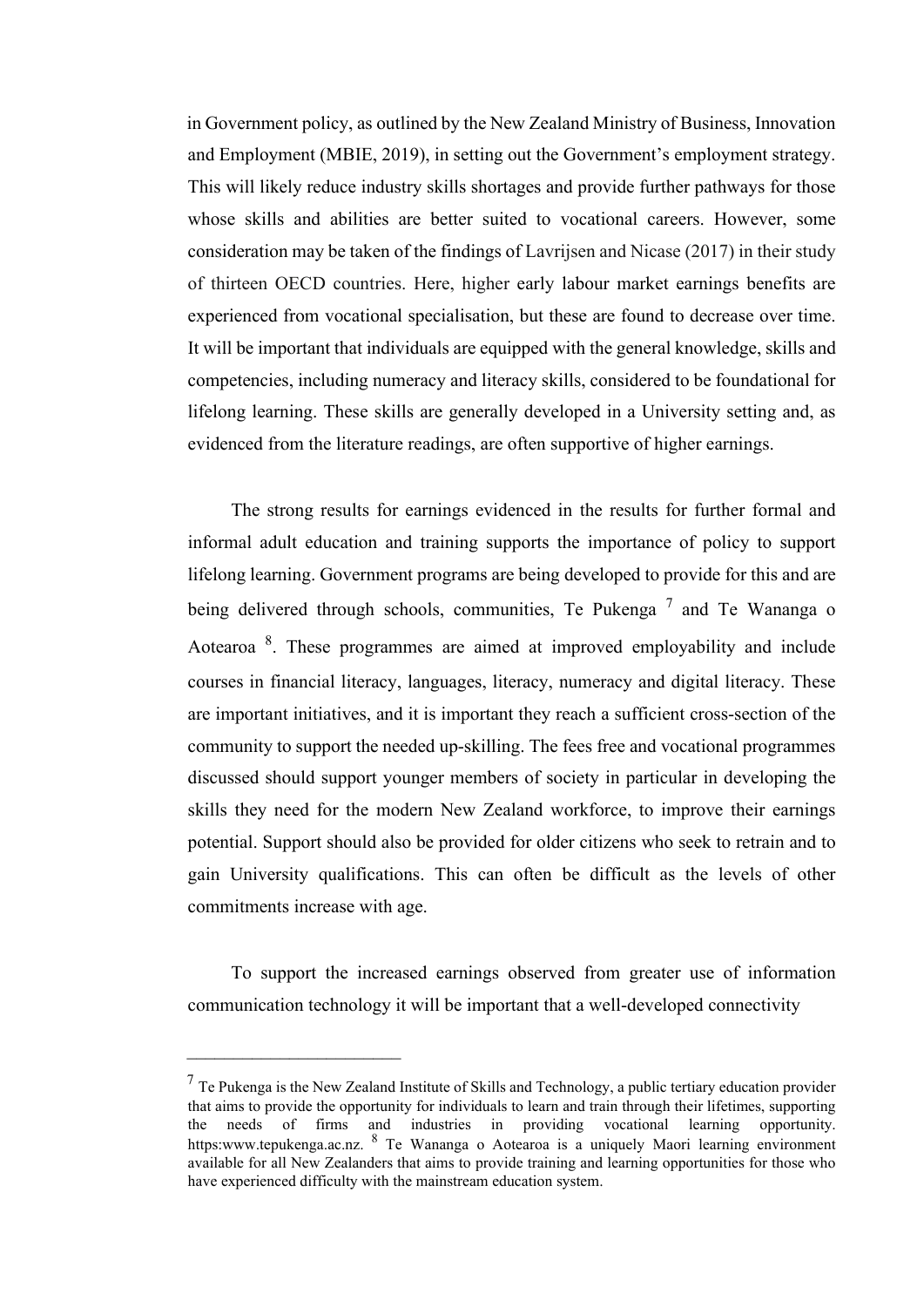infrastructure is in place. The Government's target is 99.8 per cent of New Zealand's population to be able to access improved broadband by the end of 2023. There is a 64 per cent uptake of ultra-fast broadband services as at 31 March, 2021<sup>9</sup>.

The results of this study have highlighted the gender pay gap that exists in the New Zealand workforce. Government policy to correct for this includes the Equal Pay Act 1972. The Act requires that men and women doing work requiring the same, or substantially similar skill, effort, responsibility and working conditions are paid the same. Policy also requires that employment and workplace relations should be based on demonstrating good faith, natural justice, human rights, and good employer practice, as well as meeting legal requirements  $10$ . As for many countries, such provisions are not sufficient to close the gender gap which will require ongoing policy measures in areas including flexibility in working arrangements and hours, more supportive childcare arrangements (as signalled in the 2019 MBIE report) and workplace gender rebalance. Equally, to address the lower income observed in the results for younger and older workers and any possible age discrimination that exists in the New Zealand workplace, New Zealand employment law is established to prevent discrimination by age at work <sup>11</sup>. However, little other policy exists for older workers other than to encourage their employment by firms for their experience and other valuable attributes. Policy to correct for any devaluing of workers based on age is required to provide for equal opportunity regardless of age.

Finally, efforts to increase earnings for those in the lower skilled industries of retail, and food and accommodation, with a large proportion of female workers, and in which a sizeable proportion of the New Zealand workforce are employed, may help to

\_\_\_\_\_\_\_\_\_\_\_\_\_\_\_\_\_\_\_\_\_

 $9$  As provided in the Crown Infrastructure Partner's Quarterly Connectivity Update for the first quarter, 2021. Progress information for mobile black spot connectivity is disaggregated. [https://www.mbie.govt.nz/dmsdocument/14891-quarterly-connectivity-update-q1-to-31-march-2021.](https://www.mbie.govt.nz/dmsdocument/14891-quarterly-connectivity-update-q1-to-31-march-2021) <sup>10</sup> Employment in NZ Gender Pay Gap [https://www.employment.govt.nz/hours-and-wages/pay/pay](https://www.employment.govt.nz/hours-and-wages/pay/pay-equity/gender-pay-gap/)equity/gender-pay-gap/ $\frac{11}{2}$  Common examples of age discrimination protected against under New Zealand law include an employer thinking someone: cannot manage technology or learn new skills because they're older; will not fit in with the company culture because they are not the same age as other staff; cannot be included in staff schemes, such as insurance or healthcare because of their age. [https://www.govt.nz/browse/work/workers-rights/age-discrimination-at-work.](https://www.govt.nz/browse/work/workers-rights/age-discrimination-at-work/)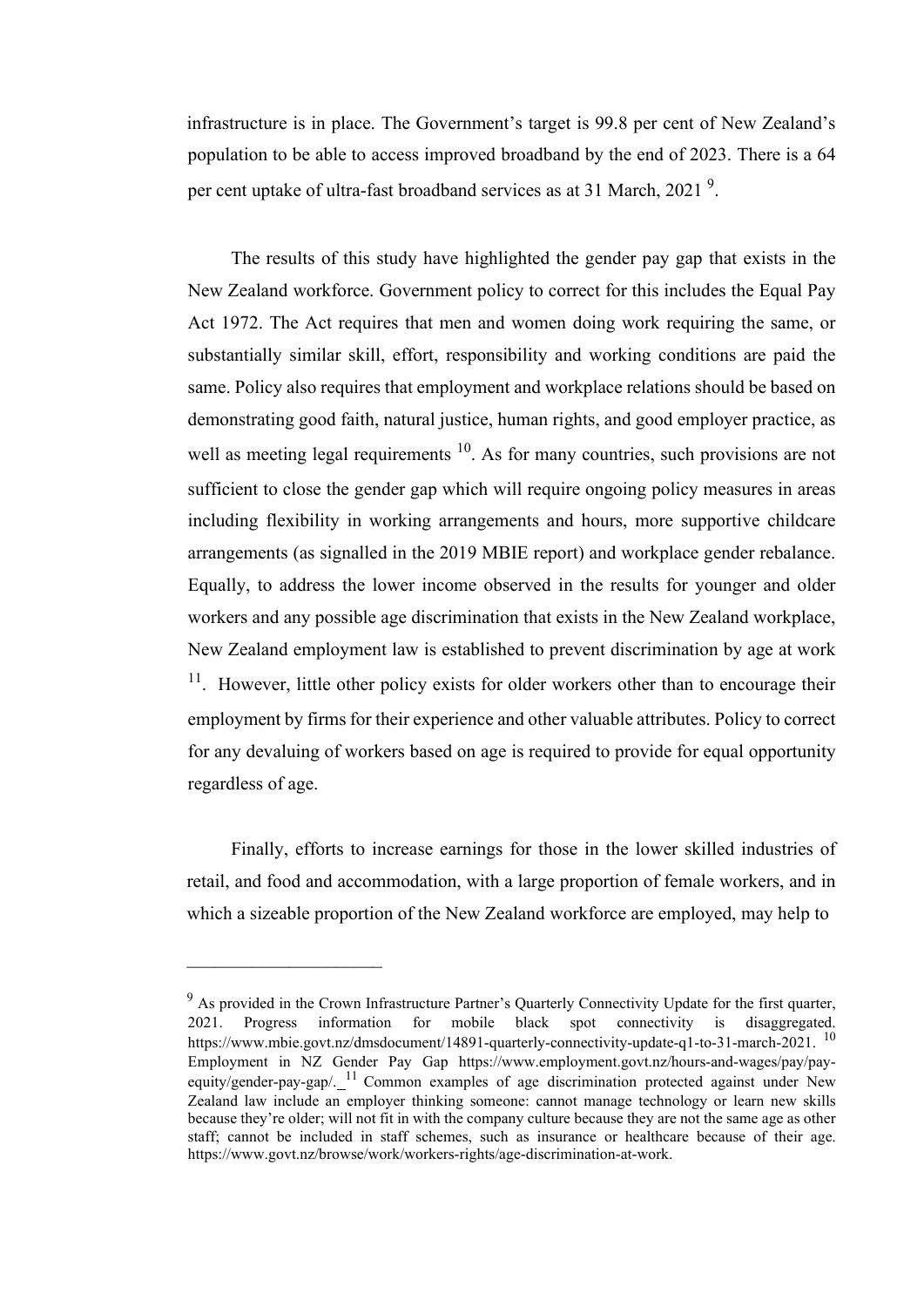lift household income. From the results obtained, such policy may include greater integration of ICT into these sectors in a way that is not job depleting. Each of these policy initiatives should support growth in earnings and productivity in the New Zealand workforce to improve future economic growth and support higher levels of household standards of living.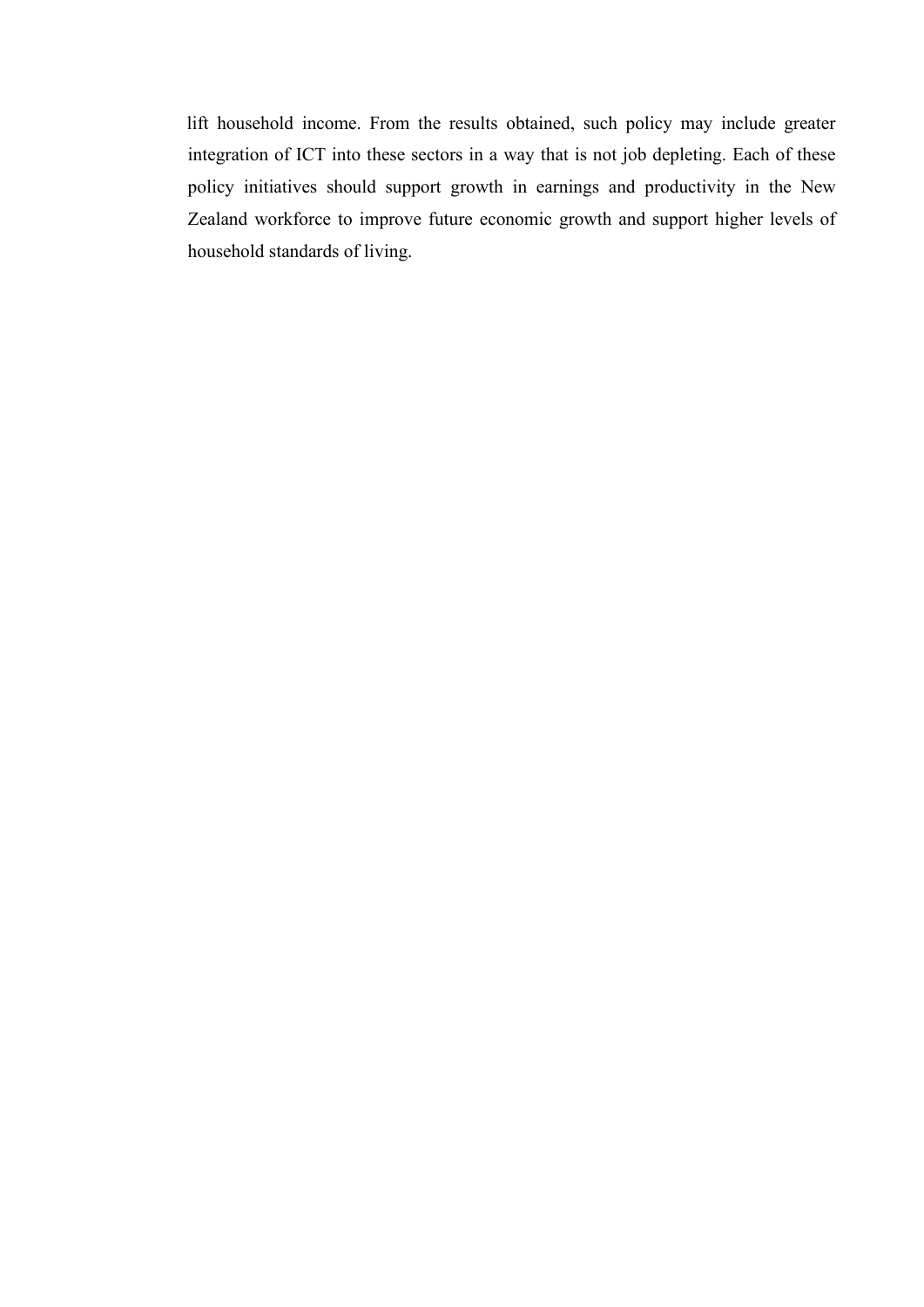# **Appendices**



**Appendix 1.** Figure 2. Five-Year Average Share of Total Employment for New Zealand Industries

Source: Statistics New Zealand. Infoshare: Filled Jobs by Industry, ANZIC06 series, from the earnings and employment survey (QEM).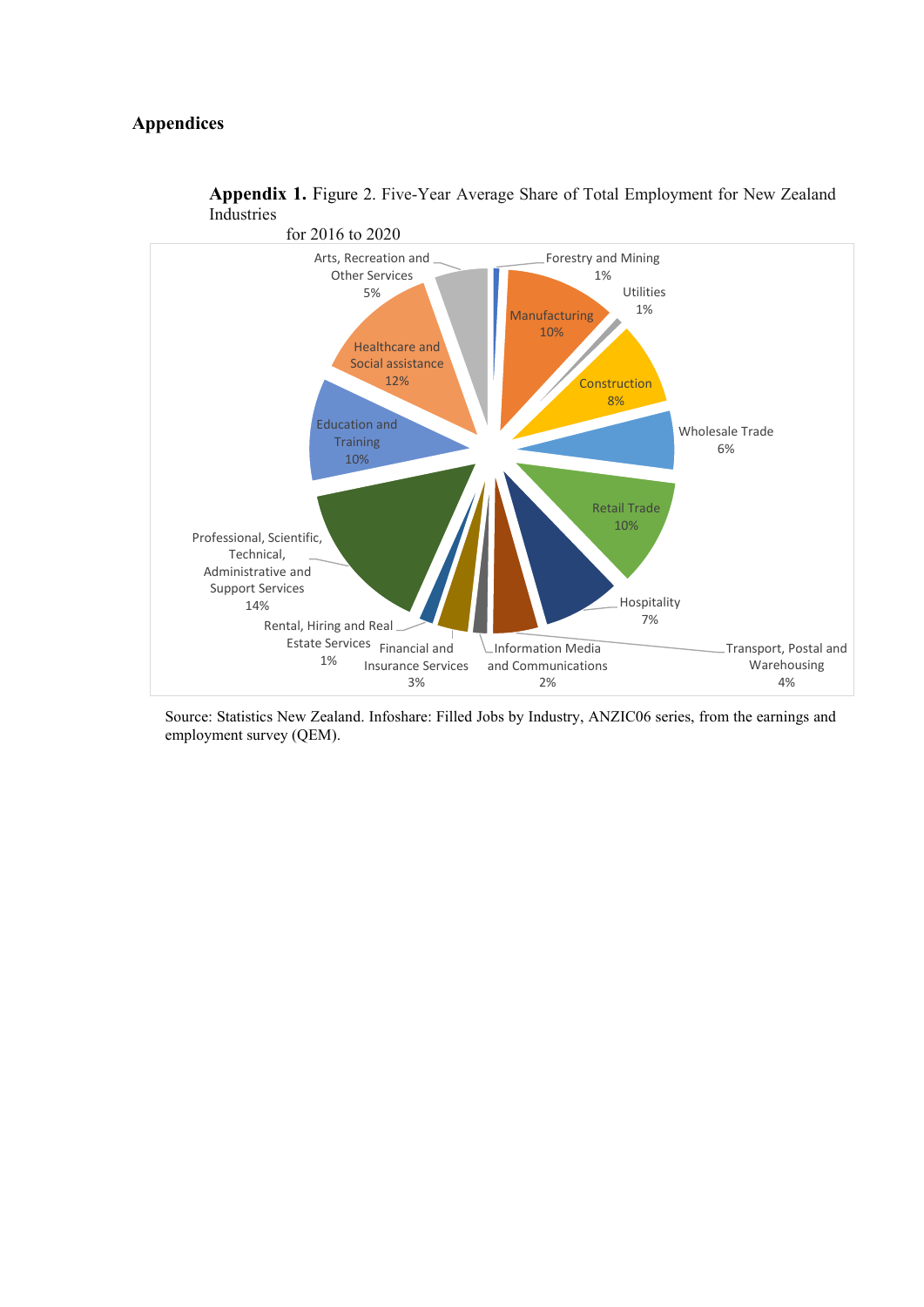# **Appendix 2.**

Appendix 2 shows the participating countries for the first cycle of the PIAAC Adult Skills Survey. 39 countries/economies participated in the first cycle of the survey conducted between 2011-2018. The survey focused on skills in three domains: literacy, numeracy, and problem solving in technology-rich environments. There were three rounds for survey data collection. New Zealand was included in the second round. The second cycle is scheduled to take place over the 2022 to 2024 period.

Participating Countries in the PIAAC, First Round Surveys

| <b>PIAAC</b> 1st Cycle | Round 1 (2011-2012)   | Australia, Austria, Belgium (Flanders),<br>Canada, Czech Republic, Denmark,<br>Estonia, Finland, France, Germany,<br>Ireland, Italy, Japan, Korea,<br>Netherlands, Norway, Poland, Russian<br>Federation, Slovak Republic, Spain,<br>Sweden, United Kingdom (England and<br>Northern Ireland), United States |
|------------------------|-----------------------|--------------------------------------------------------------------------------------------------------------------------------------------------------------------------------------------------------------------------------------------------------------------------------------------------------------|
|                        | Round 2 (2014-15)     | Chile, Greece, Indonesia, Israel,<br>Lithuania, New Zealand,<br>Singapore, Slovenia, Turkey                                                                                                                                                                                                                  |
|                        | <b>Round 3 (2017)</b> | Ecuador, Hungary, Kazakhstan,<br>Mexico, Peru, United States                                                                                                                                                                                                                                                 |

Notes: Source:<https://www.oecd.org/skills/piaac/about/piaac1stcycle/>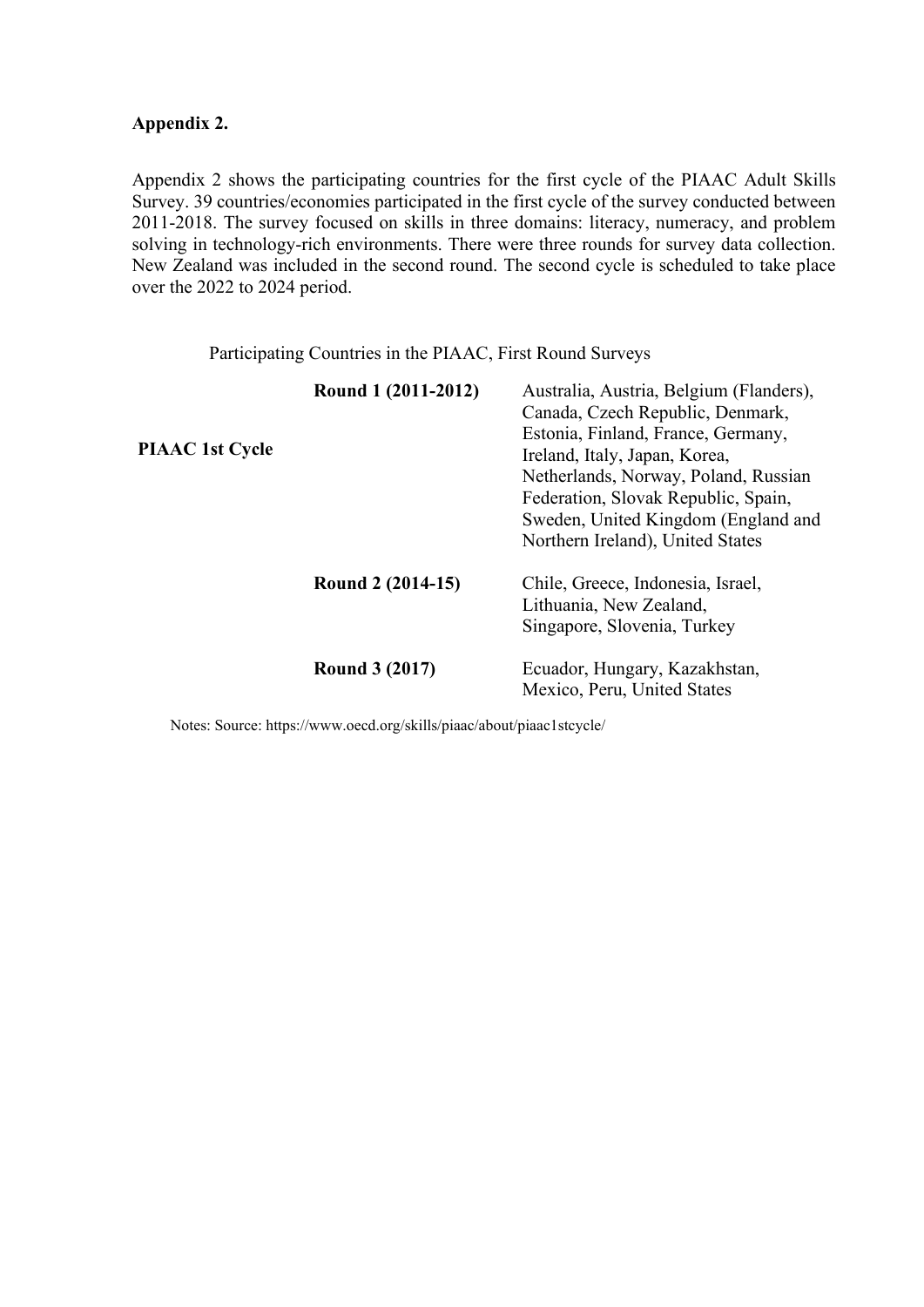## **Appendix 3.**

Appendix 3 shows the survey sample numbers for workers employed in each New Zealand industry from the PIAAC survey data. The observation count was taken in determining suitable industries to use as a base year in regressions. Criteria included a relatively large industry employment base, to aid in robustness. The wholesale and retail (*wholesaleretail)* industries are grouped together in the survey data and provided the largest observation count. These industries are also in the lower skilled category which was considered a suitable base skill grouping. Wholesale and retail is chosen as the base group for these criteria. Other industries such as manufacturing (477) were also used as the base group with similar results.

| Industry                    | Observations |
|-----------------------------|--------------|
| agriforfish                 | 270          |
| miningquarry                | 18           |
| manufacturing               | 477          |
| elecgassteamaircon          | 22           |
| watersewwaste               | 18           |
| construction                | 339          |
| wholesaleretail             | 605          |
| transportstorage            | 173          |
| accommodationfoodserv       | 285          |
| informationcomm             | 178          |
| financialinsurance          | 114          |
| realestate                  | 54           |
| profscientifictech          | 264          |
| adminsupportservices        | 163          |
| publicadmindefencesocsec    | 242          |
| education                   | 497          |
| healthsocservices           | 549          |
| <i>artsentertainmentrec</i> | 97           |
| otherservactivities         | 86           |
| householdactivities         | 6            |

Number of PIAAC Survey Observations by New Zealand Industry

Note: The count by industry is intended to represent worker participation in each industry in the sample. The wholesale and retail sectors show the greatest number of observations, supporting their choice as base group in regression equations.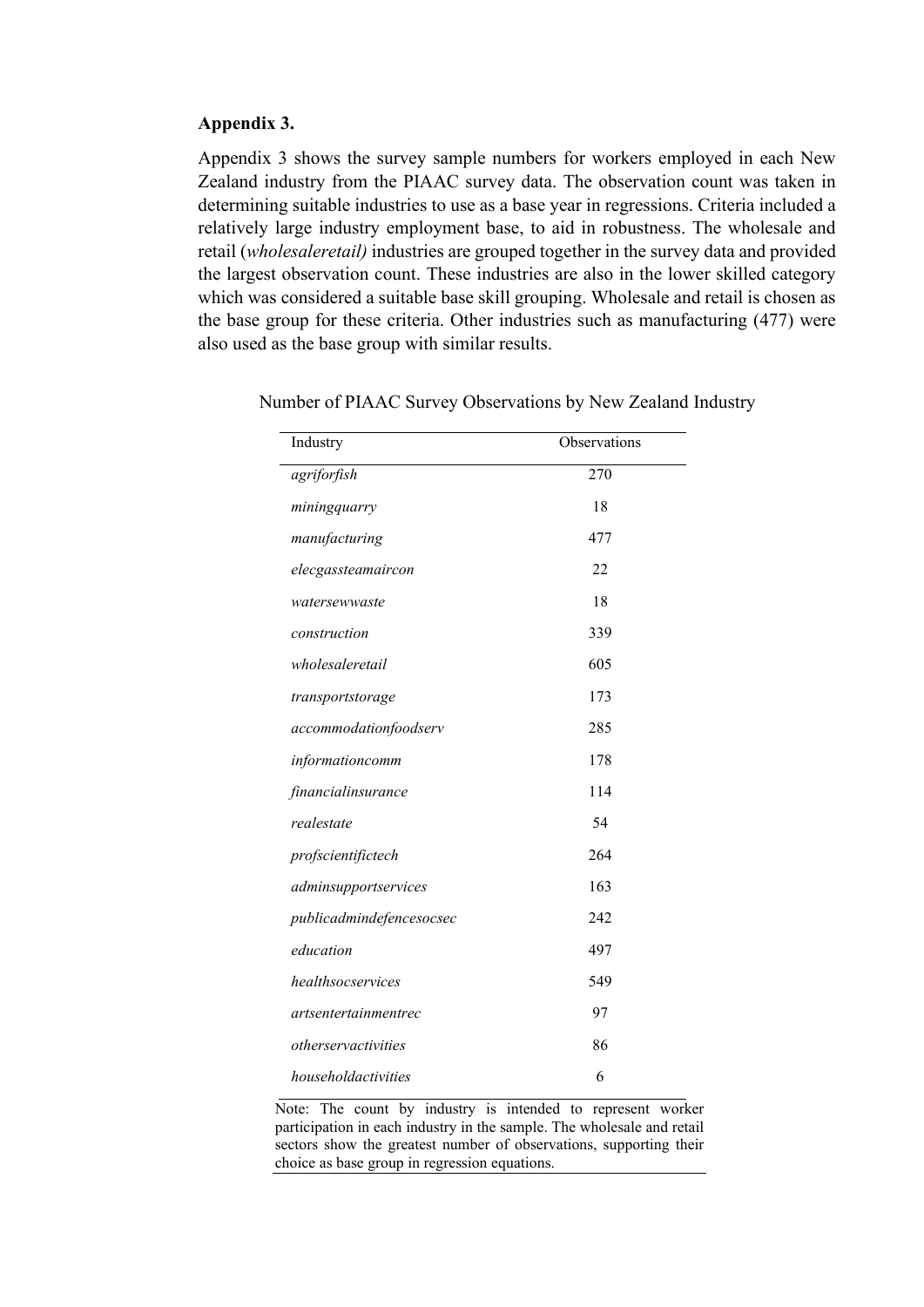# **Appendix 4.**

Appendix 4 shows the five-year average for 2017 to 2021 of New Zealand industry total shares of employment by gender, and gender shares of part-time and full-time employment for each industry. Males have a greater employment share in heavier industry including manufacturing, utilities, transport, postal and warehousing and wholesale trade. By the ANZOC classification system used these are lower to medium skilled industries. Females have greater employment shares in industries including retail, hospitality, healthcare and social assistance and education and training. Females also have a greater proportion of part-time employment for all industries presented.

|                                      |                   | Male                |                          | Female        |               |               |
|--------------------------------------|-------------------|---------------------|--------------------------|---------------|---------------|---------------|
|                                      | <b>Total Male</b> | <b>Total Female</b> | Part time                | Fulltime      | Part time     | Fulltime      |
|                                      | Employment %      | Employment          | $\frac{0}{0}$            | $\frac{0}{0}$ | $\frac{0}{0}$ | $\frac{0}{0}$ |
| Industry                             |                   | $\frac{0}{0}$       |                          |               |               |               |
| Forestry and Mining                  | 83                | 17                  | 6                        | 94            | 34            | 66            |
| Construction                         | 85                | 15                  | 4                        | 96            | 29            | 71            |
| Retail                               | 40                | 60                  | 30                       | 70            | 48            | 52            |
| Hospitality                          | 39                | 61                  | 51                       | 49            | 62            | 38            |
| Manufacturing                        | 72                | 28                  | $\overline{4}$           | 96            | 18            | 82            |
| Utilities                            | 71                | 29                  | 5                        | 95            | 15            | 85            |
| <b>Wholesale Trade</b>               | 64                | 36                  | 6                        | 94            | 25            | 75            |
| Transport, Postal and Warehousing    | 71                | 29                  | 14                       | 86            | 25            | 75            |
| Information Media and                | 52                | 48                  | 17                       | 83            | 28            | 72            |
| Telecommunications                   |                   |                     |                          |               |               |               |
| Financial and Insurance Services     | 43                | 57                  | $\overline{\mathcal{L}}$ | 95            | 17            | 83            |
| Healthcare and Social Assistance     | 18                | 82                  | 28                       | 72            | 44            | 56            |
| Public Administration and Safety     | 47                | 53                  | 9                        | 91            | 15            | 85            |
| Professional, Scientific, Technical, | 50                | 50                  | 18                       | 82            | 33            | 67            |
| Administrative and Support Services  |                   |                     |                          |               |               |               |
| <b>Education and Training</b>        | 26                | 74                  | 25                       | 75            | 39            | 61            |
| Arts, Recreation and Other Services  | 45                | 55                  | 20                       | 80            | 49            | 51            |
| <b>Total All Industries</b>          | 49                | 51                  | 15                       | 85            | 38            | 62            |

New Zealand Industry Employment Shares by Gender, Full-Time and Part-Time. Five-Year Average, 2017-2021.

Notes: Filled jobs by industry (ANZSIC06) by gender and status by employment. Source: infoshare.stats.govt.nz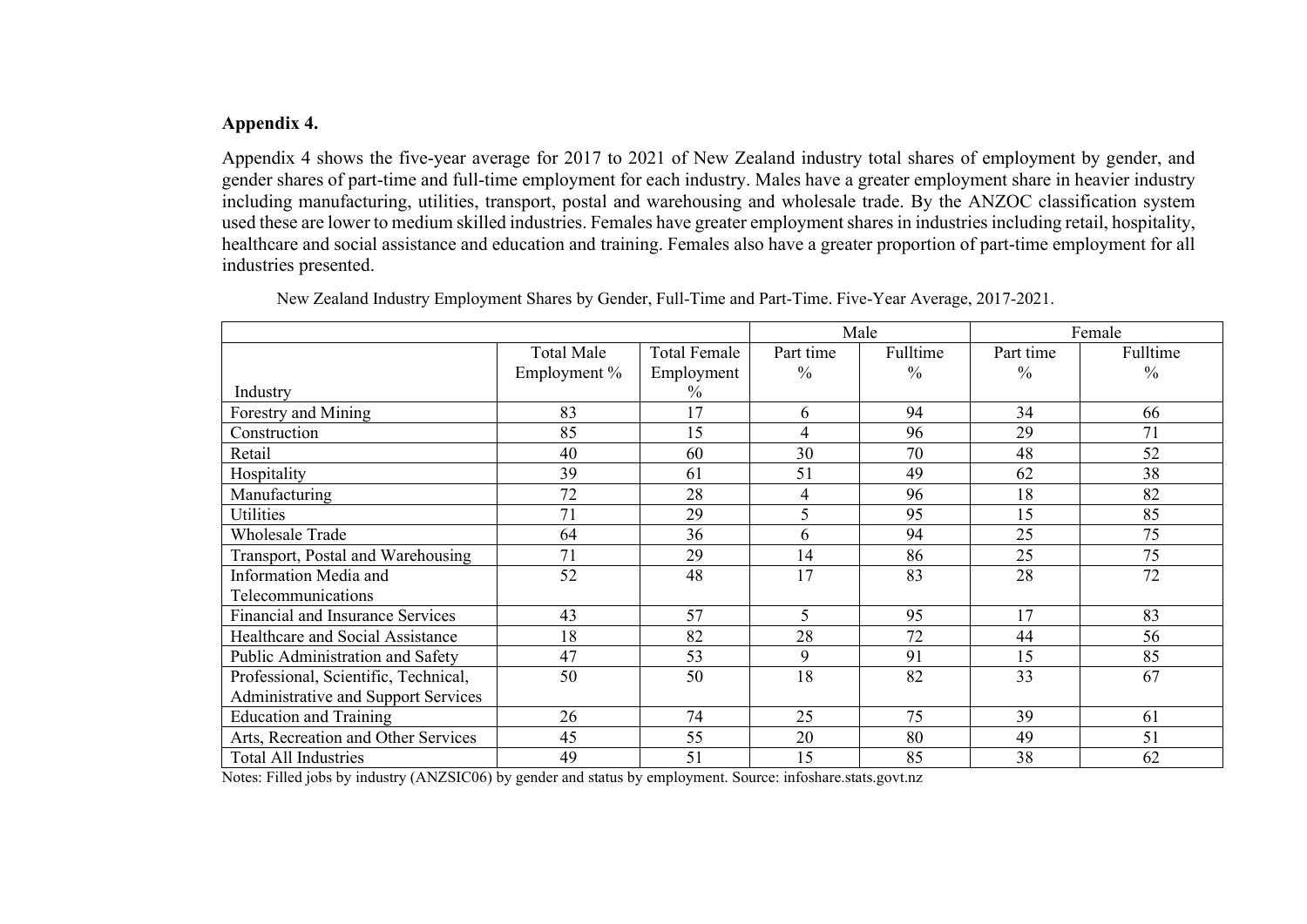### **Bibliography**

- Adalet, M., and Andrews, D. (2015). Skill mismatch and public policy in OECD countries. *OECD Economics Department WP 1205.*
- Acemoglu, D., and Autor, D. (2011). Skills, tasks and technologies: Implications for employment and earnings. *Handbook of Labor Economics, 4,* 1043-1171.
- Australian Bureau of Statistics. (2015). Australian system of national accounts. Concepts, sources and methods. *Australian Bureau of Statistics, Canberra.* https://www.abs.gov.au/ausstats/abs@.nsf/mf/5216.0
- Barro, R., and Lee, J. (1996). International measures of schooling years and schooling quality. *The American Economic Review, 86,* 218-223.
- Bartel, A. (1995). Training, wage growth and job performance: Evidence from a company database. *National Bureau of Economic Research, WP. 4027.*
- Boll, C., Jahn, M., and Lagemann, A. (2017) The gender lifetime earnings gapexploring gendered pay from the life course perspective. *Hamburg Institute of International Economics, Paper 179.*
- Carbonaro, W. (2006). The effects of education and cognitive skill on earnings: How much do occupations and jobs matter? *Research in Social Stratification and Mobility, 25,* 57-71.
- Chiswick, B.R., and Mincer, J. (1972) Time-series changes in personal income inequality in the United States from 1939, with projections to 1985. *Journal of Political Economy, 80,* S34-S66.
- Denison, E. (1962). Education, economic growth, and gaps in education. *The Journal of Political Economy, 70,* 124-128.
- Duncan, G., and Hoffman, S. (1981). The incidence and wage effects of overeducation. *Economics of Education Review, 1,* 75–86.
- Green, J., Hand, J., and Zhang, X. (2017). The characteristics that provide independent information about average U.S. monthly stock returns. *The Review of Financial Studies 30,* 4389-4436.
- Guo, N. (2022) Hollowing out of opportunity: Automation technology and intergenerational mobility in the United States. *Labour Economics, 75,* 102136.
- Jorgenson, D., Gollop, F., and Fraumeni, B. (1987). Productivity and U.S. economic growth. *Elsevier Science. Amsterdam.*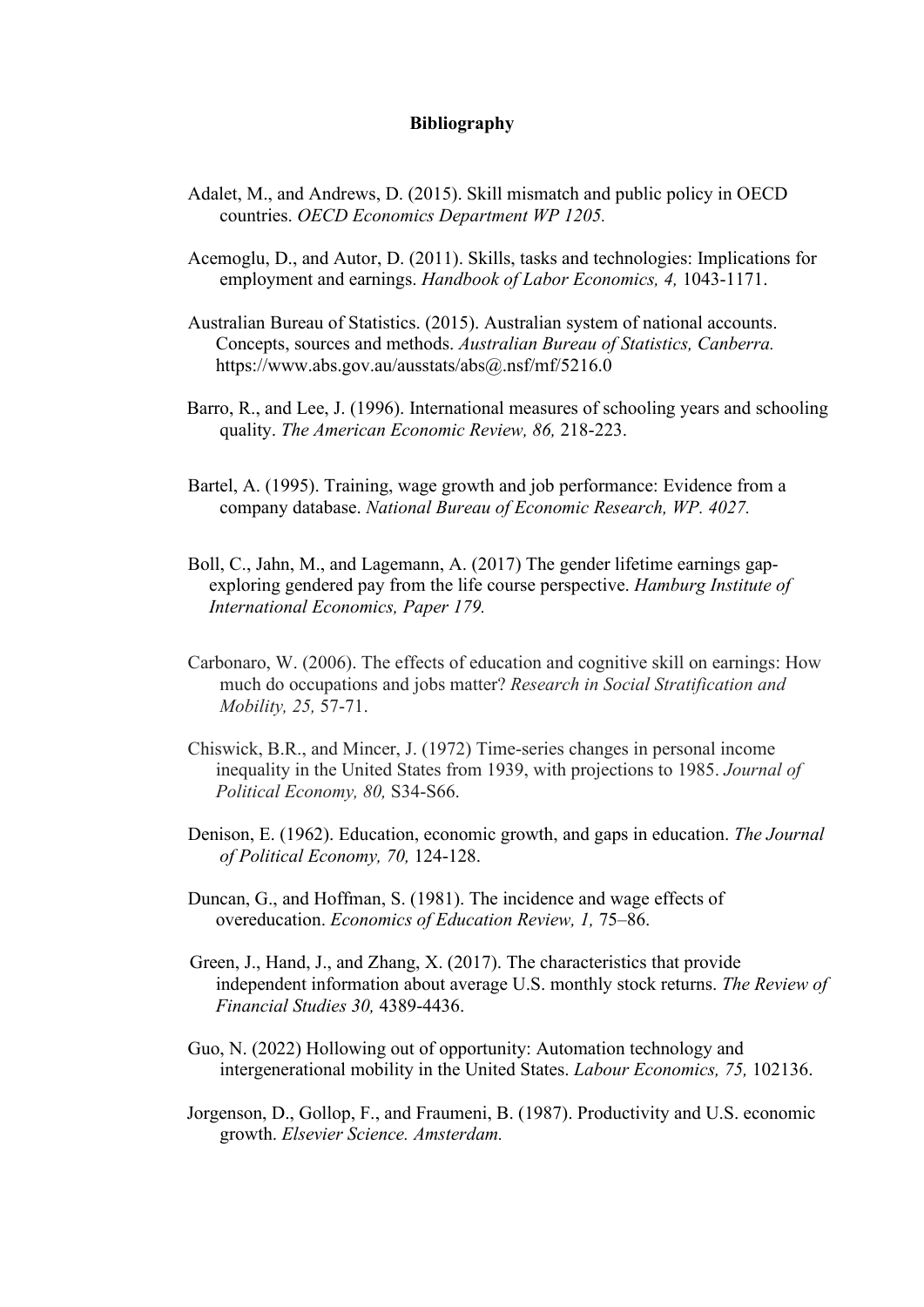- Kidd, N. (2008). Putting productivity first. *New Zealand Treasury WP 08/01.*
- Krugman, P. (1997). The age of diminished expectations: U.S. economic policy in the 1990s. *MIT Press Books.*
- Levy, F., and Murnane, Richard J. (1992). U.S. earnings and earnings inequality: A review of recent trends and proposed explanations. *Journal of Economic Literature, 30,* 1333–1381.
- Lowenstein, M., and Spletzer, J. (1996). Informal training: a review of existing data and some new evidence. Bureau of Labor Statistics.
- McGowan, M., and Andrews, D. (2015). Labour market mismatch and labour productivity. *OECD Economics Department WP 1209.*
- Mincer, J. (1974). Schooling, experience, and earnings. *National Bureau of Economic Research, Chapter pages in book:* 41-63.
- Murphy, K., and Welch, F. (1990). Empirical age-earnings profiles*. Journal of Labour Economics, 8,* 2.
- New Zealand Government. Age discrimination at work. <https://www.govt.nz/browse/work/workers-rights/age-discrimination-at-work/>
- New Zealand Ministry of Business, Innovation and Employment (2020). Gender pay gap. Employment New Zealand. [https://www.employment.govt.nz/hours-and](https://www.employment.govt.nz/hours-and%20wages/pay/pay-equity/gender-pay-gap/)  [wages/pay/pay-equity/gender-pay-gap/](https://www.employment.govt.nz/hours-and%20wages/pay/pay-equity/gender-pay-gap/)
- New Zealand Productivity Commission. (2009). Answering the \$64,000 Question. Closing the income gap with Australia by 2025. 2025 Taskforce. *New Zealand Government.* [https://www.treasury.govt.nz/sites/default/files/2017-11/2025tf-summary](https://www.treasury.govt.nz/sites/default/files/2017-11/2025tf-summary-nov09.pdf)[nov09.pdf,](https://www.treasury.govt.nz/sites/default/files/2017-11/2025tf-summary-nov09.pdf) 7.
- New Zealand Tertiary Commission. (2019). Literacy and numeracy implementation strategy, 2015-2019. [https://www.tec.govt.nz/assets/Publications-and](https://www.tec.govt.nz/assets/Publications-and-others/c74aff1b80/Literacy-and-)[others/c74aff1b80/Literacy-and-N](https://www.tec.govt.nz/assets/Publications-and-others/c74aff1b80/Literacy-and-)umeracy-Implementation-Strategy-2015- 2019.pdf
- OECD. (2016). The survey of adult skills. Reader's companion, second edition. *OECD Publishing, Paris.* [https://www.oecd.org/publications/the-survey-of-adult-skills-9789264258075](https://www.oecd.org/publications/the-survey-of-adult-skills-9789264258075-) en.htm
- OECD. (2016). Technical report of the survey of adult skills (PIAAC). 2<sup>nd</sup> Edition. [https://www.oecd.org/skills/piaac/\\_Technical%20Report\\_17OCT13.pdf.](https://www.oecd.org/skills/piaac/_Technical%20Report_17OCT13.pdf)